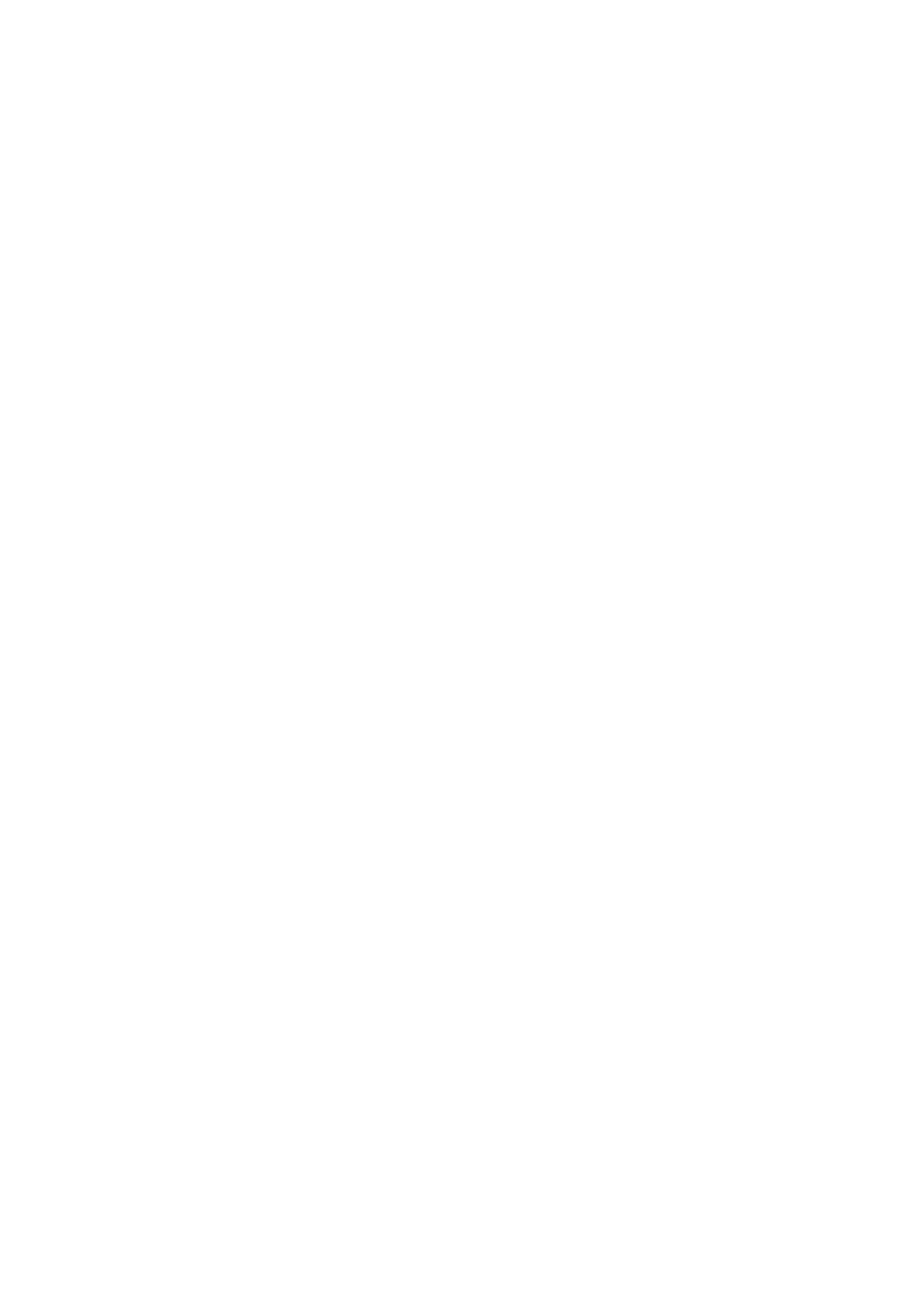

**NEA/CNRA/R(2019)1**

**Unclassified English text only 30 septembre 2021**

#### **NUCLEAR ENERGY AGENCY COMMITTEE ON NUCLEAR REGULATORY ACTIVITIES**

**Cancels & replaces the same document of 27 September 2021**

#### **Regulatory Perspectives on Safety Aspects Related to Advanced Sodium Fast Reactors**

**Part 2. Neutronics and Criticality Safety of Sodium Fast Reactors**

This document is available in PDF format only.

**JT03481899**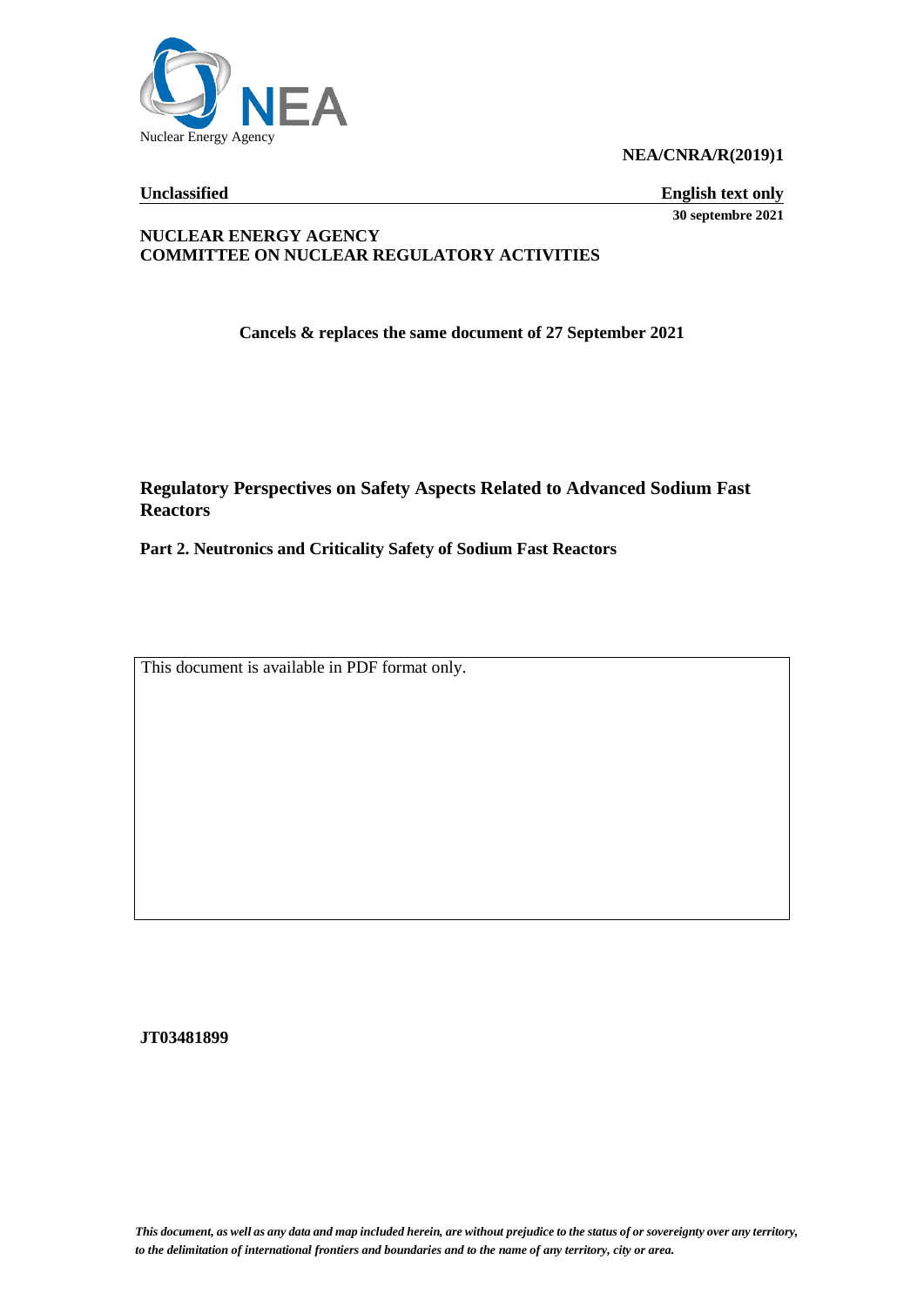#### **ORGANISATION FOR ECONOMIC CO-OPERATION AND DEVELOPMENT**

The OECD is a unique forum where the governments of 38 democracies work together to address the economic, social and environmental challenges of globalisation. The OECD is also at the forefront of efforts to understand and to help governments respond to new developments and concerns, such as corporate governance, the information economy and the challenges of an ageing population. The Organisation provides a setting where governments can compare policy experiences, seek answers to common problems, identify good practice and work to co-ordinate domestic and international policies.

The OECD member countries are: Australia, Austria, Belgium, Canada, Chile, Colombia, Costa Rica, the Czech Republic, Denmark, Estonia, Finland, France, Germany, Greece, Hungary, Iceland, Ireland, Israel, Italy, Japan, Korea, Latvia, Lithuania, Luxembourg, Mexico, the Netherlands, New Zealand, Norway, Poland, Portugal, the Slovak Republic, Slovenia, Spain, Sweden, Switzerland, Turkey, the United Kingdom and the United States. The European Commission takes part in the work of the OECD.

OECD Publishing disseminates widely the results of the Organisation's statistics gathering and research on economic, social and environmental issues, as well as the conventions, guidelines and standards agreed by its members.

#### **NUCLEAR ENERGY AGENCY**

The OECD Nuclear Energy Agency (NEA) was established on 1 February 1958. Current NEA membership consists of 34 countries: Argentina, Australia, Austria, Belgium, Bulgaria, Canada, the Czech Republic, Denmark, Finland, France, Germany, Greece, Hungary, Iceland, Ireland, Italy, Japan, Korea, Luxembourg, Mexico, the Netherlands, Norway, Poland, Portugal, Romania, Russia, the Slovak Republic, Slovenia, Spain, Sweden, Switzerland, Turkey, the United Kingdom and the United States. The European Commission and the International Atomic Energy Agency also take part in the work of the Agency.

The mission of the NEA is:

- to assist its member countries in maintaining and further developing, through international co-operation, the scientific, technological and legal bases required for a safe, environmentally sound and economical use of nuclear energy for peaceful purposes;
- to provide authoritative assessments and to forge common understandings on key issues as input to government decisions on nuclear energy policy and to broader OECD analyses in areas such as energy and the sustainable development of low-carbon economies.

Specific areas of competence of the NEA include the safety and regulation of nuclear activities, radioactive waste management and decommissioning, radiological protection, nuclear science, economic and technical analyses of the nuclear fuel cycle, nuclear law and liability, and public information. The NEA Data Bank provides nuclear data and computer program services for participating countries.

This document, as well as any data and map included herein, are without prejudice to the status of or sovereignty over any territory, to the delimitation of international frontiers and boundaries and to the name of any territory, city or area.

Corrigenda to OECD publications may be found online at: *www.oecd.org/about/publishing/corrigenda.htm*.

**© OECD 2021**

You can copy, download or print OECD content for your own use, and you can include excerpts from OECD publications, databases and multimedia products in your own documents, presentations, blogs, websites and teaching materials, provided that suitable acknowledgement of the OECD as source and copyright owner is given. All requests for public or commercial use and translation rights should be submitted to *neapub@oecd-nea.org*. Requests for permission to photocopy portions of this material for public or commercial use shall be addressed directly to the Copyright Clearance Center (CCC) at *info@copyright.com* or the Centre français d'exploitation du droit de copie (CFC) *contact@cfcopies.com*.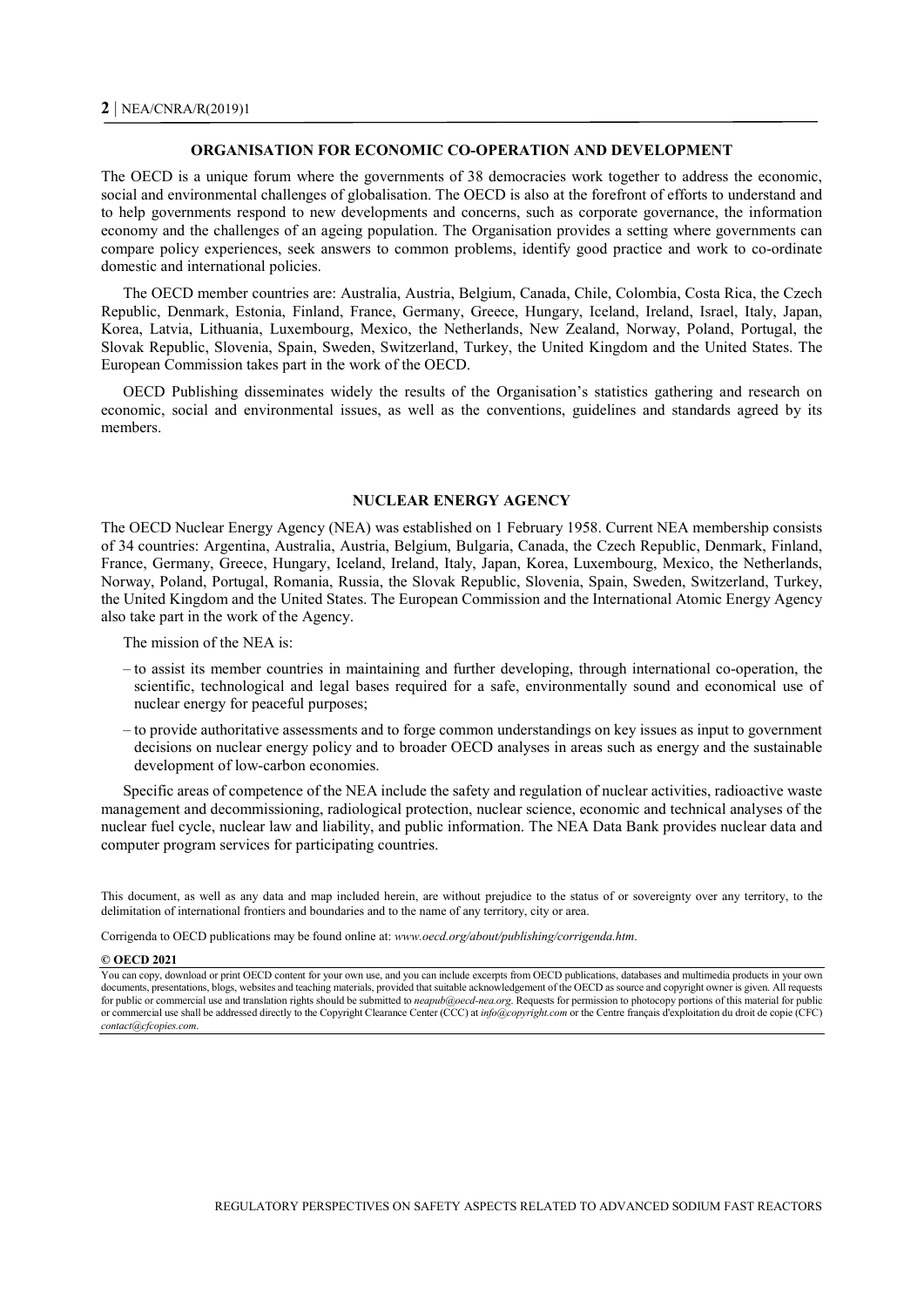#### **COMMITTEE ON NUCLEAR REGULATORY ACTIVITIES (CNRA)**

The Committee on Nuclear Regulatory Activities (CNRA) is responsible for the Nuclear Energy Agency (NEA) programmes and activities concerning the regulation, licensing and inspection of nuclear installations with regard to both technical and human aspects of nuclear safety. The Committee constitutes a forum for the effective exchange of safetyrelevant information and experience among regulatory organisations. To the extent appropriate, the Committee reviews developments which could affect regulatory requirements with the objective of providing members with an understanding of the motivation for new regulatory requirements under consideration and an opportunity to offer suggestions that might improve them and assist in the development of a common understanding among member countries. In particular it reviews regulatory aspects of current safety management strategies and safety management practices and operating experiences at nuclear facilities including, as appropriate, consideration of the interface between safety and security with a view to disseminating lessons learnt. It promotes cooperation among member countries to use the feedback from experience to develop measures to ensure high standards of safety, to further enhance efficiency and effectiveness in the regulatory process and to maintain adequate infrastructure and competence in the nuclear safety field.

The Committee promotes transparency of nuclear safety work and open public communication and oversees work to promote the development of effective and efficient regulation.

The Committee focuses on safety issues and corresponding regulatory aspects for existing and new power reactors and other nuclear installations, and the regulatory implications of new designs and new technologies of power reactors and other types of nuclear installations consistent with the interests of the members. Furthermore, it examines any other matters referred to it by the Steering Committee for Nuclear Energy. The work of the Committee is collaborative with and supportive of, as appropriate, that of other international organisations for co-operation among regulators and consider, upon request, issues raised by these organisations. The Committee organises its own activities. It may sponsor specialist meetings, senior-level task groups and working groups to further its objectives.

In implementing its programme, the committee establishes co-operative mechanisms with the Committee on the Safety of Nuclear Installations (CSNI) in order to work with that committee on matters of common interest, avoiding unnecessary duplications. The committee also co-operates with the Committee on Radiological Protection and Public Health (CRPPH), the Radioactive Waste Management Committee (RWMC), and other NEA committees and activities on matters of common interest.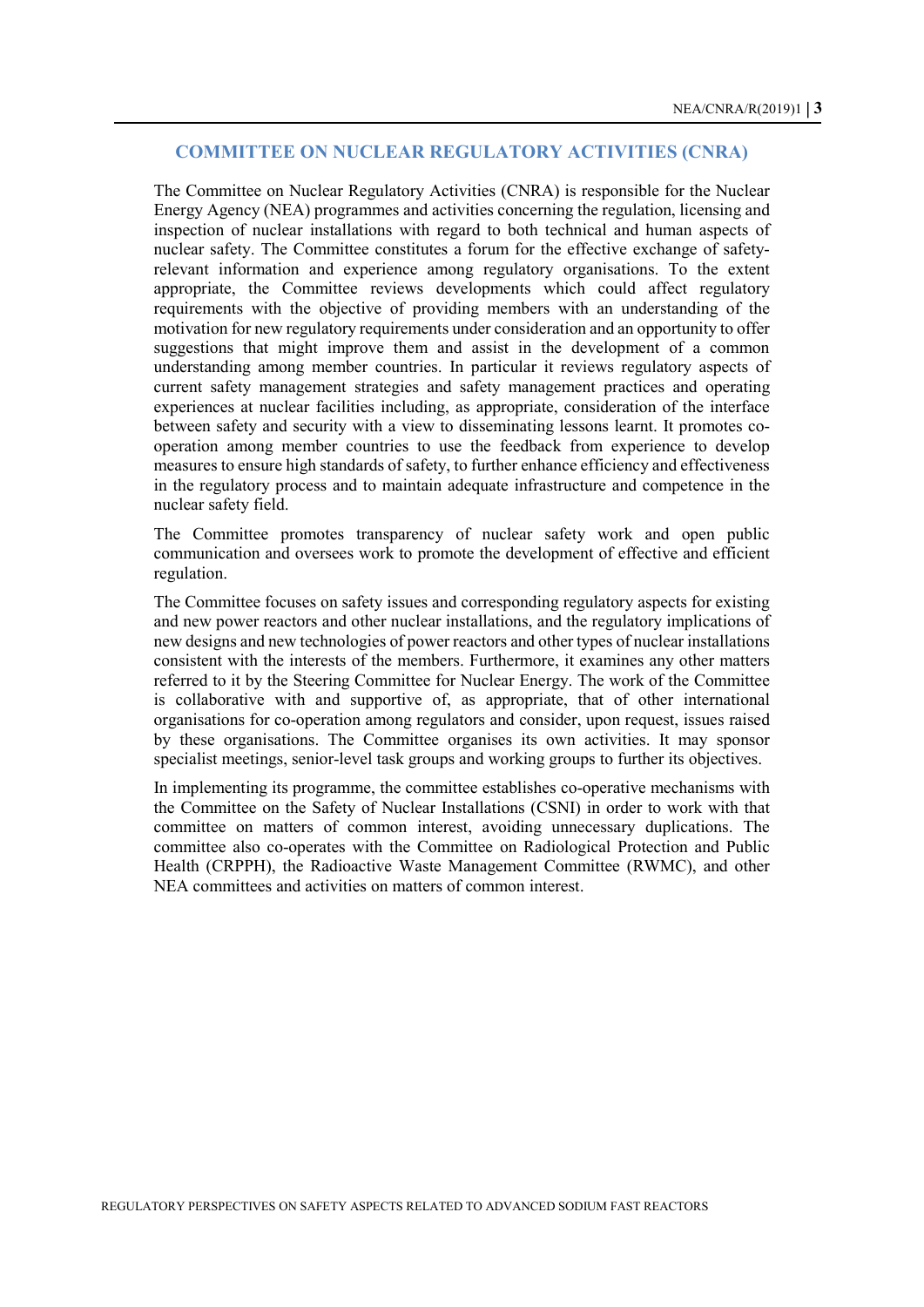# Table of contents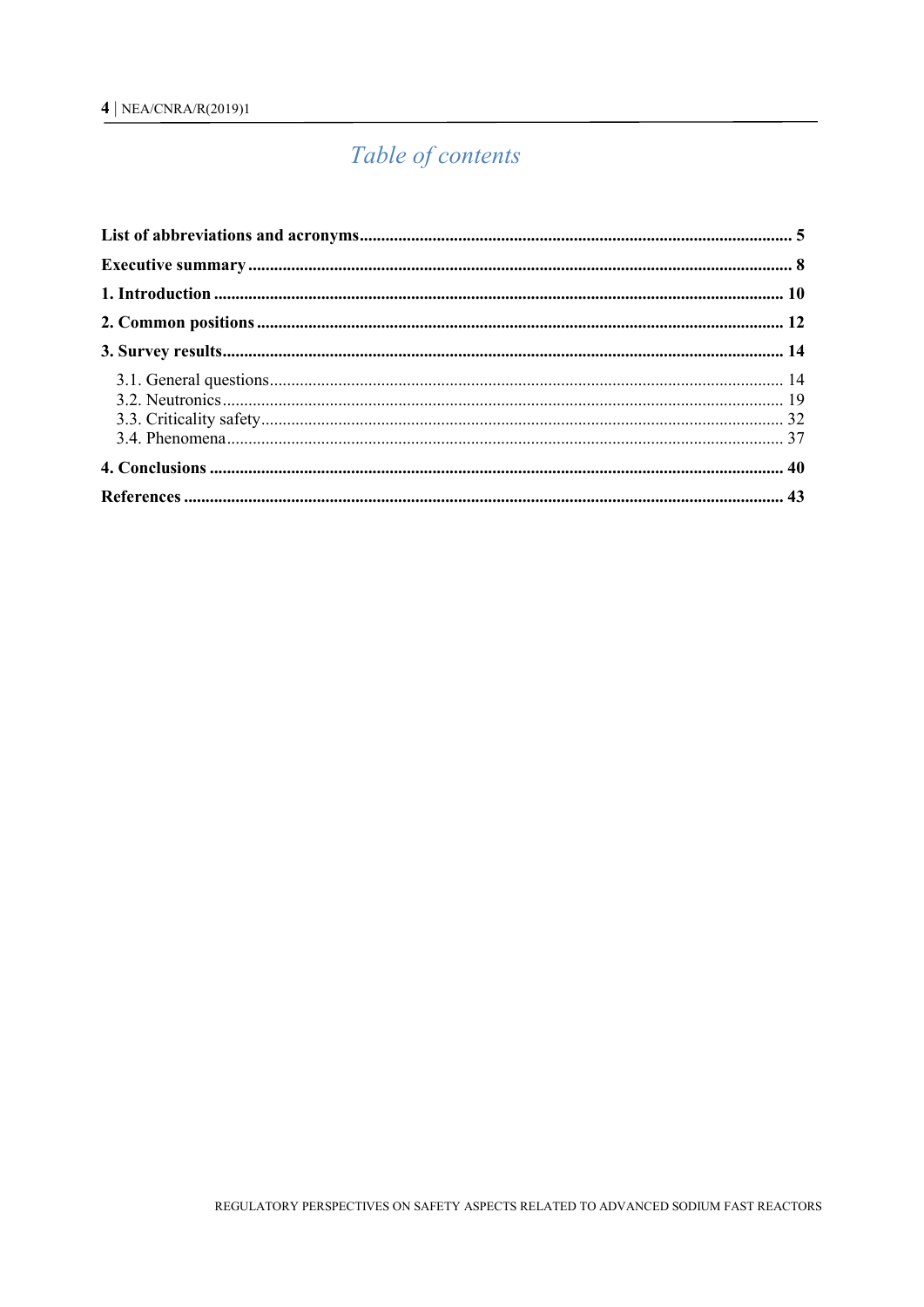## *List of abbreviations and acronyms*

<span id="page-6-0"></span>

| <b>ACRR</b>  | Annular core research reactor                                                                |
|--------------|----------------------------------------------------------------------------------------------|
| <b>ADAMS</b> | Agency-wide Documents Access and Management System (NRC)                                     |
| AEC          | Atomic Energy Commission (United States)                                                     |
| <b>ALWR</b>  | Advanced light water reactor                                                                 |
| <b>ANL</b>   | Argonne National Laboratory (United States)                                                  |
| AOO          | Anticipated operational occurrences                                                          |
| <b>ARDC</b>  | Advanced reactor design criteria                                                             |
| <b>ATWS</b>  | Anticipated transient without scram                                                          |
| <b>BDBA</b>  | Beyond-design-basis accidents                                                                |
| <b>CAFE</b>  | Core alloy flow and erosion                                                                  |
| <b>CEFR</b>  | China Experimental Fast Reactor                                                              |
| <b>CFD</b>   | Computational fluid dynamics                                                                 |
| <b>CFR</b>   | Code of Federal Regulations (United States)                                                  |
| <b>CNRA</b>  | Committee on Nuclear Regulatory Activities (NEA)                                             |
| <b>CNSC</b>  | Canadian Nuclear Safety Commission                                                           |
| CR           | Control rod                                                                                  |
| <b>CRBR</b>  | Clinch River breeder reactor (United States)                                                 |
| <b>CRPPH</b> | Committee on Radiological Protection and Public Health (NEA)                                 |
| <b>CSNI</b>  | Committee on the Safety of Nuclear Installations (NEA)                                       |
| <b>DBA</b>   | Design-basis accidents                                                                       |
| <b>DEC</b>   | Design extension conditions                                                                  |
| DiD          | Defence-in-depth                                                                             |
| <b>DHR</b>   | Decay heat removal                                                                           |
| <b>ECCS</b>  | Emergency core cooling system                                                                |
| <b>EMDAP</b> | Evaluation model development and assessment process                                          |
| <b>ENEA</b>  | Italian National Agency for New Technologies, Energy and<br>Sustainable Economic Development |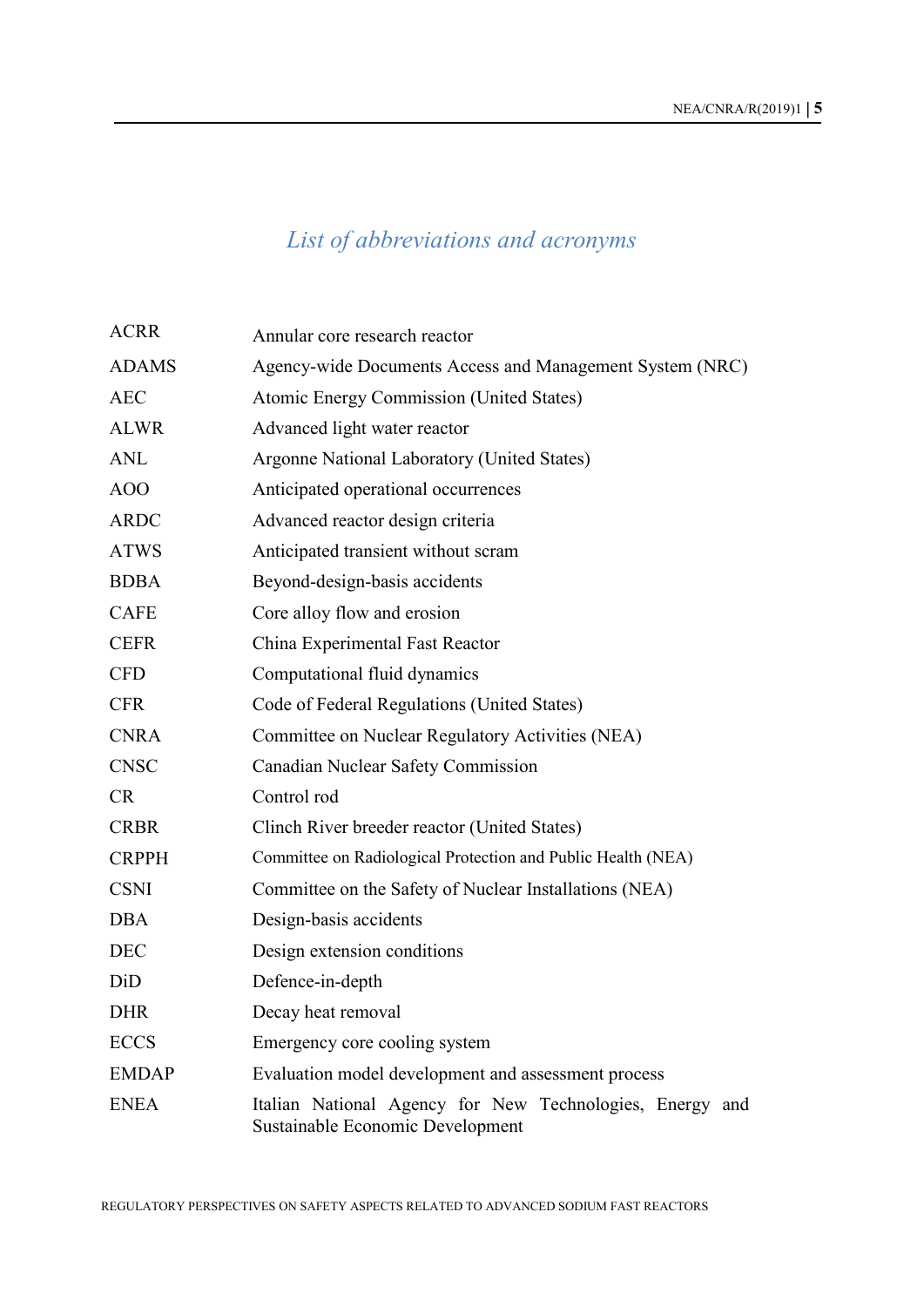| <b>EVTM</b>    | Ex-vessel transfer machine                                                |
|----------------|---------------------------------------------------------------------------|
| <b>FA</b>      | Fuel assembly                                                             |
| <b>FFTF</b>    | Fast flux test facility                                                   |
| <b>FP</b>      | Fuel pin                                                                  |
| <b>FSAR</b>    | Final safety analysis report                                              |
| <b>GCR</b>     | Gas cooled reactor                                                        |
| <b>GDC</b>     | General design criteria                                                   |
| <b>GIF</b>     | Generation IV International Forum                                         |
| <b>GRS</b>     | Generation random sampled                                                 |
| <b>GSAR</b>    | Ad hoc Group on the Safety of Advanced Reactors (NEA: Joint<br>CNRA/CSNI) |
| <b>IAEA</b>    | International Atomic Energy Agency                                        |
| <b>IRSN</b>    | Institut de Radioprotection et de Sûreté Nucléaire (France)               |
| <b>KAERI</b>   | Korean Atomic Energy Research Institute                                   |
| <b>KASOLA</b>  | Karlsruhe Sodium Laboratory (Germany)                                     |
| <b>KINS</b>    | Korea Institute of Nuclear Safety                                         |
| <b>KIT</b>     | Karlsruhe Institute for Technology (Germany)                              |
| <b>LIMTECH</b> | Liquid metal technologies                                                 |
| <b>LOCA</b>    | Loss-of-coolant accident                                                  |
| <b>LWR</b>     | Light water reactor                                                       |
| <b>MCCI</b>    | Melt coolability and concrete interaction                                 |
| <b>MOX</b>     | Mixed oxide fuel                                                          |
| <b>NEA</b>     | Nuclear Energy Agency                                                     |
| N <sub>O</sub> | Normal operation                                                          |
| <b>NRC</b>     | <b>Nuclear Regulatory Commission (United States)</b>                      |
| <b>NUREG</b>   | NRC technical report designation                                          |
| <b>OECD</b>    | Organisation for Economic Co-operation and Development                    |
| <b>PDSR</b>    | Package design safety report                                              |
| <b>PGSFR</b>   | Prototype Gen-IV sodium-cooled fast reactor                               |
| <b>PWR</b>     | Pressurised water reactor                                                 |
| <b>RCS</b>     | Reactivity control system                                                 |
| <b>RD</b>      | Regulatory document                                                       |
| <b>RIA</b>     | Reactivity induced accident                                               |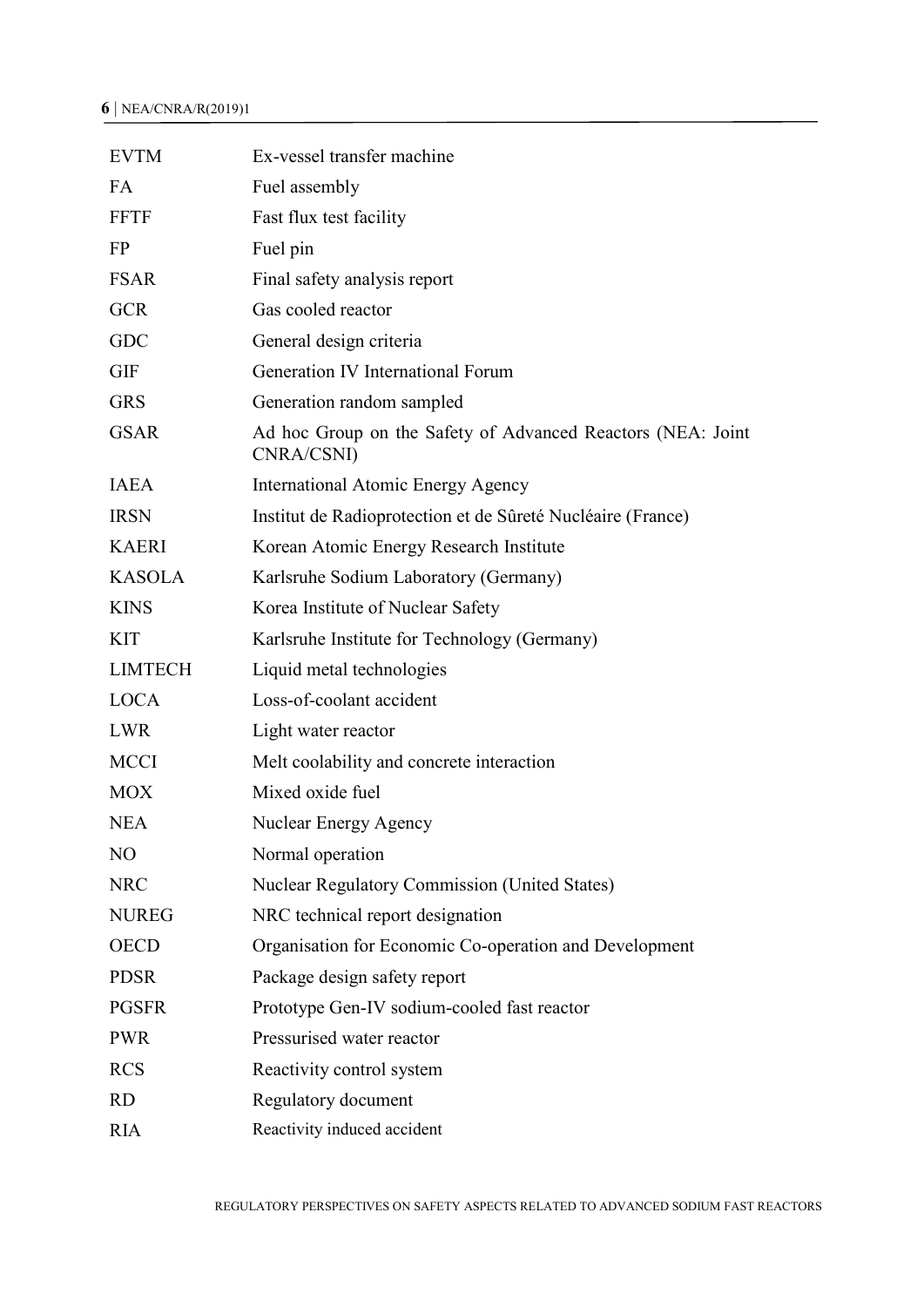<span id="page-8-0"></span>

| <b>RSK</b>    | Reactor safety commission                              |
|---------------|--------------------------------------------------------|
| <b>RWMC</b>   | Radioactive Waste Management Committee (NEA)           |
| <b>SAR</b>    | Safety analysis report                                 |
| <b>SBO</b>    | <b>Station blackout</b>                                |
| <b>SFR</b>    | Sodium fast reactor                                    |
| <b>SRP</b>    | Standard review plan                                   |
| <b>TMC</b>    | Total Monte-Carlo                                      |
| <b>TREAT</b>  | <b>Transient Reactor Test Facility (United States)</b> |
| <b>TRU</b>    | Transuranium                                           |
| <b>ULOF</b>   | Unprotected loss of flow                               |
| <b>ULOHS</b>  | Unprotected loss of heat sink                          |
| <b>ULOSSP</b> | Unprotected loss of station supply power               |
| <b>US DOE</b> | United States Department of Energy                     |
| <b>UTOP</b>   | Unprotected transient overpower                        |
| <b>WGSAR</b>  | Working Group on the Safety of Advanced Reactors (NEA) |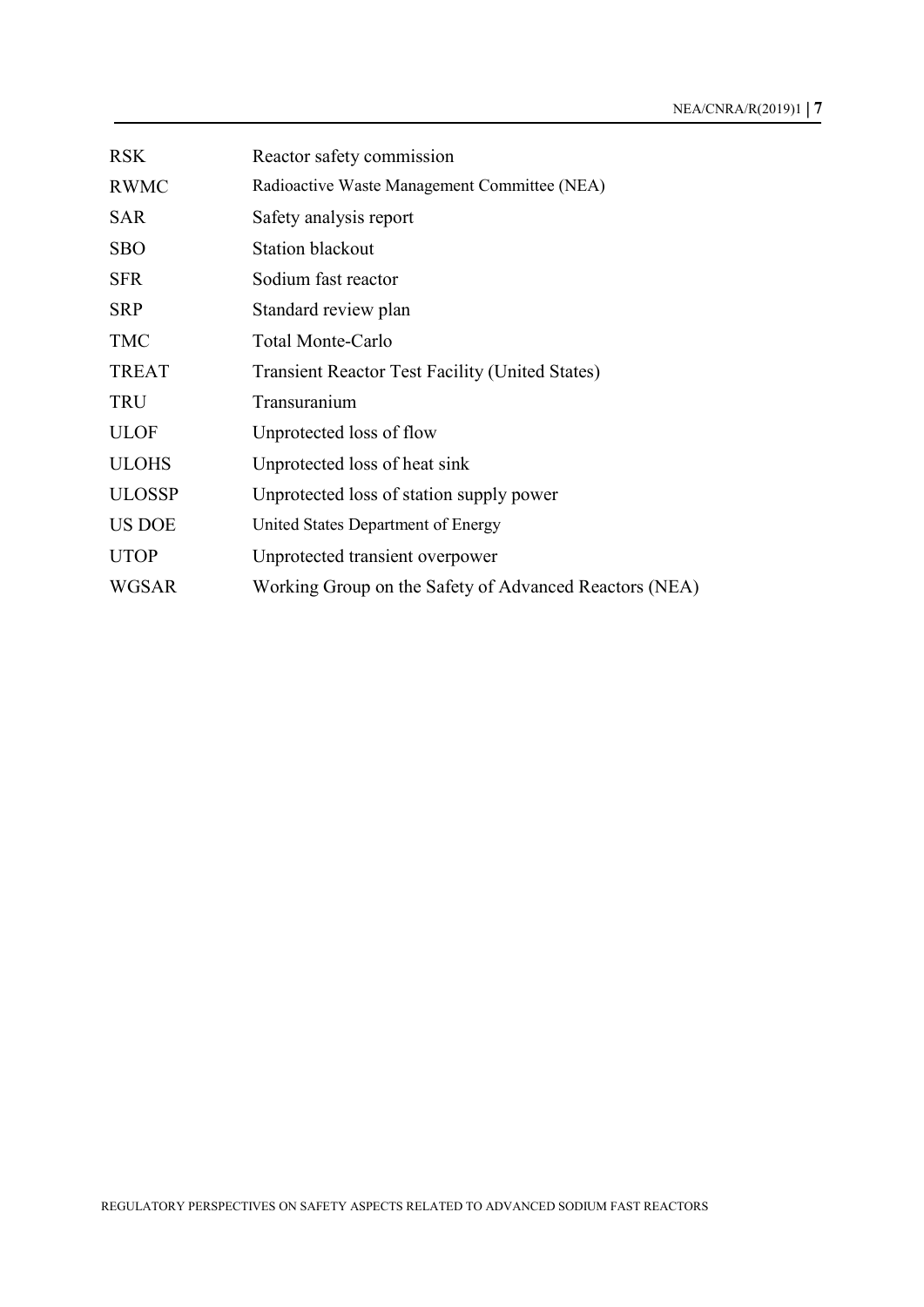#### *Executive summary*

This report describes the regulatory perspectives on safety aspects related to the calculation and justification of neutronic characteristics and criticality safety assessment of advanced sodium fast reactors (SFR). It identifies topics that should be investigated within the framework of SFR safety regulation, potentially involving additional research and development needs.

The present report is based on the answers to the questionnaire developed by the NEA Working Group on the Safety of Advanced Reactors (WGSAR) in 2016. Eight countries contributed to this report by answering the questionnaire, thanks to their experience in licensing or their ongoing work on future SFR projects.

The following technical topics for neutronics and criticality safety were addressed: general questions, regulatory requirements and guidance related to neutronics calculations for SFRs, requirements and guidance related to criticality safety calculations for SFRs, and phenomena to be taken into account in SFR analyses. Based on a comparison of the information provided by the member countries in response to the survey, six common positions were identified. These common positions are presented in Chapter 2 of this report and represent the common approaches to the high-level safety goals and objectives, as well as safety functions to be applied for Generation IV SFRs. The essence of these common positions is mainly the following:

- The existing regulatory framework is general enough to be applicable to SFRs. Many existing neutron characteristic requirements are of sufficiently high level to be applicable universally with some specificities to be taken into account.
- All participants agreed on the parameters that should be met by SFRs.
- All participants agreed on the need to increase the use of inherent and passive safety with regard to the core design of advanced reactors including SFRs.
- The requirements for establishing and justifying neutron parameter safety limits for advanced SFRs are similar to conventional power reactor requirements.
- Accounting and evaluation of calculation parameter uncertainties are important parts of the safety analysis, and the uncertainty analysis must address all important sources of code, nuclear data and input data uncertainty. The methodology for validating and evaluating neutron code uncertainties for SFRs is the same as the methodology for other reactors.
- The experimental justification of the SFR neutronic characteristics is required for validation and verification of computer codes and cross-sections libraries used in SFR design applications.

This report further describes areas in which there was general agreement among participants, and areas in which there were significant variations in opinion, as identified in Chapter 4. In addition to the analysis outcomes that supported the identified common positions, the WGSAR noted the following:

There is an advancement of analytical tools in predicting SFR behaviour.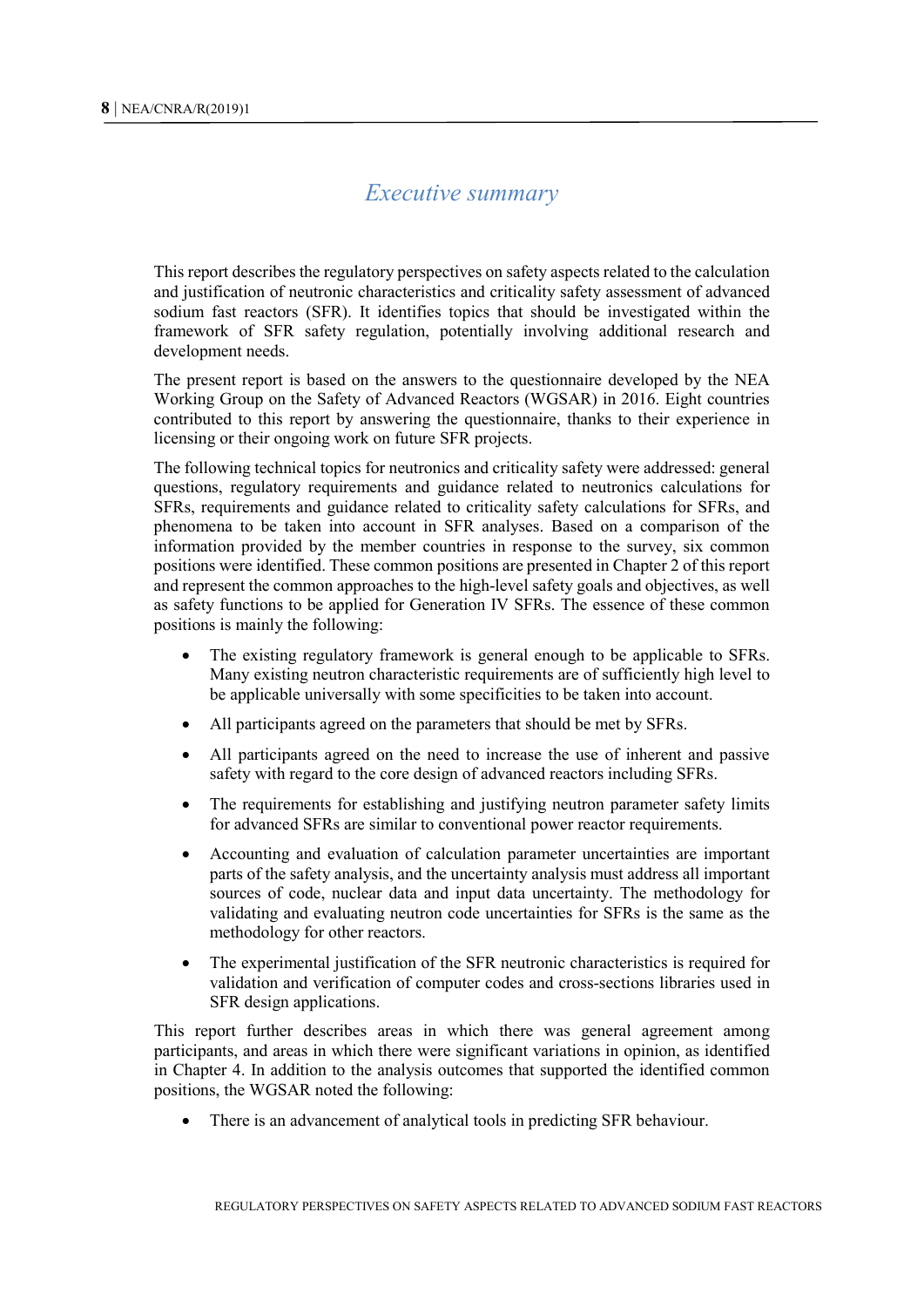- A significant amount of experimental data on neutronics of SFRs has been obtained in previous decades during the development of this reactor technology.
- International co-operation in neutron experiments for advanced SFRs on the basis of bilateral or multi-lateral agreements between countries is advisable and effective.
- Limiting neutronic parameters that bind the best-estimate plus uncertainty values are verified through surveillance as part of a facility's technical specifications. The requirements for establishing and justifying neutron parameter safety limits for advanced SFRs are similar to existing water-cooled reactor requirements.
- The requirements related to neutronic calculation methods, computer codes and group constants used for advanced SFRs are very similar to the requirements for existing conventional power reactors, with some exceptions.
- There is no uniform approach to requirements related to calculated neutronic parameters.
- The list of accident scenarios related to reactivity coefficients for all participants is approximately the same.
- Criticality safety assessments in each WGSAR participating country are based on the country's own experience in the operation of existing reactors, and its own regulatory framework. Participants' regulatory requirements for the storage and transportation of nuclear fuel are also sufficient for SFRs. There are no specific regulatory requirements regarding the analysis codes and methods for the criticality safety assessments of advanced SFRs.
- There are no SFR-specific requirements regarding subcriticality control methods and means (e.g. criticality accident alarm systems) for advanced SFRs, and the reference can be drawn from requirements on existing water-cooled power reactors.
- The criticality codes are validated by comparing benchmark experiment data against calculated results for those experiments.
- The standard list for initial start-up tests includes control rod worth confirmation (integral and detailed differential curve), isothermal temperature coefficients evaluation, feedback reactivity evaluation, measurement of power distribution, and reactivity measurements at each sub-assembly loaded.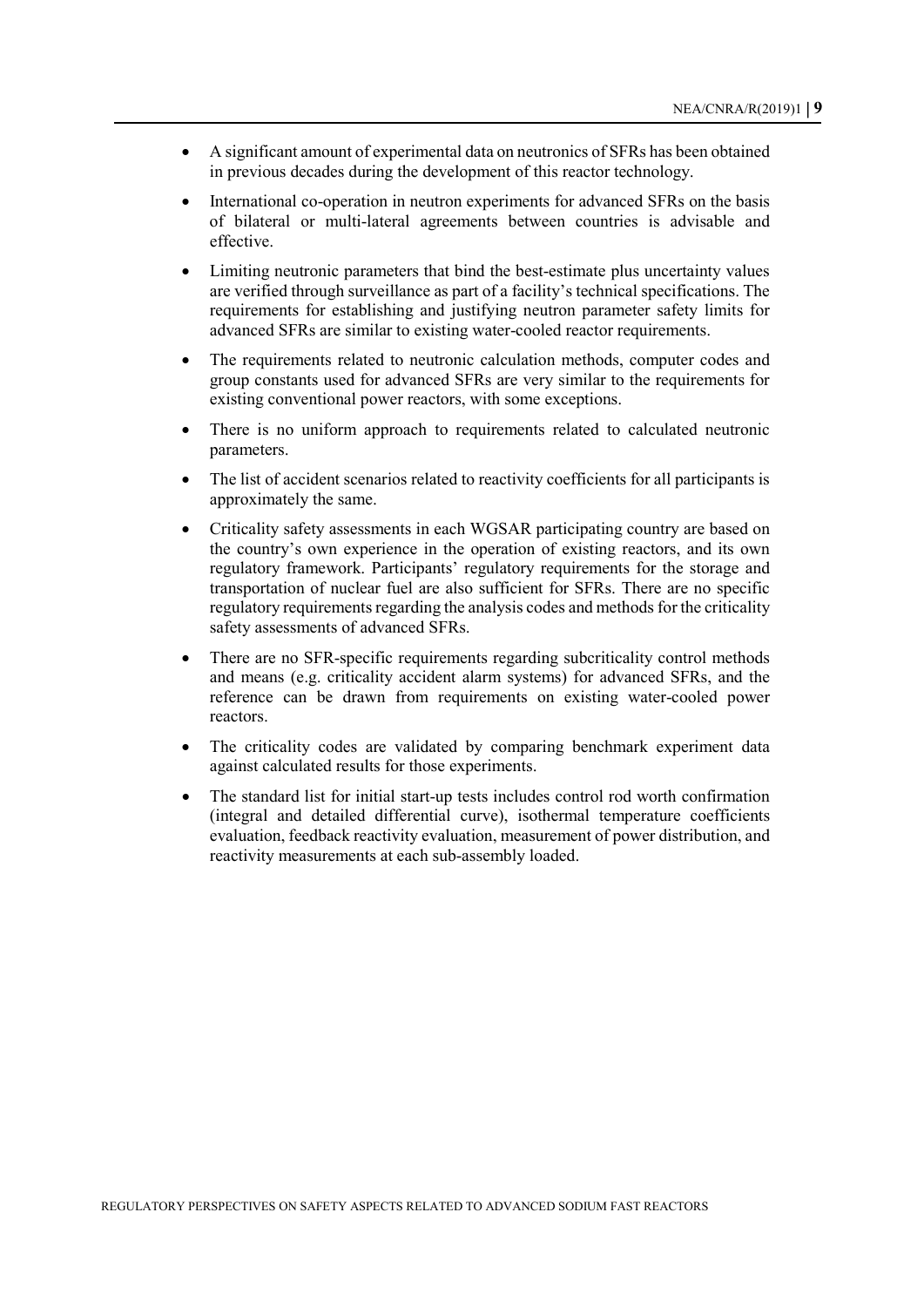#### **1. Introduction**

<span id="page-11-0"></span>This technical report was developed by the NEA Working Group on the Safety of Advanced Reactors (WGSAR). It is part of the activity "Regulatory Perspectives on Safety Aspects Related to Advanced Sodium Fast Reactors", which is to develop technical reports increasing regulators' knowledge on selected safety aspects related to advanced sodium fast reactors (SFR), as well as to identify additional research and development needs to support the regulators' safety review. It was agreed to develop reports based on regulatory experiences in the following technical areas: 1) severe accident prevention and mitigation measures; 2) neutronics and criticality safety; 3) analytical codes; and 4) fuel qualifications.

This report describes the regulatory perspectives on safety aspects related to the calculation and justification of neutronic characteristics and criticality safety assessment of advanced sodium fast reactors and identifies topics that should be investigated in the frame of the SFR's safety regulation, potentially involving additional research and development needs.

Neutronics and criticality safety were identified by the group as topics to be discussed, and a questionnaire was created to gather information from the participants. The present report is based on the answers to this questionnaire.

This activity meets challenge five of the Committee on Nuclear Regulatory Activities (CNRA) Operating Plan and Guidelines (2011-2016) (NEA/CNRA/R(2011)2), i.e. safety in advanced reactor designs, which mentions, in part, that regulatory bodies should anticipate and articulate the requirements necessary for applicants to demonstrate the adequacy of the design in meeting regulations and support its licensing basis.

Eight countries have contributed to this report, taking benefit of their experience in licensing or in their ongoing work on future SFR projects:

- Canada
	- ‒ No past or ongoing licensing, but ARC-100 reactor pre-licensing assessment is in progress.
- People's Republic of China (China)
	- ‒ China Experimental Fast Reactor (CEFR), with 65 MWth, achieved first criticality on 21 July 2010 and started generating power a year later on 21 July 2011;
	- ‒ CFR-600 (1 500 MWth, 600 MWe) is under construction since late 2017.
- **France** 
	- ‒ Rapsodie (25 MWth then 40 MWth, non-power) operated from 1967 to 1982;
	- Phénix reactor (565 MWth, 250 MWe) operated from 1973 to 2009;
	- ‒ Superphénix reactor (3 000 MWth, 1 240 MWe) operated from 1985 to 1998;
	- ASTRID project.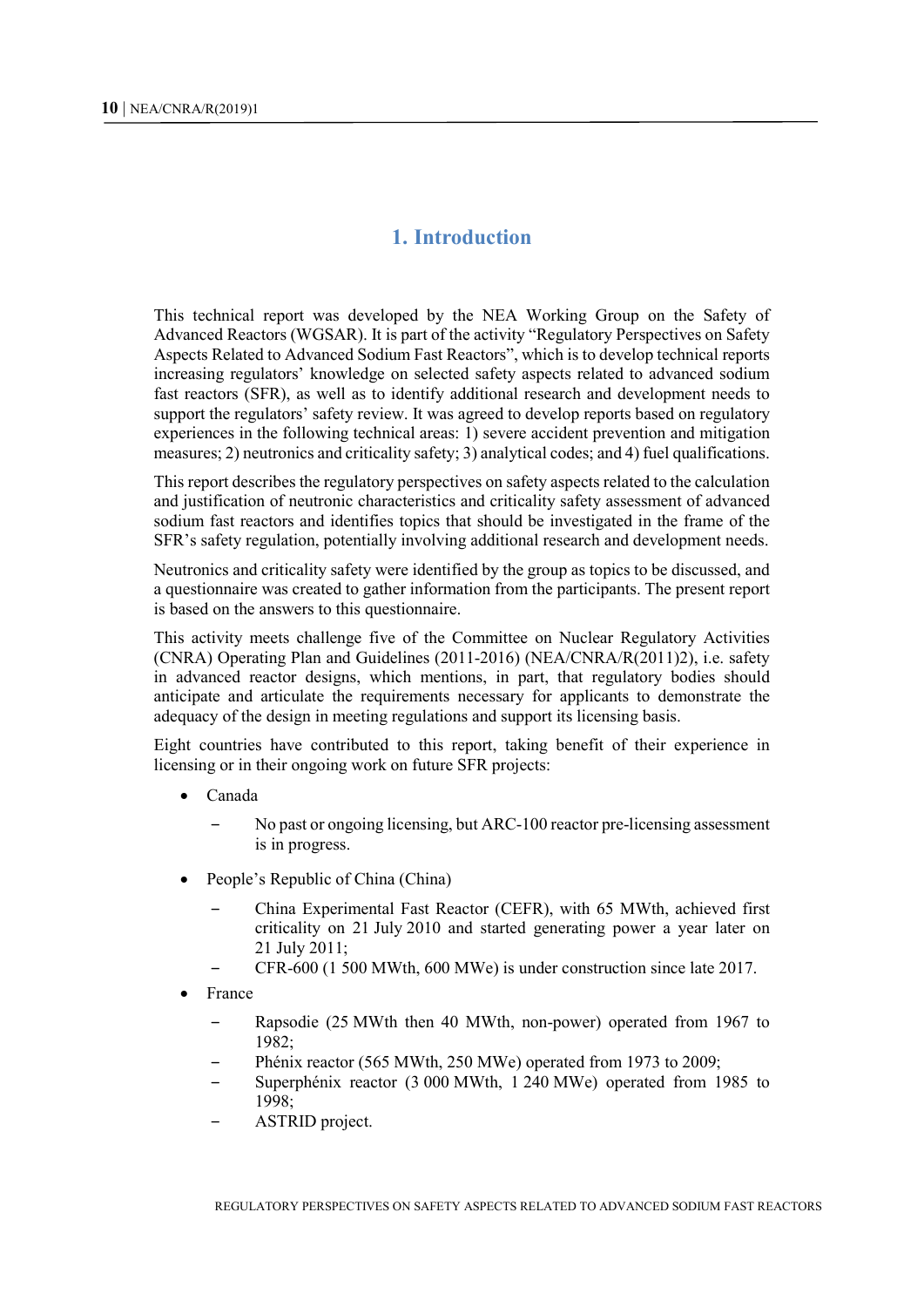- **Germany** 
	- ‒ KNK-1 reactor (60 MWth, non-power) commissioned in 1972, retrofitted and renamed KNK-2 in 1977, final shutdown in 1991;
	- ‒ SNR-300 reactor (762 MWth, 327 MWe), for which construction began in 1972 and then was abandoned in 1991.
- **Italy** 
	- ‒ PEC (Prova Elementi Combustibili, 120 MWth, non-power, reactor for testing fuel elements) designed in the 1970s, abandoned in 1987 after the Chernobyl accident.
- Korea
	- PGSFR project (392 MWth, 150 MWe) under design.
- Russia
	- BOR-60 reactor (55 MWth, 12 MWe) in operation since 1968;
	- ‒ BN-350 (750 MWth, 130 MWe, former USSR) in operation between 1973 and 1999;
	- BN-600 reactor (1 470 MWth, 550 MWe) in operation since 1980;
	- ‒ BN-800 reactor (2 100 MWth, 880 MWe) commissioned in 2016;
	- $-$  BN-1 200 project.
- United States
	- ‒ Hallam Nuclear Generating Station (Sodium Graphite Reactor) commissioned in 1959, operated from 1963 to 1964;
	- ‒ Fermi 1 Nuclear Power Plant (Metal Fueled Fast Breeder Reactor) commissioned in 1956, operated from 1963 to 1972;
	- ‒ EBR-II (62.5 MWth, 20 MWe) operated from 1965 to 1994;
	- ‒ Fast Flux Test Facility (FFTF, 400 MWth, non-power) operated from 1982 to 1992;
	- ‒ PRISM Design (840 MWth, 311 MWe) The NRC issued NUREG-1368 Pre-application Safety Evaluation Report of PRISM in 1994;
	- ‒ ARC-100 (260 MWth, 100 MWe) design under development.

The United Kingdom joined the WGSAR when this report was being finalised and therefore did not participate in the development of the common positions.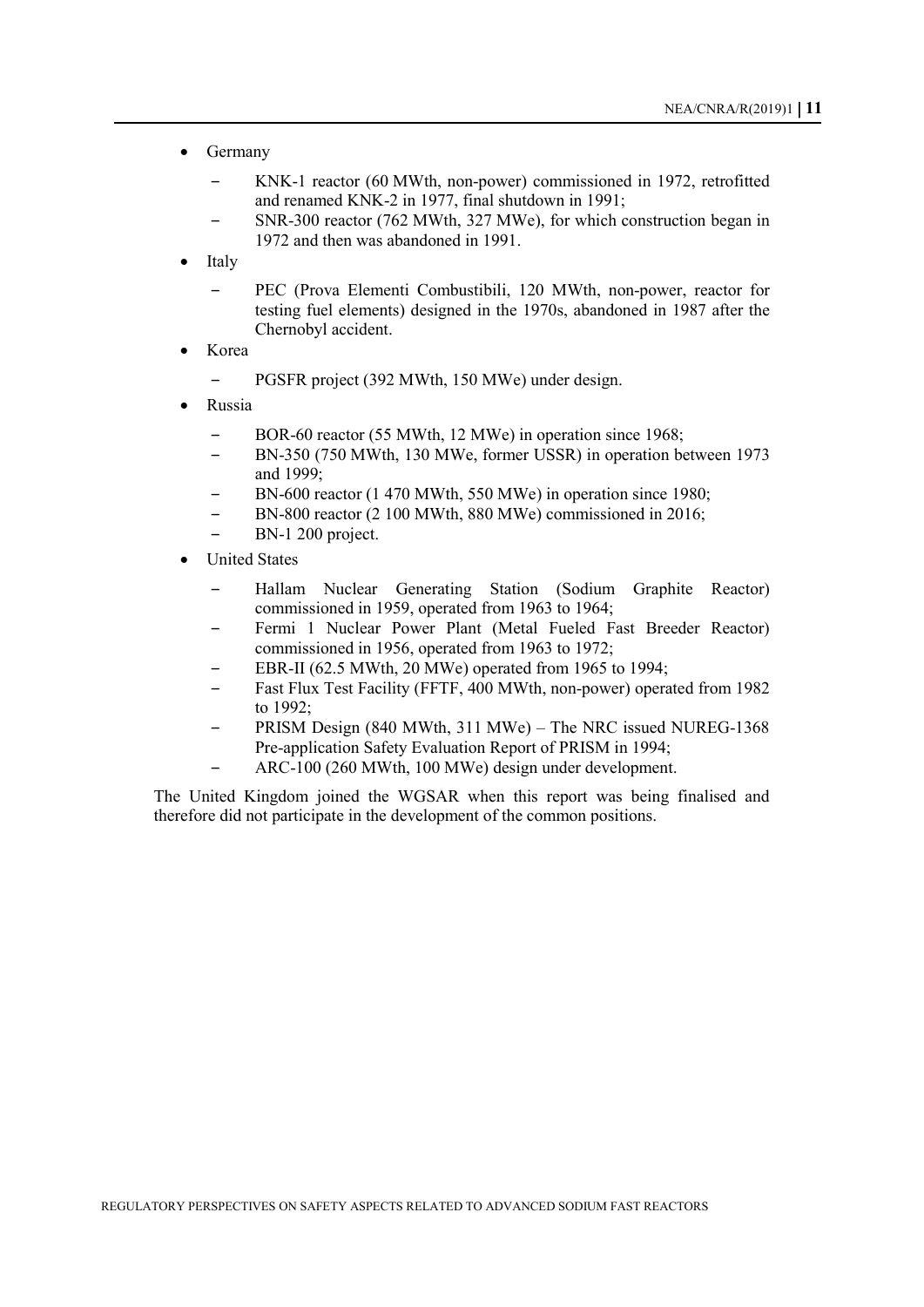#### **2. Common positions**

<span id="page-13-0"></span>This section presents the common positions that were established by the participating NEA Working Group on the Safety of Advanced Reactors (WGSAR) members on the basis of the questionnaire answers detailed in Section 3.

Six common positions were identified:

- I. The existing regulatory framework for LWRs is general enough to be applicable to SFRs. Many of the existing neutron characteristic requirements are high-level enough that they apply also to advanced reactors. However, there are some specificities to be taken into account, for example, coolant void reactivity effect, positive effect of mechanical core radial compaction, etc.
- II. All participants agree that neutron parameters of SFRs should meet the following requirements:
	- a. Design should pay attention to the sodium void reactivity effect, and should minimise the impact of sodium void reactivity effect.
	- b. The temperature and power feedback coefficients for the entire reactor which determine the dynamic behaviour of the core during fast transients occurring in normal operation are negative. The reactor shall be designed so that, in the power operating range, the net effect of inherent nuclear feedback characteristics tends to promptly compensate for a rapid reactivity insertion.
	- c. An adequate reactivity worth is required for the control rods in order to ensure subcritical shutdown at a given temperature, whatever the plant state. This value integrates a margin to cope with uncertainties.
	- d. The anticipated variations of the core geometry during normal operation should be taken into account (thermal expansion, swelling, creeping, subassemblies bending) in the core neutronic design. The reactivity coefficients like the radial expansion coefficient, resulting from the change of core geometry are hard to measure and validate, so conservative approach will be applied for evaluation.
- III. All participants agreed that the use of inherent and passive safety with regard to core design of advanced reactors including SFRs should be encouraged to take advantage of the enhanced reliability associated with passive systems.
- IV. All participants agreed that the requirements for establishing and justifying neutron parameter safety limits for advanced SFRs are similar to conventional power reactor requirements.
- V. All participants agreed that accounting and evaluation of calculation parameter uncertainties is an important part of safety analysis and the uncertainty analysis must address all important sources of code, nuclear data and input data uncertainty. Conservative uncertainty should be included in initial design based on comparisons to benchmark experiments and available operating reactor data, and uncertainty should be re-evaluated by using various core physics tests in commissioning. Technical specifications surveillance requirements should also be provided to verify the uncertainty in neutronics parameters.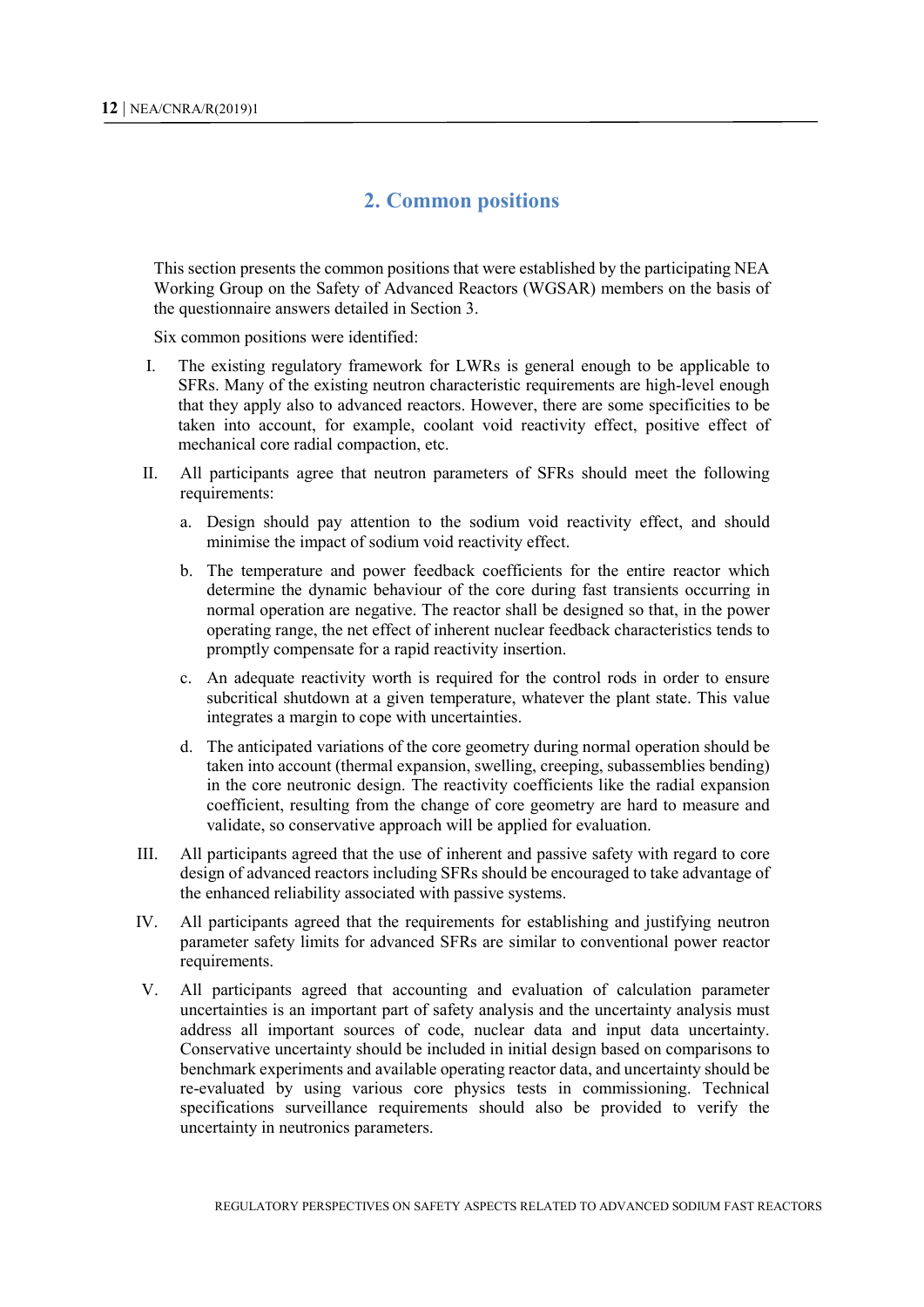VI. All participants agreed that the experimental justification of the SFR neutronic characteristics is required for validation and verification of computer codes and crosssections libraries used in SFR design applications. Empirical evidence is also needed to establish nuclear reliability factors, which are values placed on calculated neutronic parameters to account for uncertainty.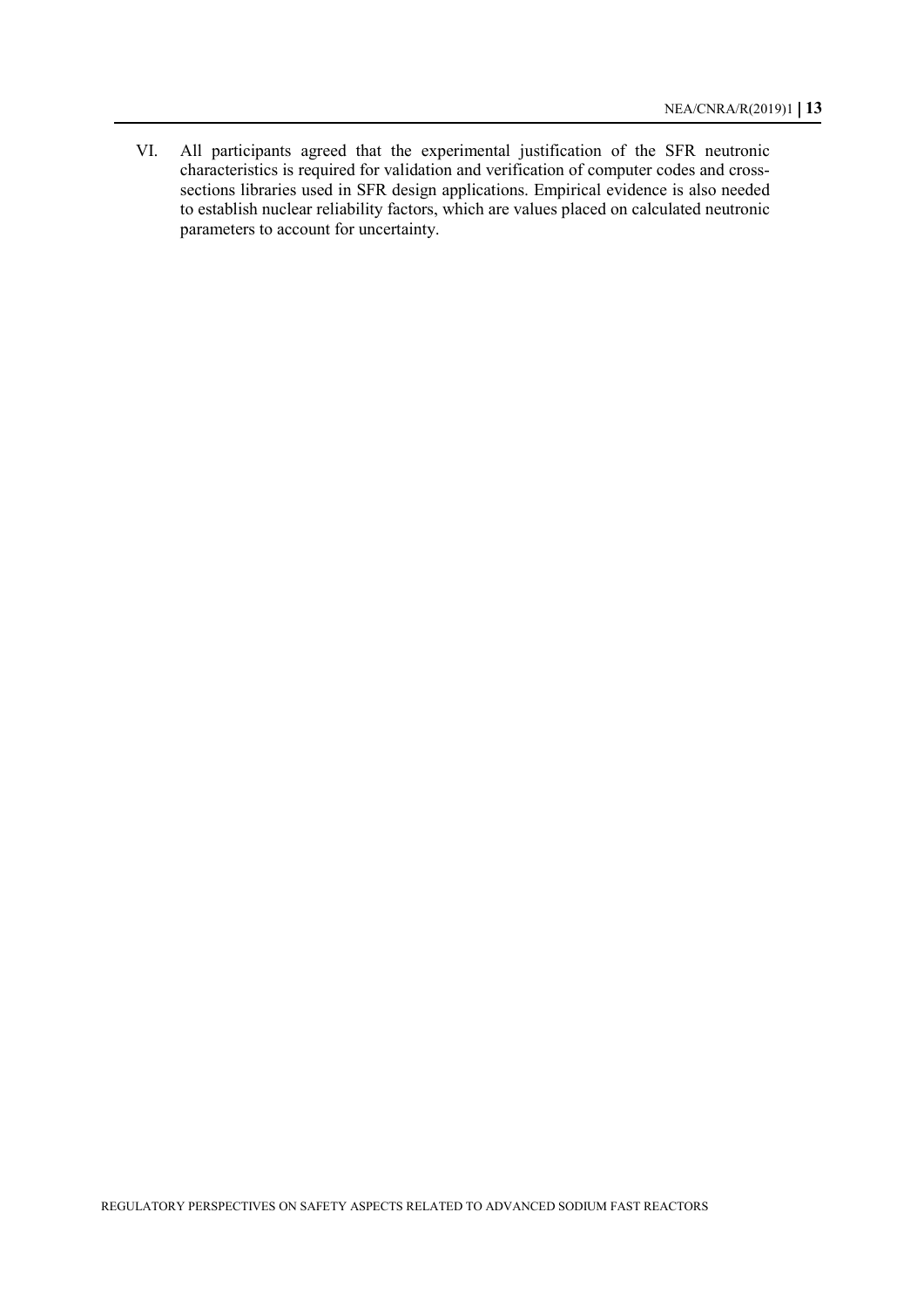#### **3. Survey results**

<span id="page-15-0"></span>The survey consists of four thematic areas regarding the regulatory approach to neutronics and criticality safety for sodium fast reactors (SFRs), namely:

- general questions;
- regulatory requirements and guidance related to neutronics calculations for SFRs;
- regulatory requirements and guidance related to criticality safety calculations for SFRs;
- regulatory requirements and guidance related to phenomena to be taken into account in SFR analyses.

#### <span id="page-15-1"></span>**3.1. General questions**

#### *3.1.1. Main objectives concerning SFR reactors*

The participants were asked about the main objectives concerning SFR reactors in their country. Most countries have indicated three goals as the immediate objectives of SFRs:

- 1. Research/investigation. Material and fuel testing.
- 2. Demonstration of SFR technology reliability and safety.
- 3. Demonstration of feasibility of plutonium recycling and minor actinide transmutation.

Long-term objectives are to use SFRs for:

- 4. Commercial power production.
- 5. Fuel breeding.

In addition, some countries are considering the possibility of using SFRs to support industrial processes such as coal gasification, hydrogen production using high-temperature SFRs, and to power space craft.

Today, there is 67 years of international experience with SFRs since EBR-I start-up, which was the first reactor generated electricity in the world. There is still ongoing research/investigation and demonstration of SFR technology reliability and safety in many WGSAR participating countries.

In the opinion of most participants over the past decades, the analytical tools have become increasingly sophisticated and better able to predict SFR behaviour. Knowledge of and experience with passive safety features in other reactor designs is being gained. In addition, fuel and cladding technology continues to improve. Finally, advanced reactor initiatives and collaboration among the involved parties will help to address safety issues more efficiently.

#### *3.1.2. Fuel cycle for advanced SFRs*

The participants were asked about the proposed fuel cycle for advanced SFR designs.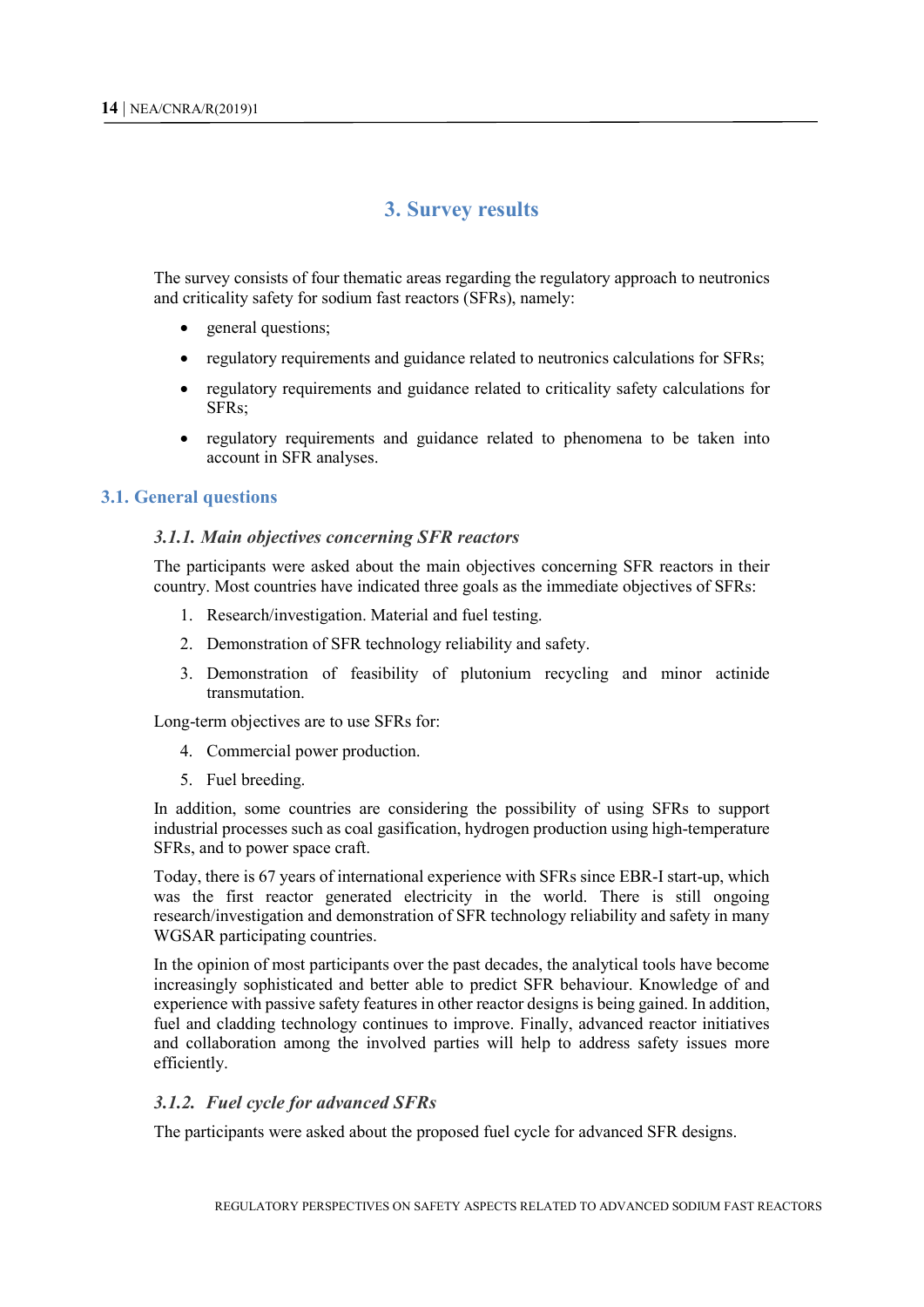As shown by the answers, SFR development goes along with a closed fuel cycle. However, the terminology for "open fuel cycle", "closed fuel cycle", etc. needs to be well defined or clarified. Perhaps, the meaning of "closed fuel cycle" might differ from country to country.

Most of the countries define a closed fuel cycle with delayed fuel refabrication. This cycle shall be optimised to cope with the constraints resulting from the management of the fuel burnt in the LWR fleet.

According to the United States, proposed SFRs could be adapted to either an open or closed fuel cycle. The current status of NRC activities regarding reprocessing are discussed in the US NRC Paper SECY-13-0093, "Reprocessing Regulatory Framework–Status and Next Steps," (USNRC, 2013) and associated staff requirements memorandum (SRM) 13-0093. Russia is developing the closed fuel cycle for advanced SFRs with prompt fuel recycling after two years of storage on the site of the nuclear power plant.

Fuel utilisation is considerably higher in SFRs than in currently operating reactors. In addition, SFRs are capable of both breeding and burning plutonium. They can also burn minor actinides, providing the implementation of adequate fuel recycling thechnologies. These properties enable a long-term reduction of plutonium stockpile and inventory of minor actinides in final repository, thus reducing radiation hazard.

#### *3.1.3. Experimental base for support of advanced SFR neutronics reviews*

Concerning the experimental base for support of advanced SFR neutronics reviews, participants were presented with five questions.

#### *Test facilities*

The first question focused on test facilities available to provide important data on neutronics and criticality behaviour of newer fuel components and new clad and structural materials.

China stated that the China Experimental Fast Reactor (CEFR) with 65 MWth achieved criticality in July 2010, and was connected to the grid a year later. In France there is no fast reactor available at present. A zero power facility would be available in the future, after refurbishment (MASURCA). Korea does not have test facilities for SFR. It is planned that KAERI will resort to foreign test facilities.

Russia has a research fast reactor BOR-60, the reactors prototypes BN-600, BN-800, and two critical facilities BFS-1 and BFS-2 used for neutronics and criticality investigations.

The United States presented several facilities that are relevant to SFR review and analysis. These include:

- The annular core research reactor (ACRR) at Sandia National Laboratory is a water pool-type reactor used for radiation effects studies and reactor safety experiments. Capabilities include fuel transient testing under abnormal and accident conditions for SFRs, LWRs and GCRs. The ACRR has been used to perform nuclear heating tests on SFR, LWR and GCR fuels.
- The core alloy flow and erosion (CAFE) facility at Argonne National Laboratory is used for generating kilogram quantity melts of low radiological-hazard nuclear fuel materials and discharging them into various receiver geometries. This facility may be useful in SFR studies involving chemical interactions between metallic fuels and cladding, and between metallic fuels and structural materials.
- The melt coolability and concrete interaction (MCCI) facility at Sandia National Laboratory has been used to conduct integral and separate effects tests on reactor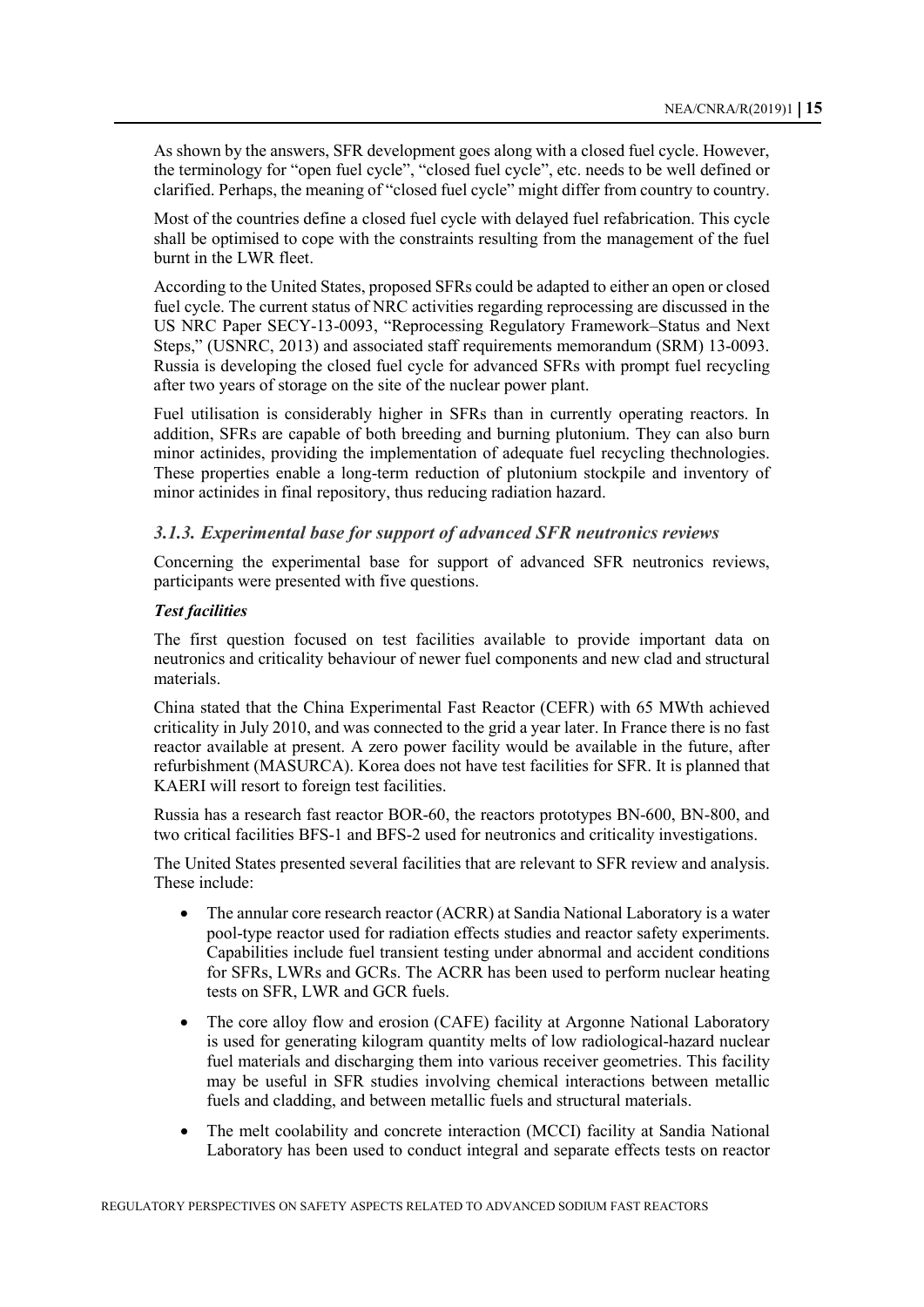materials and examine ex-vessel severe accident core melt issues. Being tolerant of experiments involving a high degree of hazard, the facility provides a working environment relevant to SFR testing for sodium-concrete, sodium-water and fuel coolant interaction investigations.

- At Argonne National Laboratory there is a facility for sodium technology and advanced component testing. The facility provides a flexible test bed for testing and evaluating advanced SFR components and examining the sodium compatibility of advanced materials.
- Surtsey is a facility at Sandia National Laboratory that has been used for LWR severe accident studies. Surtsey can be used for direct atmospheric heating and large tests involving molten materials and their interactions. Surtsey can also be used to generate data for sodium fire phenomena.
- The transient reactor test facility (TREAT) at Idaho National Laboratory is an air cooled irradiation test facility designed to evaluate reactor fuels and structural materials. Slow power transients under special conditions can be designed to test the behaviour of various fuels and structural materials under SFR accident conditions.
- The advanced test reactor (ATR) at Idaho National Laboratory is capable of testing fast reactor fuels and materials in a thermal spectrum by using cadmium filtering. Studies have been performed that show that ATR irradiations performed using cadmium shrouding are sufficiently prototypic that they can be used with confidence in the development and testing of fast reactor fuels (INL 2017).
- The versatile test reactor (VTR), to be located at Idaho National Laboratory, is under development and will provide a versatile, reactor-based, fast neutron source. The VTR intended to provide testing capabilities for advanced fuels, materials, and instruments and sensors to support the existing fleet and the development of netgeneration nuclear reactors. The VTR is a 300 megawatt (thermal) sodium-cooled, pool-type reactor.

Germany gave information on experimental facilities for investigations of liquid metal technologies and thermo-hydraulics relevant for SFR. In Germany several research organisations formed the so-called Helmholtz alliance on liquid metal technologies (LIMTECH). Within this framework the KASOLA (KArlsruhe SOdium LAboratory) test section at the Karlsruhe Institute for Technology (KIT) is used for:

- development of free surface liquid metal targets for accelerator applications;
- development of models to describe free surface liquid metal flow;
- investigation of transition in convective flow patterns between forced, mixed and free convection modes;
- qualification of CFD and system codes to simulate adequately the transition from the channel flow to large plenum (collector tank);
- thermal-hydraulic investigations of flow patterns in fuel bundles or pool configurations at prototypical or scaled heights.

#### *International co-operation in neutron experiments for advanced SFRs*

The second question concerns bilateral or multi-lateral agreements between countries regarding the sharing of experimental, research and test facilities or neutronic and reactivity related data from those facilities. Korea reported that KAERI will utilise the data of ANL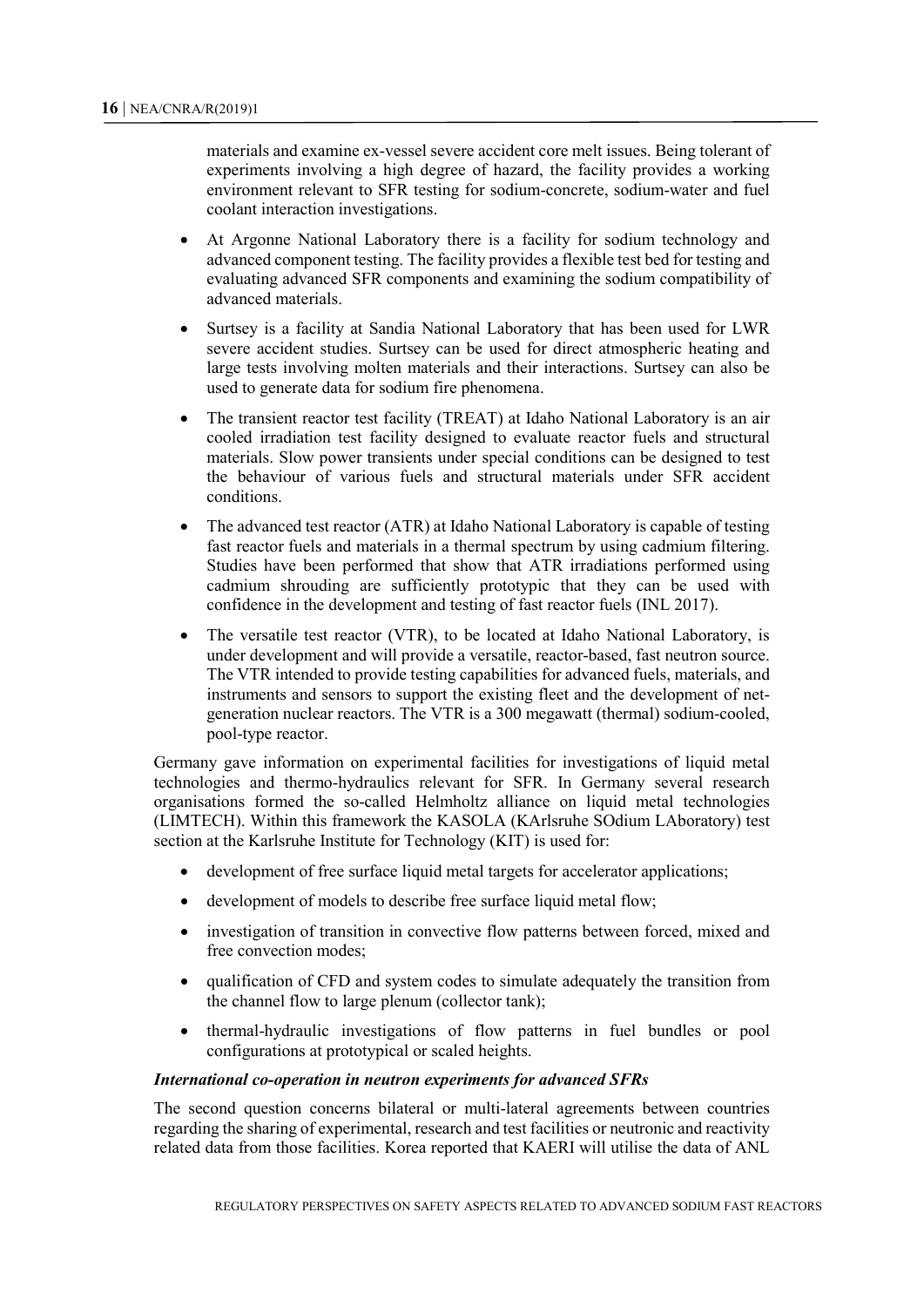for the design and a mock-up facility for metallic fuel is installed in the Russian BFS critical experimental facility for tests. Russia has confirmed that it has bilateral agreement with Korea on metal fuel loading modelling at the BFS test facility.

In Europe, multi-lateral research co-operation is also achieved through Euratom projects such as the ESFR-SMART and SESAME projects of the Horizon 2020 EU framework programme for research and innovation.

According to the US experts, the NRC has not engaged with reactor vendors whose designs depart significantly from designs where benchmark data is available (e.g. EBR-I and EBR-II). The NEA *International Handbook of Evaluated Reactor Physics Benchmark Experiments* [\(www.oecd-nea.org/science/wprs/irphe/handbook.html\)](about:blank) also contains several fast reactor benchmarks.

#### *Regulatory experience*

The third question was focused on regulatory experience of the WGSAR member's countries with experimental, prototype or commercial SFRs. In response to this question, China reported that experience on licensing, commissioning and safety reviews is being accumulated during the design, construction and acceptance of the China Experimental Fast Reactor Project.

France pointed out that safety assessment of past SFRs was performed based on expert analysis and making reference to PWRs safety requirements. In 1983, the safety authority has issued a letter setting up the main safety requirements and characteristics of a standard SFR consistent with the requirements issued for the French 1 300 MW PWR fleet. It was noted that this document is largely obsolete and therefore not applicable to future SFRs.

Germany referred to the experience related to safety reviews and pre-licensing of the SNR-300 type reactor in Kalkar in the 1980s and the licensing of the KNK research reactor in Karlsruhe. At the time of licensing the Nuclear Reactor Safety Commission (RSK) recommendations specific to SFR were used.

Korea answered that KINS has no experience of licensing review for SFR until now.

Russia referred to the experience of safety reviews, licensing, commissioning and operation of experimental SFRs BR-10, BOR-60 and prototypes BN-600, BN-800.

Regulatory experience of the United States for SFRs was gained in the reviews of FFTF, the Clinch River Breeder reactor (CRBR), and the PRISM reactor. Review of the FFTF was initiated under the Atomic Energy Commission (AEC) and continued by the NRC during the 1970s. The FSAR was approved by the NRC in 1978. During the 1970s and early 1980s the United States Department of Energy (US DOE) attempted to license the CRBR and the NRC was reviewing the design. However, the US Congress eliminated funding of CRBR before completion. The CRBR licensing did result in a safety evaluation report (NUREG-0968 [USNRC, 1983]).

In the 1990s the NRC conducted a preliminary review of General Electric's PRISM design. The review highlighted several key regulatory issues, and a preliminary report on the review was published (NUREG-1368 [USNRC, 1994]).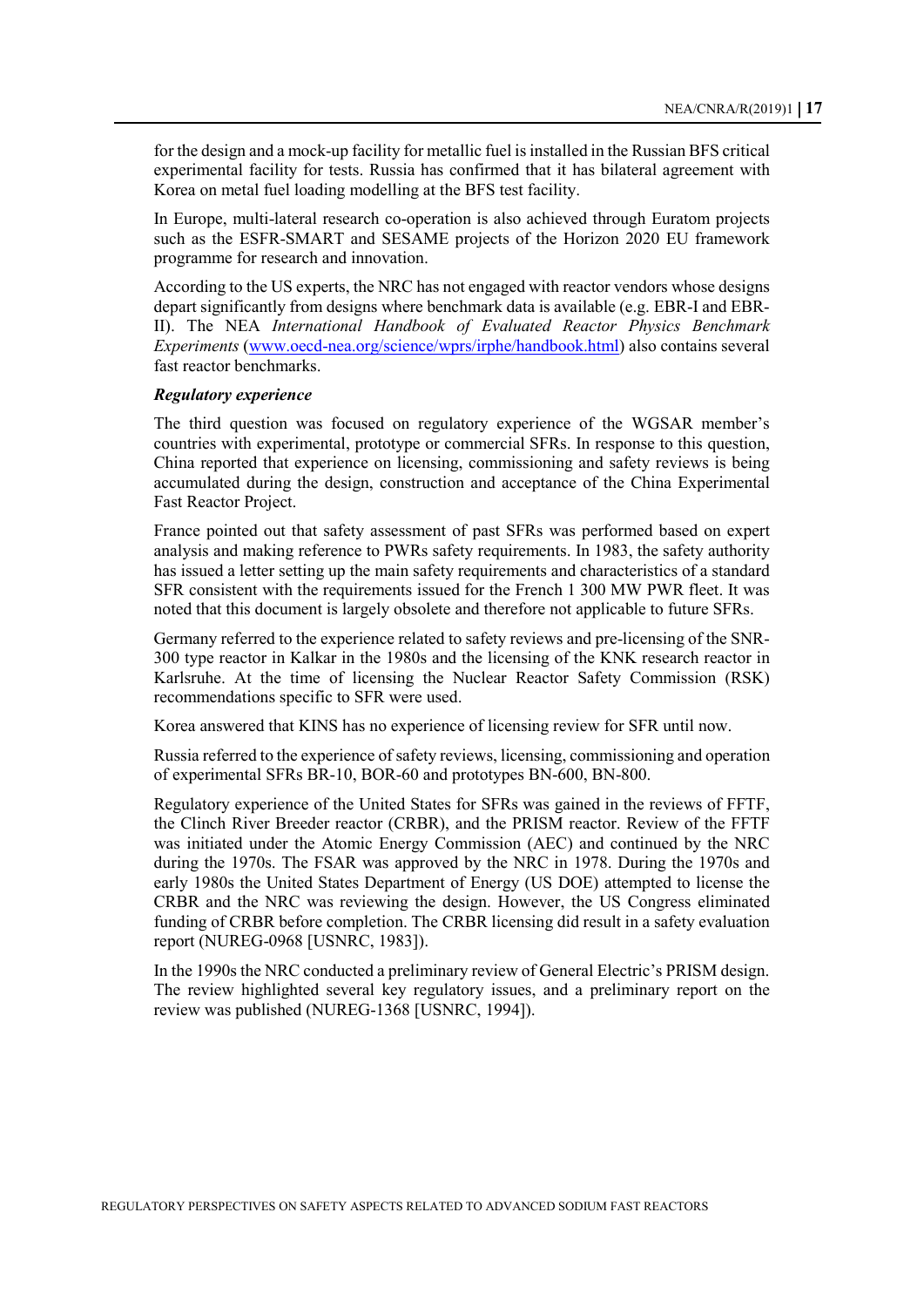#### *Advanced alloy materials for new SFRs*

When asked about the introduction of advanced alloy materials to reduce swelling and radiation damage to fuel clad and ducts, and the need for more confirmatory research and testing of these new materials, impacted regulation of SFRs the WGSAR members provided the following answers:

China reported that the advance alloy material is under development, and has not been employed yet.

In France, there is no regulation dealing with cladding and sub-assembly materials, but each irradiation test is subject to a safety analysis and a formal authorisation on a case-bycase basis. Cladding material foreseen for the ASTRID fuel has been tested in the Phénix reactor and is the result of a long optimisation process.

Korea answered that a lot of new materials were developed and licensed in the past. The performance of new materials for SFR fuel will be reviewed based on the past experience of PWR licensing. KINS certainly would require the same level of proven data (in-pile, out-pile) and burn-up data necessary for the licensing burn-up.

Russia stated that according to the existing rules every advanced alloy material for SFRs is tested consecutively at out-of-pile installations, in the research reactor, and in the reactorprototype. For example, at present steel for cladding of fuel pins of BN-1200 with nitride fuel is being tested in BN-600.

The United States reported that the introduction of new alloys could be an area of importance if new SFR designs are submitted for NRC review, however the NRC is currently engaged with vendors whose designs include materials with an established database.

#### *Regulatory changes in response to improvements in SFR core design*

The last question on this topic was about regulatory changes have been made or perceived, including the examination or use of guidance documents, in response to improvements in SFR core design and inherent, passive heat removal features.

China and France have no regulatory change due to specific of the SFR. Korea believes that the current regulatory requirements for PWR neutronic design could be applied to SFR if take into account some SFR-specific features. Specific regulatory requirements for passive heat removal system are not fully established even for PWR. The regulator hopes to resolve the issue through a technical discussion with designer.

Russia reported that today the vast majority of Russian regulatory documents apply to all types of reactors, including the SFRs. In the "Nuclear Safety Rules for Reactor Installations of Nuclear Power Plants", NP-082-07 (Rostechnadzor, 2007) there are only two points directly concerning SFR:

- 1. For SFRs it must be shown that during the normal operation and in case of deviation from the normal operation, including design-basis accidents, the formation of voids in the sodium coolant are eliminated.
- 2. Operational limits for damage of SFR fuel pins:
	- defects of the gas leakage  $< 0.05\%$  of the number of FPs in the core;
	- $\circ$  direct contact of nuclear fuel with coolant  $\sim 0.005\%$  of the number of FPs in the core.

Safety limits for damage of SFR fuel pins: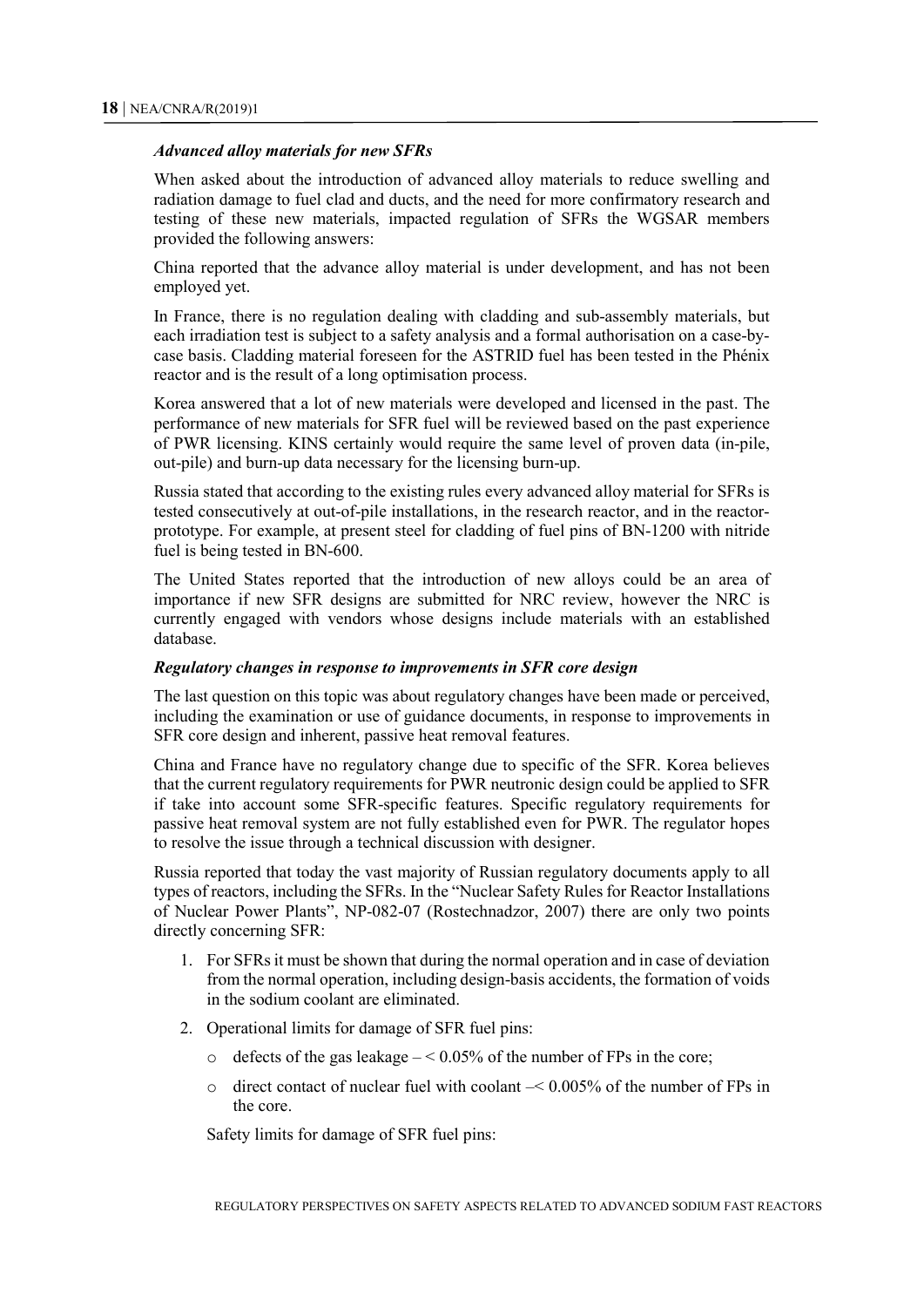- $\circ$  defects of the gas leakage  $-$  < 0.1% of the number of FPs in the core;
- $\circ$  direct contact of nuclear fuel with coolant  $\sim 0.01\%$  of the number of FPs in the core.

There is only one federal regulatory document aimed specifically at SFRs – "Requirements" for the Contents of Safety Analysis Report for NPPs with Fast Neutron Reactors", NP-018- 05 (Rostechnadzor, 2005a).

The United States informed that the NRC is preparing for the possible review of new SFRs. As part of this preparation, the NRC is reviewing its regulatory guidance as it applies to advanced non-LWRs and is developing a regulatory framework that is better suited to these types of designs. For example, New Regulatory Guide 1.232, "Guidance for Developing Principal Design Criteria for Non-Light Water Reactors," (USNRC, 2018a) contains advanced reactor design criteria (ARDC), including SFR design criteria (SFR-DC). The ARDC and SFR-DC are modified versions of the existing general design criteria (GDC) in title ten of the *Code of Federal Regulations* (10 CFR) Part 50, Annex A (USNRC, 2017), which were developed for LWRs.

There was general agreement that significant change in the neutronics part of the existing regulatory documents or the development of review guidance for a specific technology should not be expected.

#### <span id="page-20-0"></span>**3.2. Neutronics**

#### *3.2.1. Regulatory documents containing neutron characteristics requirements*

Participants were asked what regulatory documents in their country contain neutron characteristic requirements (e.g. reactivity effects and coefficients, control rods efficiency, reactivity balance) and what these requirements are.

Canada listed the following regulatory documents:

- REGDOC 2.5.2, Design of Reactor Facilities: Nuclear Power Plants (CNSC, 2014a);
- RD-367, Design of Small Reactor Facilities (CNSC, 2011);
- REGDOC 2.4.1, Deterministic Safety Analysis (CNSC, 2014b).

Canada also pointed out that these REGDOCs specify technology-neutral requirements at a very high level.

China replied that there are civilian nuclear safety supervision and management regulation, especially one of its enforcement regulations, the HAF102 (NNSA, 2016) and HAF201. The requirements involve the shutdown margin and defence in-depth in case of emergency.

According to France's reply, neutron characteristics of reactor cores are not specified in French regulation.

In Germany, requirements regarding the core design for example related to reactivity effect and coefficients, neutron flux distribution and control rods are given in the safety requirements for nuclear power plants. These requirements are further detailed in relevant KTA standards focusing on German LWR, e.g. KTA 3101.1-3 (Design of reactor cores of pressurised water and boiling water reactors) (KTA, 2015), KTA 3103 (Shutdown Systems for Light Water Reactors) (KTA, 1982) and KTA 3204 (Reactor pressure vessel internals) (KTA, 1998). At the time of licensing of the SNR-300 in the 1980s, in particular RSK (reactor safety commission) recommendations specific to SFR were available.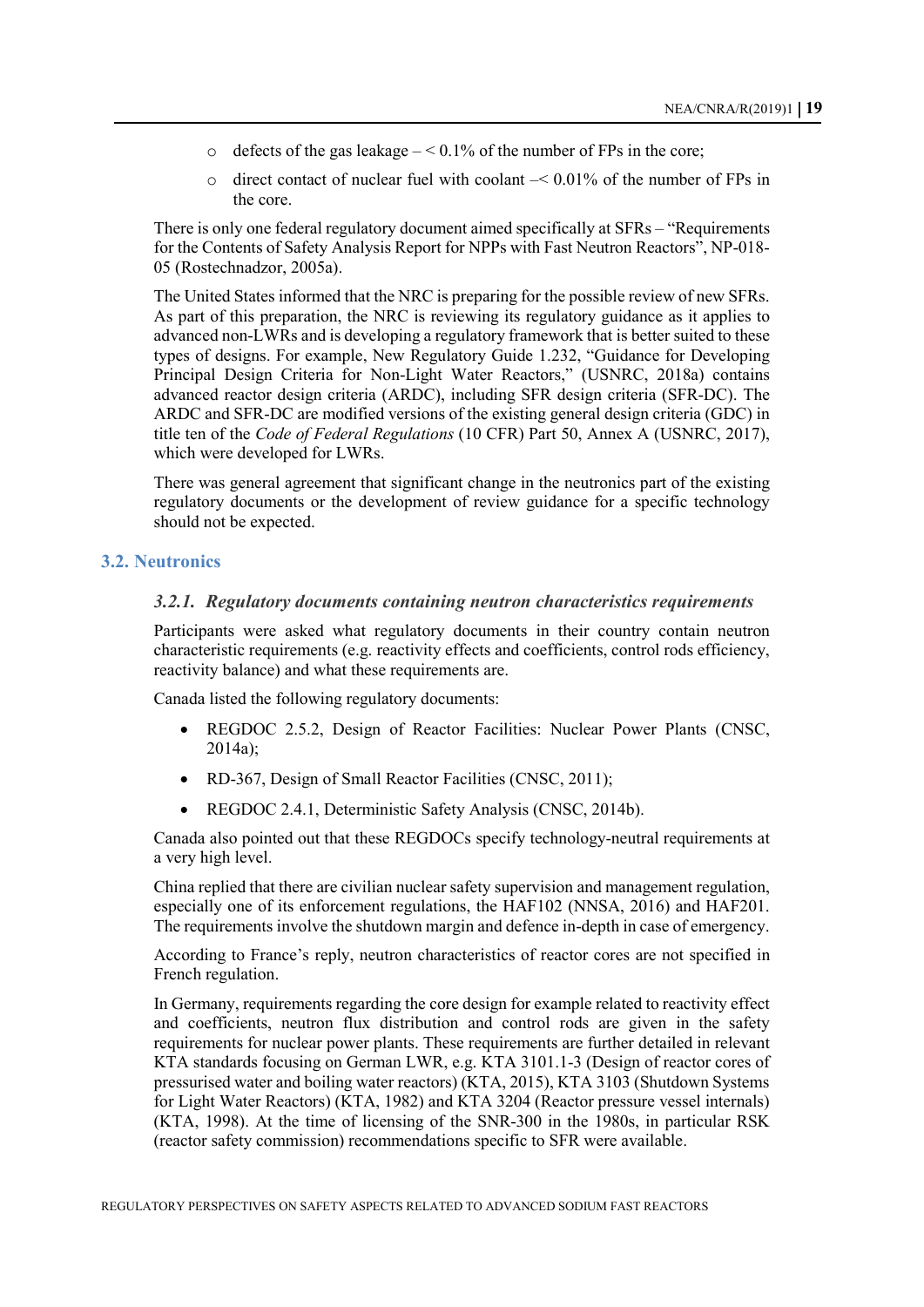These addressed requirements for various aspects of the SNR-300 design, such as:

- neutronics calculations;
- negative power coefficient and prompt reactivity feedback;
- calibration measurements of the reactivity for both shutdown systems before each fuel cycle;
- calibration of the shutdown system and determination of the (isothermal) temperature and flow coefficient during commissioning;
- the secondary independent and diverse shutdown system, which had to function even after core deformation (loss of core geometry);
- the two independent, spatially separated reactor protection systems with independent fast scram systems consisting of a primary system with control rods (from top, 0.7s injection time, 83 cm distance) and a secondary system with absorber chains driven by a set of springs (from bottom, 0.5s injection time, 105 cm distance).

Korea answered that the requirements are stipulated in the Korean atomic law. The main contents are similar to the NRC requirements. The draft version of requirements for SFR include the reactivity coefficients and many PWR requirements might be applicable also to SFRs.

In Russia, the basic neutron characteristic requirements are contained in the federal regulation NP-082-07 (Rostechnadzor, 2007). These requirements include:

- The reactor core must be designed so that any changes of reactivity during normal and abnormal operation, including design-basis accidents, do not lead to violation of appropriate damage limits for fuel pins.
- Characteristics of the core and control rods must be such that the insertion into core for any combination of their locations during normal and abnormal operation, including design-basis accidents, provided the introduction of negative reactivity at any stretch of their movement.
- The reactor design must provide at least two reactor shutdown systems, each of which must be able, independently of one another, to ensure the transfer of the reactor to a subcritical state and maintaining it in subcritical condition considering the principle of single failure or personnel error.
- At least one of the available shutdown systems must perform the function of scram.
- The rate of reactivity increase by the control rods must not exceed  $0.078<sub>ef</sub>/s$ . For CRs with efficiency of more than  $0.7\beta_{\text{ef}}$  input of positive reactivity must be quantised, with efficiency of the step is not more than  $0.3\beta_{\text{ef}}$ .
- Subcriticality of the reactor after rising the scram in the operating position with other CRs inserted must be not less than 0.01 in the core with the maximum Kef.
- Minimum subcriticality of the reactor in the refuelling process, taking into account possible errors, must be not less than 0.02.
- The values of the temperature reactivity coefficient, reactor power reactivity coefficient and total coolant and fuel temperature reactivity coefficient must be negative in the whole range of parameters of reactor during normal and abnormal operation, including basis design accidents. For beyond-design-basis accidents the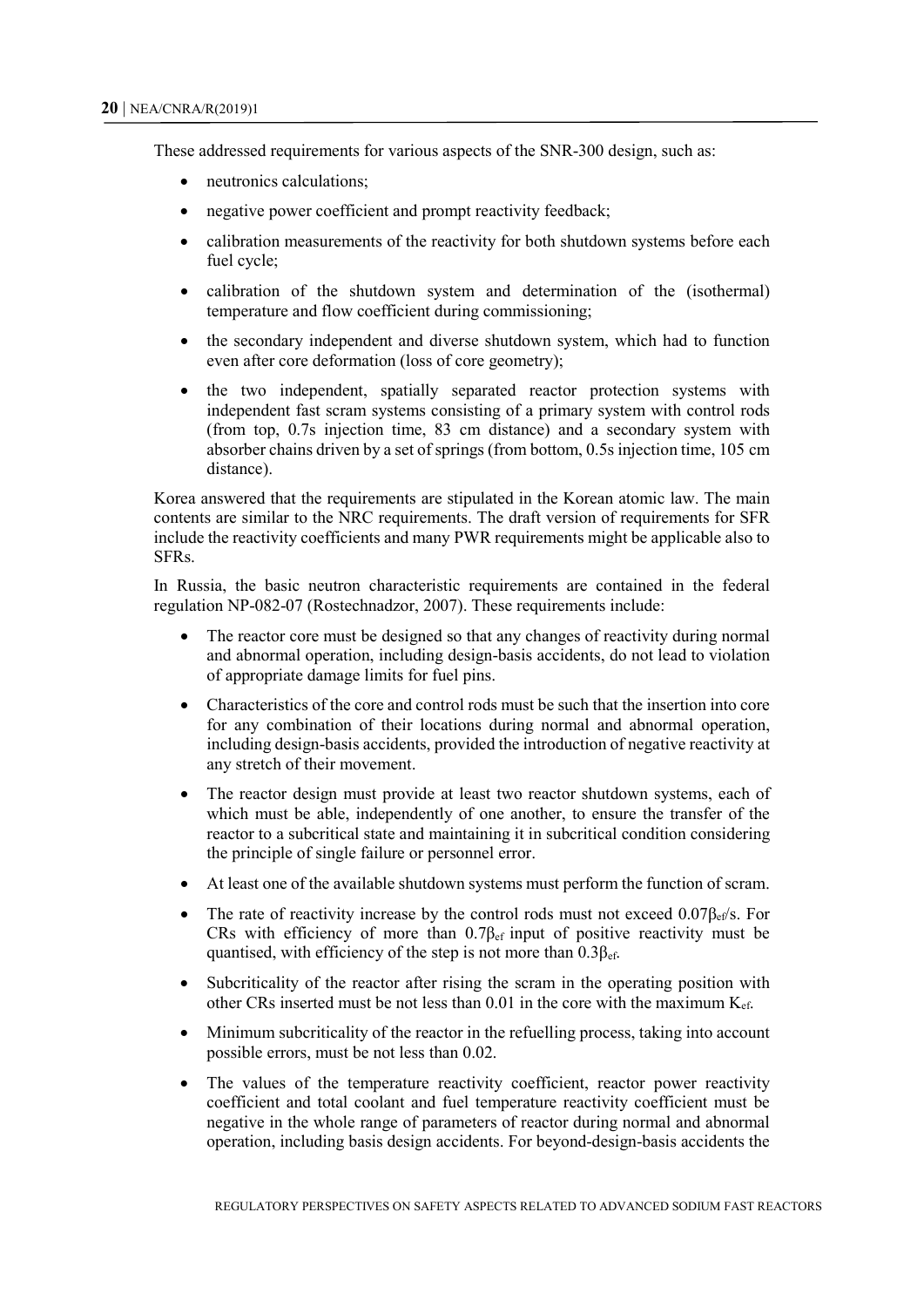range of allowed values of the sodium void effect must be justified in the design of reactor and nuclear power plant.

Most of these regulations apply to other reactor types.

The United States answered that reactivity control requirements for SFRs are addressed in the advanced reactor design criteria (ARDC), regulatory guide RG-1.232, Section three, "Reactivity Control" (USNRC, 2018a).

From the answers received it follows that the many of the existing neutron characteristic requirements are high-level enough that they apply universally. However, there are differences, and to capture those differences, it may be developed specific regulatory documents such as RG-1.232 in the United States.

#### *3.2.2. Rules, regulations and guidance to increase core inherent and passive safety of advanced SFRs*

As in the case of neutron characteristics there are no special requirements or guidance to increase the use of inherent and passive safety of advanced SFRs. Designers use recommendations developed for existing reactors.

Canada presented the following list of RD's and rules aimed at increasing inherent safety:

REGDOC 2.5.2 (CNSC, 2014a), Section 4.2.4, *Accident Mitigation and Management:* "measures shall be taken to mitigate the radiological consequences of accidents" and the measures shall include "consideration of inherent safety features";

REGDOC 2.5.2, Section 4.3.1, *Defence-in-Depth* and Section 6.1, *Application of Defencein-Depth*:

- DiD level two: control of postulated initiating event (PIE) using both inherent and engineered design features to minimise or exclude uncontrolled transients to the extent possible;
- DiD level three: minimisation of the consequences of accidents by providing design inherent safety features;

REGDOC 2.5.2, Section 6.3, Accident Prevention and Plant Safety Characteristics:

"Following a PIE, the plant is rendered safe by:" inherent safety features, passive safety features (among others);

REGDOC 2.5.2, Section 8.1, Reactor Core: "The design of the core shall be such that:" "maximum degree of positive reactivity and its maximum rate of increase by insertion in operational states and DBAs are limited by a combination of the inherent neutronic characteristics of the core", etc.

In addition, if inherent design characteristics are not sufficient to compensate for PIEs other compensatory design features must be provided.

REGDOC 2.5.2, Section 7.6.2, Single-Failure Criterion ("All safety groups shall function in the presence of a single failure"): "Unintended actions and failure of passive components shall be considered as two of the modes of failure of a safety group."

"Exemptions for passive components may be applied only to those components that are designed and manufactured to high standards of quality, that are adequately inspected and maintained in service, and that remain unaffected by the PIE"; extensive justification of the exemption is required.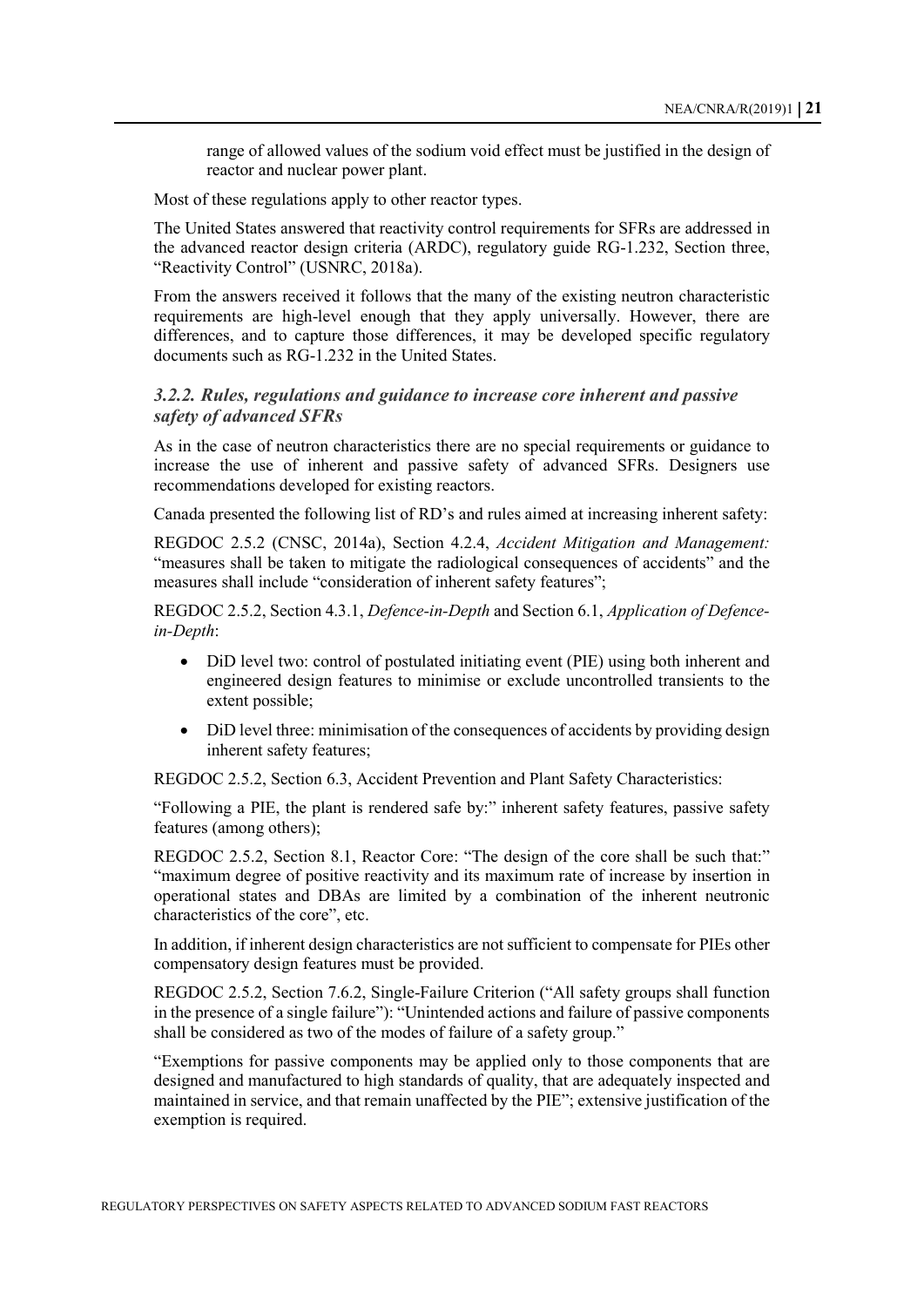China answered that it uses civilian nuclear safety supervision and management regulation, especially one of its enforcement regulations, the HAF102 (NNSA, 2016). At the same time, China is participating in the development of the safety design criteria/guidelines of SFR within the Generation IV International Forum, which would benefit the safety design of SFRs in China.

France reported that designers aim at developing the use of appropriate combinations of passive and active systems for the ASTRID project, but there is no regulatory guidance on this topic.

Italy noted that the incorporation of passive shutdown systems is being assessed in the frame of passive systems implementation studies in future SFRs: to this aim an ad hoc group has been established at IAEA.

According to Korea's answer, inherent safety designs are generally required even for the current PWR design. The regulations on technical standards for nuclear reactor facilities, etc., of Korean atomic law ("The Atomic Energy Law", the Republic of Korea, 1958) stipulates in the Article 26 (inherent protection of reactor): "The reactor core and associated coolant systems shall be designed so that, in all power operating range, the net effect of prompt inherent nuclear feedback characteristics tends to compensate for a rapid increase in reactivity".

On the other hand, regulators are not sure whether passive safety features can be activated reliably and increase safety in real accident case.

According to Section 3.1.10 of Russian regulation "General Safety Provisions for Nuclear Power Plants", NP-001-15 (Rostechnadzor, 2016), in the design of systems (elements) of nuclear power plants and reactors, preference must be given to systems (elements) and devices with passive principle of action and properties of the inherent safety (selfregulation, thermal inertia, natural circulation and other natural processes). At present the special regulations, and guidance for the increase of use of inherent and passive safety of advanced SFRs are absent, although BN-1200 designers incorporated them in their project (passive shutdown system, sodium plenum above the core, passive emergency cooling system). The US Nuclear Regulatory Commission, in their advanced reactor policy statement (73 FR 60612; 14 October 2008 [USNRC, 2007]) states that, "the Commission expects that advanced reactors [including SFRs] will provide enhanced margins of safety [over existing light water reactors] and/or use of simplified, inherent, passive or other innovative means to accomplish their safety and security functions."

All participants agreed on the need to increase the use of inherent and passive safety of advanced reactors including SFRs. This requirement is contained in the existing regulatory documents of the WGSAR member's countries and applies to all the types of reactors. The special regulations and guidance for the increase of use of inherent and passive safety of advanced SFRs are absent.

#### *3.2.3. Advanced SFR fuel designs*

When asked about the advanced SFR fuel design which are currently under review or are expected to be submitted for review in the near future, the WGSAR members provided different answers.

China and France plan to use traditional MOX fuel.

Germany explained that the development process of the SNR-300 in the 1970s started with the usage of metallic fuel and an external breeder design. At that time, the doppler effect for SFR was not understood completely and the negative power coefficient of metallic fuel due to expansion was the safer option. This changed with time and the final design was an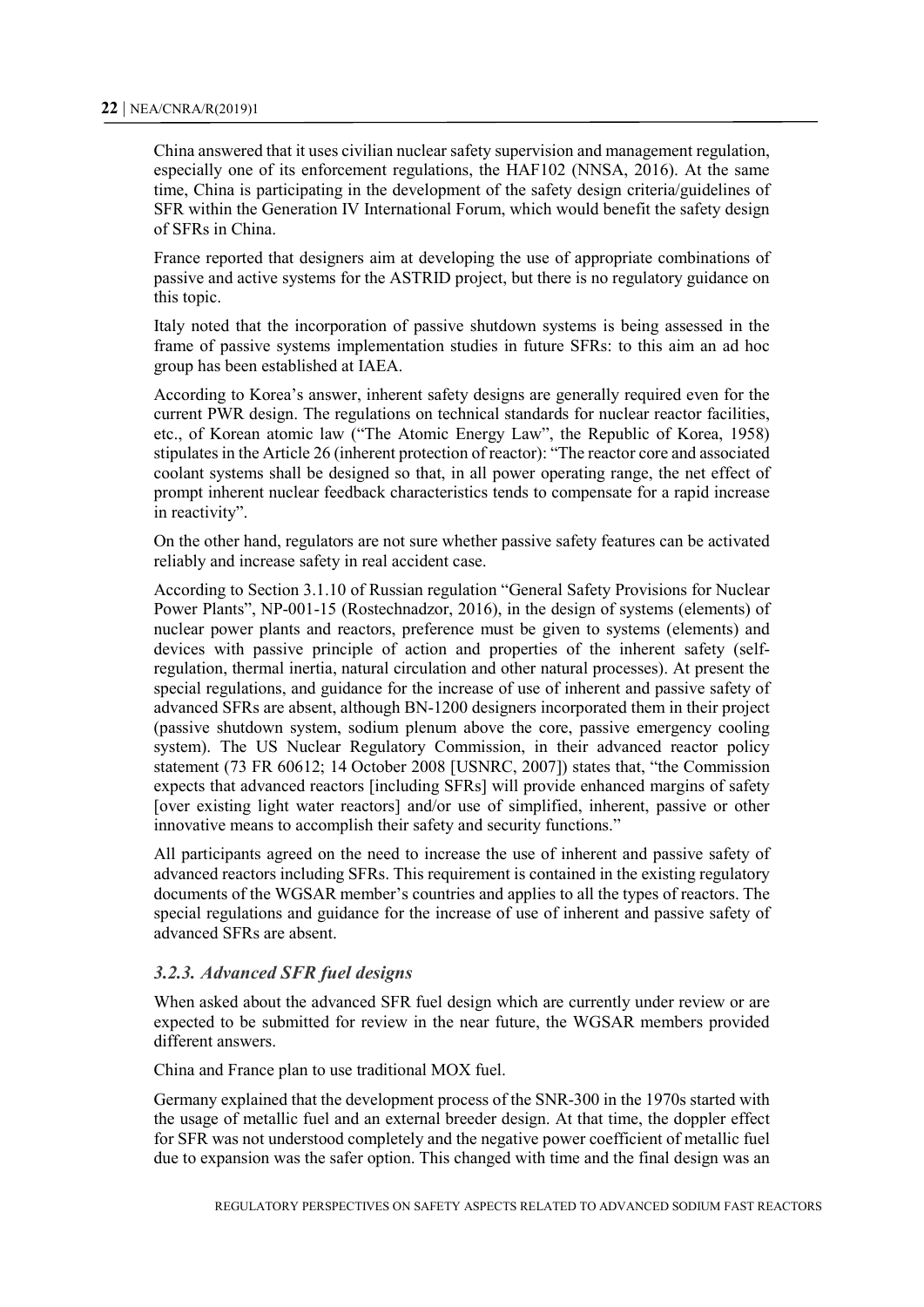internal breeder with MOX fuel. Oxide fuel was at that point the more economic choice and allowed higher burn-up. Metallic fuel burn-up then was limited to 10-15 GWd/t due to swelling.

Korea (KAERI) plans to load U-Zr metallic fuel for the initial core and then it hopes to move to load the U-TRU-Zr fuel finally, in the future.

Russia stated that currently in the BN-600 nine experimental FAs with nitride uraniumplutonium fuel for BN-1200 and lead cooled reactor BREST-300 are tested.

In the United States, a potential vendor design is based on fuel similar to that used in EBR-II.

The following comments were received on additional questions regarding the prospects for licensing of new types fuel for SFR (metallic and nitride) and the use of new fuels for projects PRISM, terra power traveling wave reactor and BN-1200. In the United States, metallic fuel seems to be the top choice for research and development and for commercial use because it does not react aggressively with sodium coolant in the event of fuel failure, as oxide fuel would, and the higher fuel thermal conductivity of metallic fuel leads to lower temperatures. Review of a new fuel type will commence if and when a new reactor application using that fuel is received. NRC is currently engaged in pre-application activity with a vendor that is proposing metallic fuel. Use of oxide fuel has not been discussed. There is no information about any current regulatory engagement on the PRISM and standing wave reactor designs. The Russian BN-1200 project provides for possibility of using both oxide and nitride fuels.

#### *3.2.4. Requirements for neutronic calculations*

The participants were asked about the requirements for neutronic calculations pertaining to normal operation, anticipated operating occurrences, DBAs and BDBAs.

Canada answered that these requirements and guidance are given in Section 8.1, *Reactor core*, of REGDOC 2.5.2 (CNSC, 2014a).

France declared that the former SFR cores of the Phénix and Superphénix reactors fulfilled the following criteria:

- be subcritical with a minimum USD 10 margin in cold shutdown state with all neutron absorber rods inserted;
- be equipped with redundant shutdown system (cold shutdown);
- have in addition, a complementary system (other control rods or device insuring the insertion in the core of existing control rods) that enable to achieve hot shutdown even in case of light degradation of core geometry;
- guarantee subcriticality for the most penalising core configuration (maximum number of fresh subassemblies) in case of single error in loading pattern;
- have negative global feedback coefficients associated to inlet temperature, mass flow and power, in all configurations.

Any new project will have to fulfil at least these criteria. Up to now, they have not been included in a regulatory document.

According to Korea the regulatory requirements for neutronic calculations for SFR are absent at present time. The following are general requirements pertaining to reactor design in the draft version of safety requirements for SFR. Main requirements are similar to PWR requirements with changes for SFR-specific design features.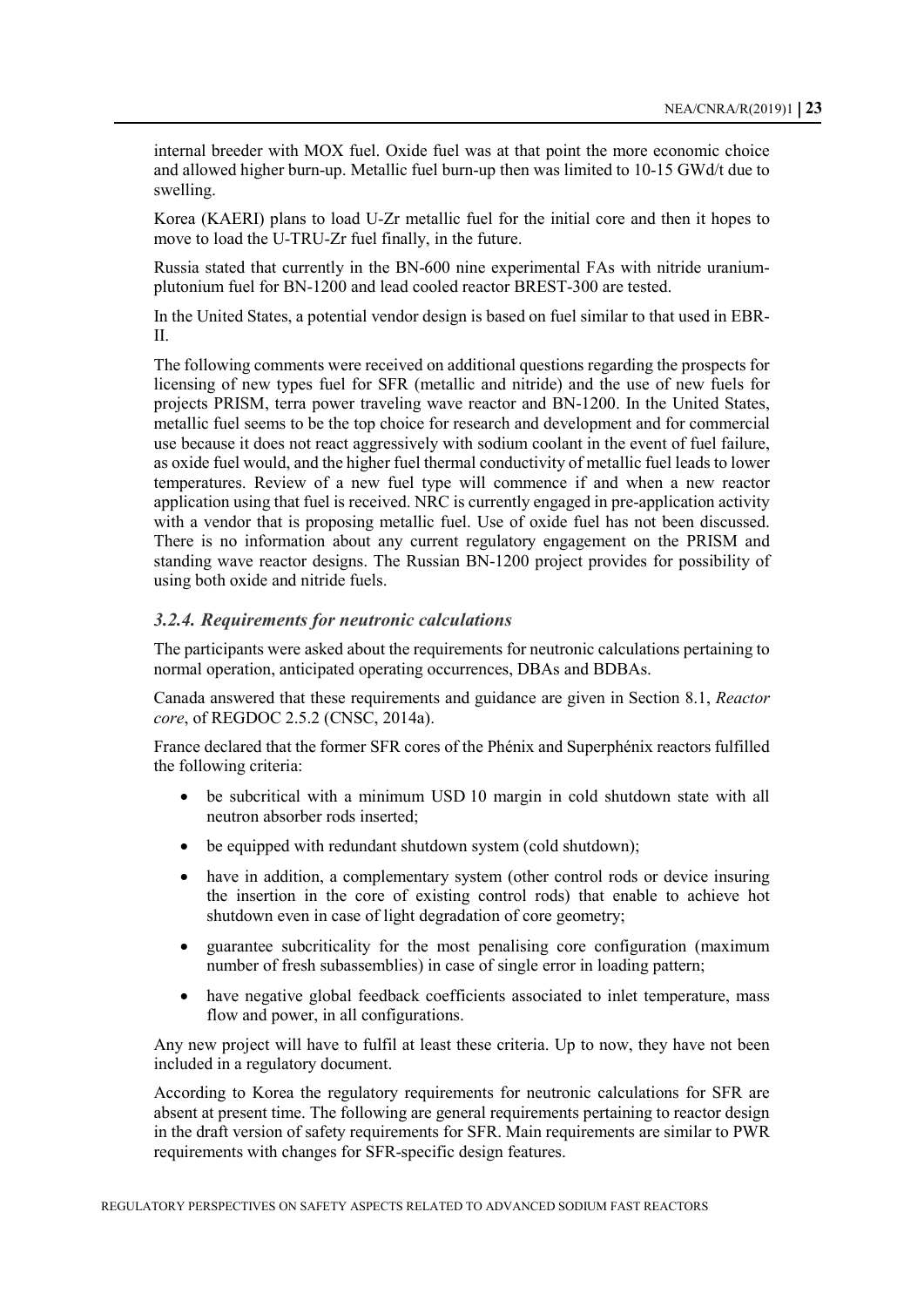In the United States, the requirement on neutronic calculations during normal operations are driven by technical specifications, which typically require that the reactivity balance be within 1 000 pcm of predicted values. For anticipated operational occurrences (AOOs) and design-basis accident analyses, applicants and licensees are required to demonstrate compliance with acceptance criteria (associated with fission product barriers) using suitably conservative modelling techniques and input parameters. The use of suitably conservative modelling is driven by the design criteria (GDCs and ARDCs) associated with the fission product barriers. Simple point kinetics models are frequently used for these analyses. For beyond-design-basis analyses, applicants and licensees have been permitted to perform best-estimate calculations.

As shown by the answers, the main requirements for neutronic calculations are similar to conventional power reactor requirements with small changes for SFR-specific design features.

#### *3.2.5. Requirements for establishing and justifying neutron parameter safety limits*

The participants were asked about the requirements for establishing and justifying neutron parameter safety limits for advanced SFRs.

China, France and Russia reported that there are no specific requirements to establish and justify neutron parameter safety limits for advanced SFRs. The safety limits related to core physical parameters must be presented and justified by the designer. In this case the requirements of conventional power reactors are taken as reference.

Korea said that "we do not impose any safety limits for neutron parameters, even for PWR".

In the United States, applicants and licensees account for the uncertainty in significant neutronic parameters (e.g. reactivity balance, control rod worth, power shapes, kinetics parameters). This uncertainty includes both code bias and bias uncertainties, as determined through comparisons to experimental data, and measurement uncertainties. This uncertainty is initially treated conservatively and is then updated as operating data is accumulated. Limiting neutronic parameters that bound the best-estimate plus uncertainty values are used in the plant's safety analyses. Limiting neutronic parameters are verified by surveillance as part of a facilities technical specifications. The requirements on these limits are captured by design criteria (GDC and ARDC) associated with reactor inherent protection and fission product barriers (see Section 3.4).

As in the previous paragraph it follows from the answers that the requirements for establishing and justifying neutron parameter safety limits for advanced SFRs are similar to conventional power reactor requirements.

#### *3.2.6. Requirements related to neutronic calculation methods, computer codes and group constants*

This question was focused on the requirements related to neutronic calculation methods, computer codes and group constants used for advanced SFRs in WGSAR participating countries.

As follows from the answers received from China there are no specific requirements on this point established for advanced SFRs at present. In France, it is up to the designer to develop a computation methodology that is able to describe the behaviour of the core during any operational or accidental transient. Then, the designer has to define code domain of validity and justify its representativeness regarding physical phenomena. Guidance exists on the general methodology to validate a computer code used for the safety case accidental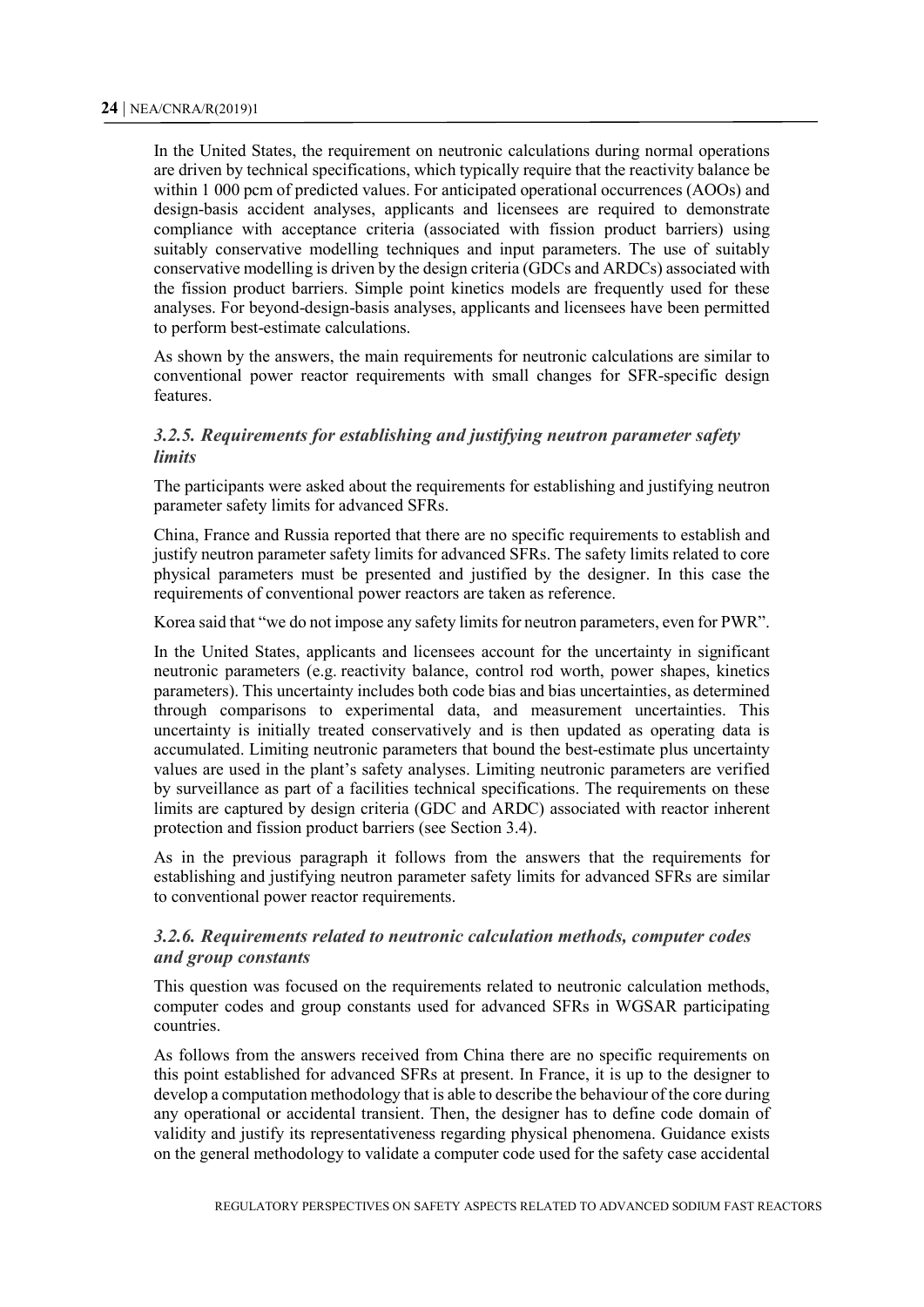studies. Neutron parameters that are calculated in the design phase shall be verified by appropriate start-up tests.

Korea reported that the requirements and guidelines of NUREG-0800 Section 4.3 (USNRC, 2007) will be referenced, basically, taking into account the SFR-specific features when reviewing the safety of PGSFR nuclear design. The uncertainty of nuclear data for TRU and sodium related nuclides, not reviewed seriously in case of PWR will be evaluated in detail.

Since fast reactor design resorts heavily to middle range of neutron energy spectrum, compared to two-group (thermal and fast neutrons) for PWR nuclear design, and utilises the multi-group cross-sections in the nuclear design, the adequacy of multi-group energy approximation used in the design will be evaluated with high priority.

In Russia, there are no specific requirements on this point established for advanced SFRs. The general recommendation is to use modern, well-verified and validated codes and nuclear data. At present time new generation codes for advanced fast reactor calculations are being developed and verified.

As discussed in Section 3.4, in the United States, design-basis analyses are performed using suitably conservative modelling techniques and input parameters. The use of suitably conservative modelling is driven by the design criteria (GDC and ARDC) associated with the fission product barriers. Outside of quality assurance requirements (Annex B to 10 CFR Part 50), there are no regulations that require specific modelling practice. However, review guidance (Section 4.3 of the standard review plan [SRP], NUREG-0800 [USNRC, 2007]) clarifies that the analytical methods and database should reflect the state-of-the-art. In addition, SRP Section 15.0.2 and regulatory guide 1.203 (USNRC, 2005) provide guidance on transient and accident analysis methodology, including the evaluation model development and assessment process (EMDAP).

As can be seen from the answers the requirements related to neutronic calculation methods, computer codes and group constants used for advanced SFRs are very similar to the requirements for conventional power reactor with the exception of the requirement to use multi-group cross-sections in the calculation of SFRs instead of the two-group commonly used in PWR calculations.

#### *3.2.7. Requirements related to calculated neutronic parameters*

The participants were asked about the requirements related to calculated neutronic parameters, including:

- reactor core power distribution;
- fuel burn-up distribution;
- fuel temperature and power reactivity effects and coefficients;
- reactivity effects due to changing of core geometry and dimensions;
- reactivity effects due to changing of sodium density;
- control rods efficiency, including passive reactor shutdown means;
- reactivity change with fuel burn-up;
- impact of the presence of actinides in the fuel on reactivity feedback effects during normal operation, DBAs, BDBAs, and during reactor shutdown conditions;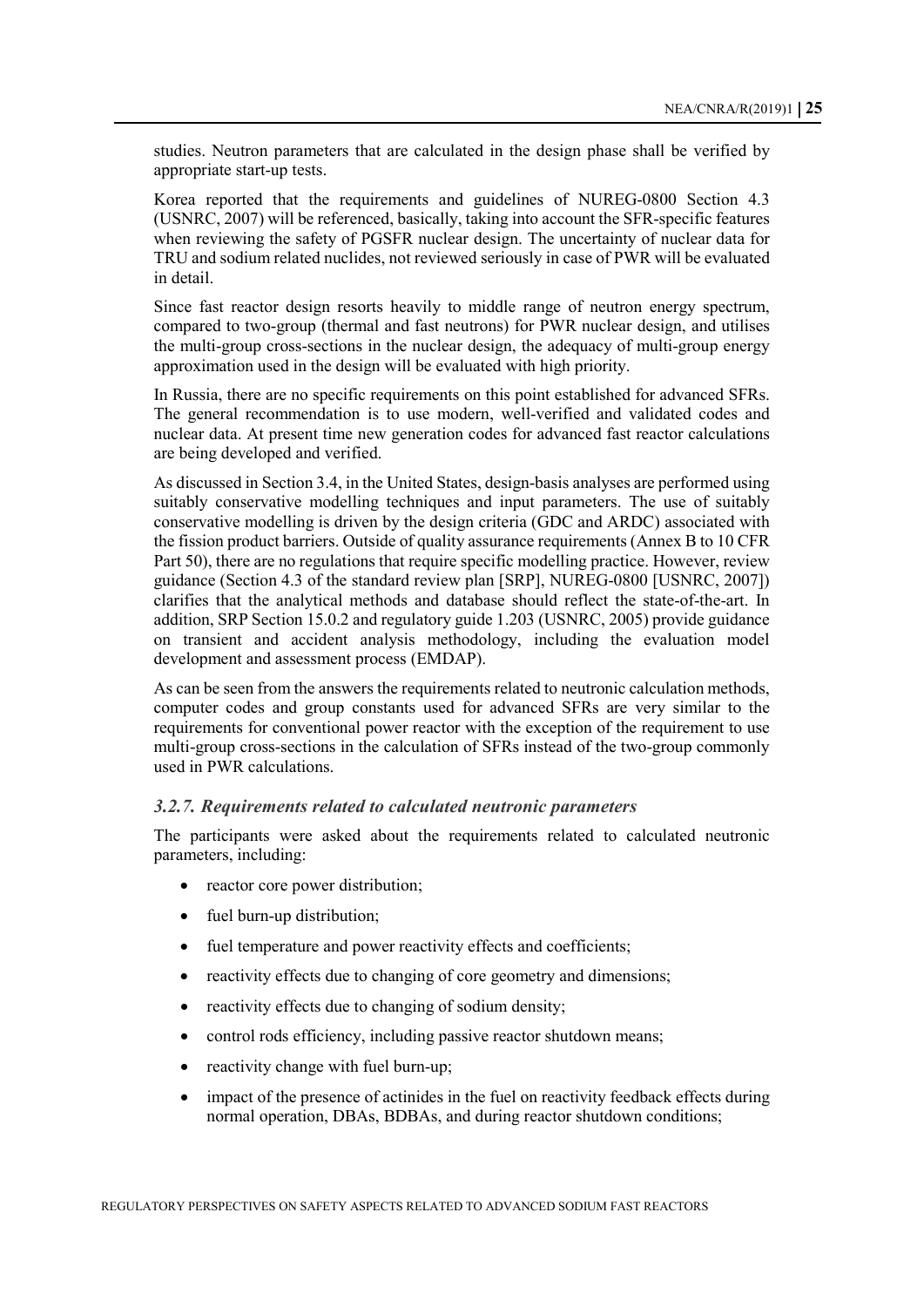- sensitivity of core reactivity to core geometry, assuming this sensitivity is used to give negative feedback during an accident;
- minimising the impact of positive sodium void reactivity in core design;
- subcriticality at fuel reloading;
- characteristics of delayed neutrons;
- characteristics of residual heating.

In accordance with the Canadian response, the REGDOC 2.5.2 (CNSC, 2014a) provides generic high-level core design requirements and guidance in Section 8.1, *Reactor core*, which address most of the list above in the following subsections: defence-in-depth, core power densities and distributions, reactivity coefficients, criticality, core stability, analytical methods, core internals and vessel. In addition, relevant Canadian CSA standards are provided. In RD-367 Section 7.13, *Guaranteed shutdown state* (CNSC, 2011), requirements for shutdown depths are provided. It is emphasised that in general terms the design requirements demand consideration of all plant states (NO, AOO, DBA, DEC) in derivation of key design parameters.

China reported that there are no explicit requirements in the regulation level on these technical points, except for the overall safety goals.

France provided the requirements for several characteristics from the above list, namely:

- The sum of temperature feedback coefficients is negative. The same requirement was given for the resulting power feedback coefficient.
- The temperature and power feedback coefficients for the entire reactor which determine the dynamic behaviour of the core during fast transients occurring in normal operation are negative.
- A minimal efficiency is required for the control rods in order to ensure subcritical shutdown at a given temperature, whatever the core configuration. This value integrates a margin to cope with uncertainties.
- Although the expected variations of the core geometry during normal operation are taken into account (thermal expansion, swelling, creeping, subassemblies bending) in the core neutronic design, there is no mandatory requirement.
- Core must be subcritical at reloading state, to ensure cold shutdown (around  $250^{\circ}$ C) providing that all control rods are inserted and taking into account the inadvertent replacement of an absorber rod by a fissile sub-assembly.

Korea believes that the need to establish requirements might be decided after performing licensing review at least once. It is expected that the uncertainty of nuclear data for MA and 23Na etc. might be large and have a significant impact on nuclear characteristic parameters. It will be evaluated as a priority. In addition, Korea provided comments on the calculation of a number of neutron characteristics from the list above:

- The reactivity coefficients like the radial expansion coefficient, resulting from the change of core geometry, are hard to measure and validate, so a conservative approach will be applied for evaluation.
- The uncertainties for sodium density and sodium void coefficient appears to be large because of the uncertainties in the nuclear data of  $^{23}$ Na etc. Thus we expect detailed evaluation for these parameters is needed.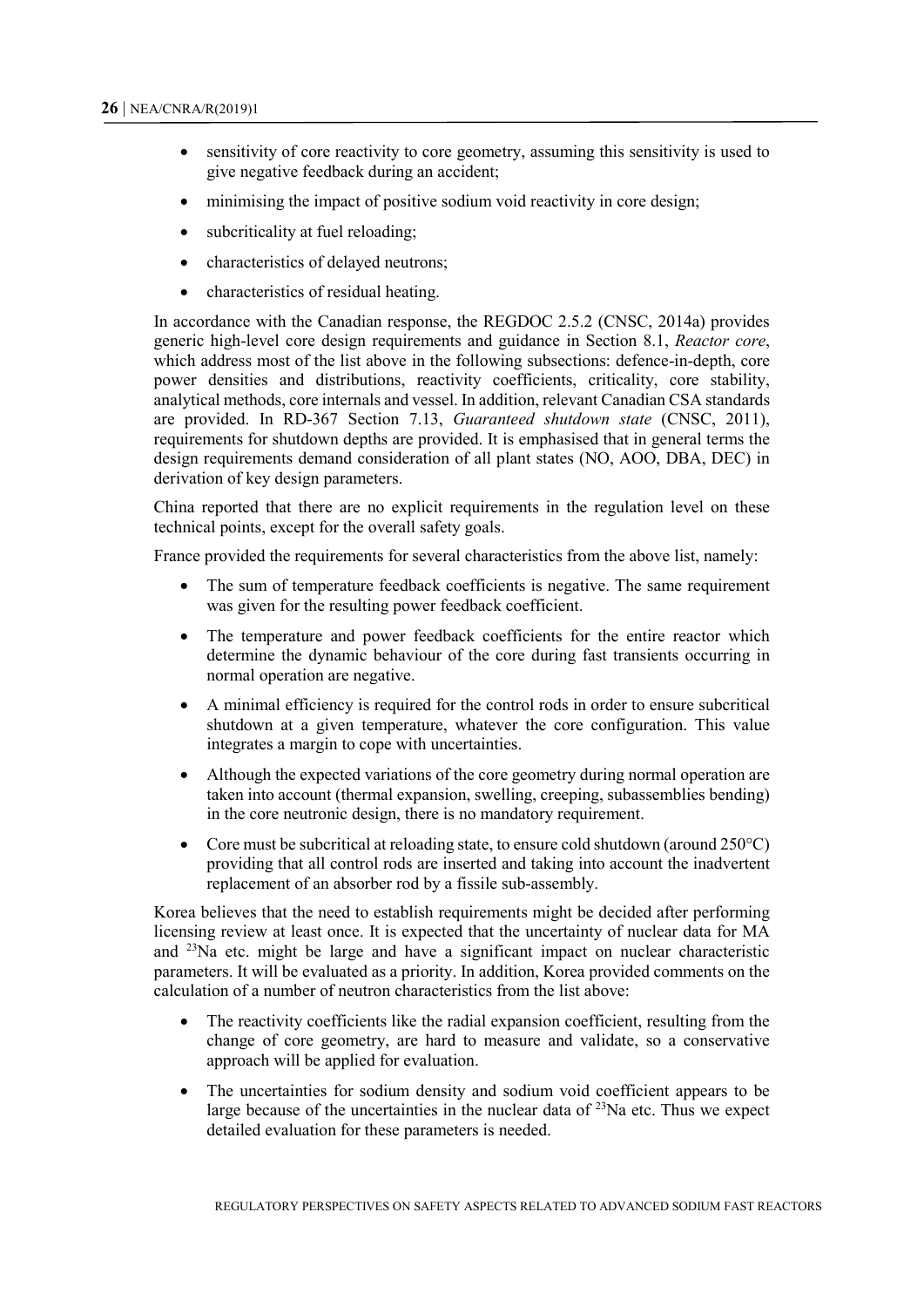- The sensitivity of reactivity coefficient induced by the change of core geometry has direct effect in producing the so-called "negative reactivity trip (AURN of Phénix)", so detailed evaluation is needed to have confidence against this kind of phenomena occurring.
- Design should minimise the sodium void reactivity, but there is a need to balance the design taking into account other safety parameters. The final decision should be made through the safety analysis evaluation, so to not impose any limit values against sodium void reactivity for a moment.

Russia reported that at present time there are regulatory requirements only for fuel temperature and power reactivity coefficients, control rods efficiency and subcriticality at fuel reloading. Design should minimise the positive sodium void reactivity. Regulatory requirements for the rest of listed above characteristics are absent, but for some of them, design criteria for BN-1200 are established. For example, total sodium void reactivity effect must be negative, reactivity change with fuel burn-up must be less than  $\beta_{\rm ef}$ , the efficiency of a passive reactor shutdown system must be sufficient for the reactor shutdown without actuation of the scram.

In the United States, calculated neutronics parameters need to account for uncertainty (as described in Section 3.5). Neutronics calculations are necessary to demonstrate compliance with the GDC and ARDC. For example, as required by GDC 11 and ARDC 11, the systems that contribute to reactivity feedback shall be designed so that, in the power operating range, the net effect of the prompt inherent nuclear feedback characteristics tends to compensate for a rapid increase in reactivity. In addition, many of the neutronic parameters and core power distributions are surveyed in accordance with 10 CFR 50.36 (USNRC, 2018b), "technical specifications," as they represent initial conditions to a design-basis accident or transient analysis.

In summary, there is no uniform approach to requirements related to calculated neutronic parameters. In some countries there are no explicit neutronic parameter requirements in the regulation levels, except for the overall safety goals. In one case provided to the WGSAR, regulatory requirements reflect the sign and the values of several characteristics from the above list. Some requirements are established as design criteria in the SFR project.

#### *3.2.8. Accident scenarios related to reactivity coefficients*

The participants were asked what accident scenarios related to reactivity coefficients are considered by their country.

China considers mainly leakage of loops or main equipment, accidental insertion of reactivity, ULOF, and the breaking of fuel element.

In Germany, design-basis accident of the SNR-300 have considered the Bethe-Tait accident scenario:

- loss-of-flow accident through failure of main coolant pumps;
- failure of both SCRAM systems.

Through boiling of sodium and the positive void coefficient a power excursion would be caused which stops only through fuel expansion. The regulatory body issued a requirement that for the SNR-300 a mechanical stress due to an energy release of 370 MJ had to be considered. The maximum energy release was later determined to be a factor 4 lower.

According to Italy the accident scenarios related to reactivity coefficients concern the ATWS events, as for instance UTOP, ULOF and ULOHS, where the various reactivity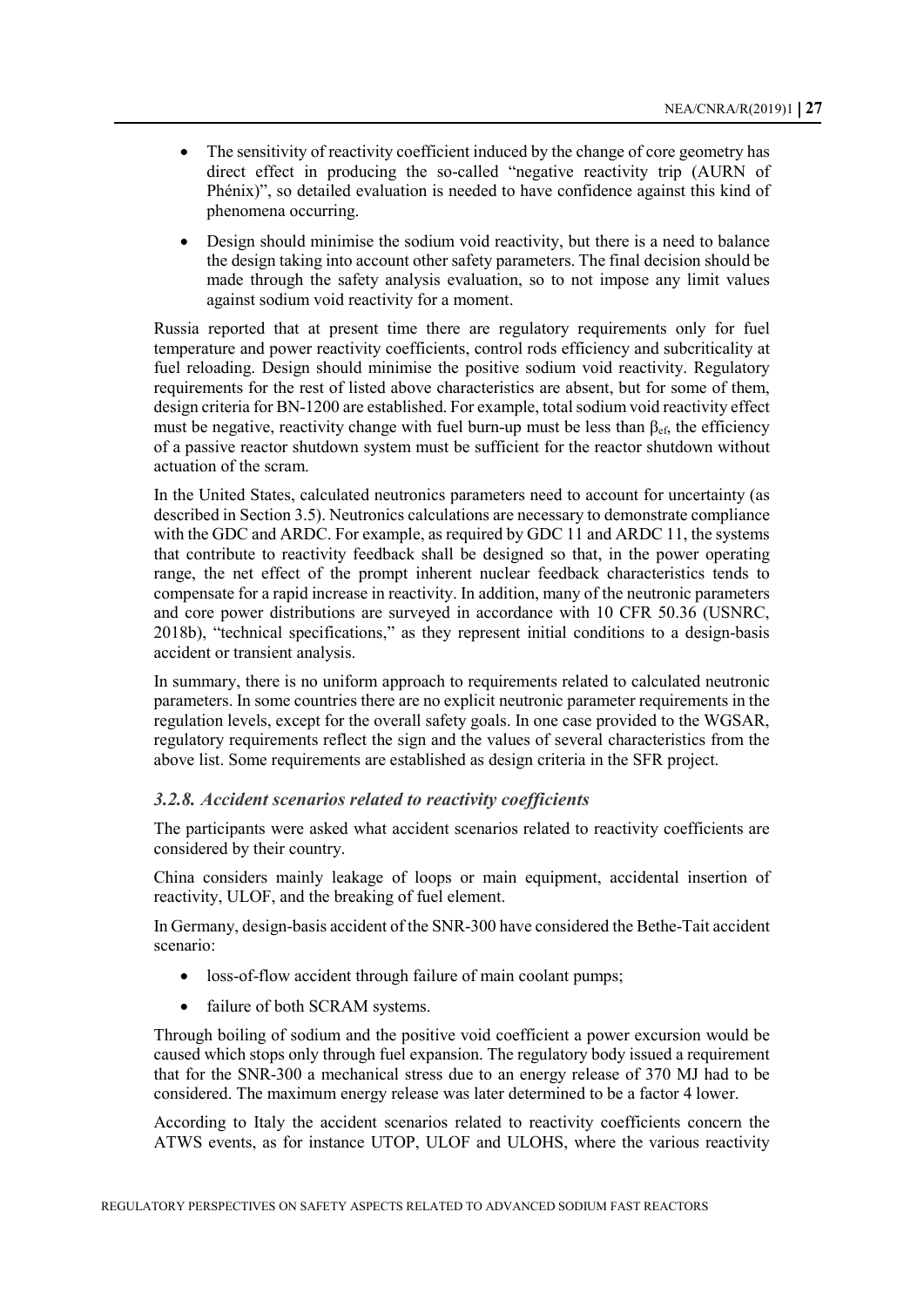feedbacks (Doppler, thermal expansion of core components, coolant density variation, neutron leakages, etc.) play a fundamental role in the evolution of the accident itself.

In Russia, the following accident scenarios related to reactivity coefficients are considered DBAs: the unauthorised movement of the rods; the penetration of gas bubbles or hydrogencontaining substances into the core; and the deterioration of the heat removal. BDBAs are also considered such as UTOP, ULOF, ULOHS without scram. It is emphasised that practically all emergency scenarios which affect the core are related to reactivity coefficients.

In the United States, reactivity feedback is considered for all transient and accident analyses. The most significant reactivity events are the reactivity induced accidents (RIAs), which are typically evaluated using higher fidelity modelling techniques (e.g. 3-D) kinetics). Further information regarding neutronic calculations in the United States is provided in Section 3.4.

As can be seen from the responses received, the list of accident scenarios for all participants is very similar. This list includes DBAs caused by unauthorised movement of the rods, the penetration of gas bubbles or hydrogen-containing substances into the core, the deterioration of the heat removal and BDBAs such as UTOP, ULOF, ULOHS without scram (ATWS). In all of these scenarios the various reactivity feedbacks (Doppler, thermal expansion of core components, coolant density variation, neutron leakages, etc.) play a fundamental role in the evolution of the accident itself.

#### *3.2.9. Requirements regarding experimental justification of SFR neutronic characteristics*

The question was focused towards the requirements regarding experimental justification of the SFR neutronic characteristics used in SFR design applications.

China answered that these requirements are contained in the HAF201, one of the codes of Nuclear Safety Regulation.

France reported that there is no specific requirement. The calculation codes used for safety demonstration must be validated on a representative experimental database.

According to Korea uncertainty of the nuclear design computer codes depends heavily on the nuclear characteristics of specific core type. Similarity and applicability (in terms of critical mass, spectral index, reaction rate, etc.) of the designed core with the experimental facility used in validating the computer codes needs to be evaluated.

Russia explained that experimental justification of the SFR neutronic characteristics (critical mass, control rod worth, reaction rate and power distributions) in validating the computer codes needs are used test facilities BFS-1 and BFS-2, the results of the start-up experiments (the last one obtained on the BN-800) and the results of the measurements on operating SFRs (BOR-60, BN-600, BN-800).

In the United States, applicants and licensees account for the uncertainty in significant neutronic parameters (see Section 3.5). Suitably conservative neutronic parameters are used in the plant's safety analyses to demonstrate compliance with design criteria (GDC and ARDC) associated with reactor inherent protection and fission product barriers. Empirical evidence is used to justify the conservatism of the neutronics parameters. The uncertainty in the neutronic parameters is verified and updated as operating data is accumulated through start-up testing and normal surveillance.

All participants agreed that the experimental justification of the SFR neutronic characteristics is required for validation and verification of computer codes and cross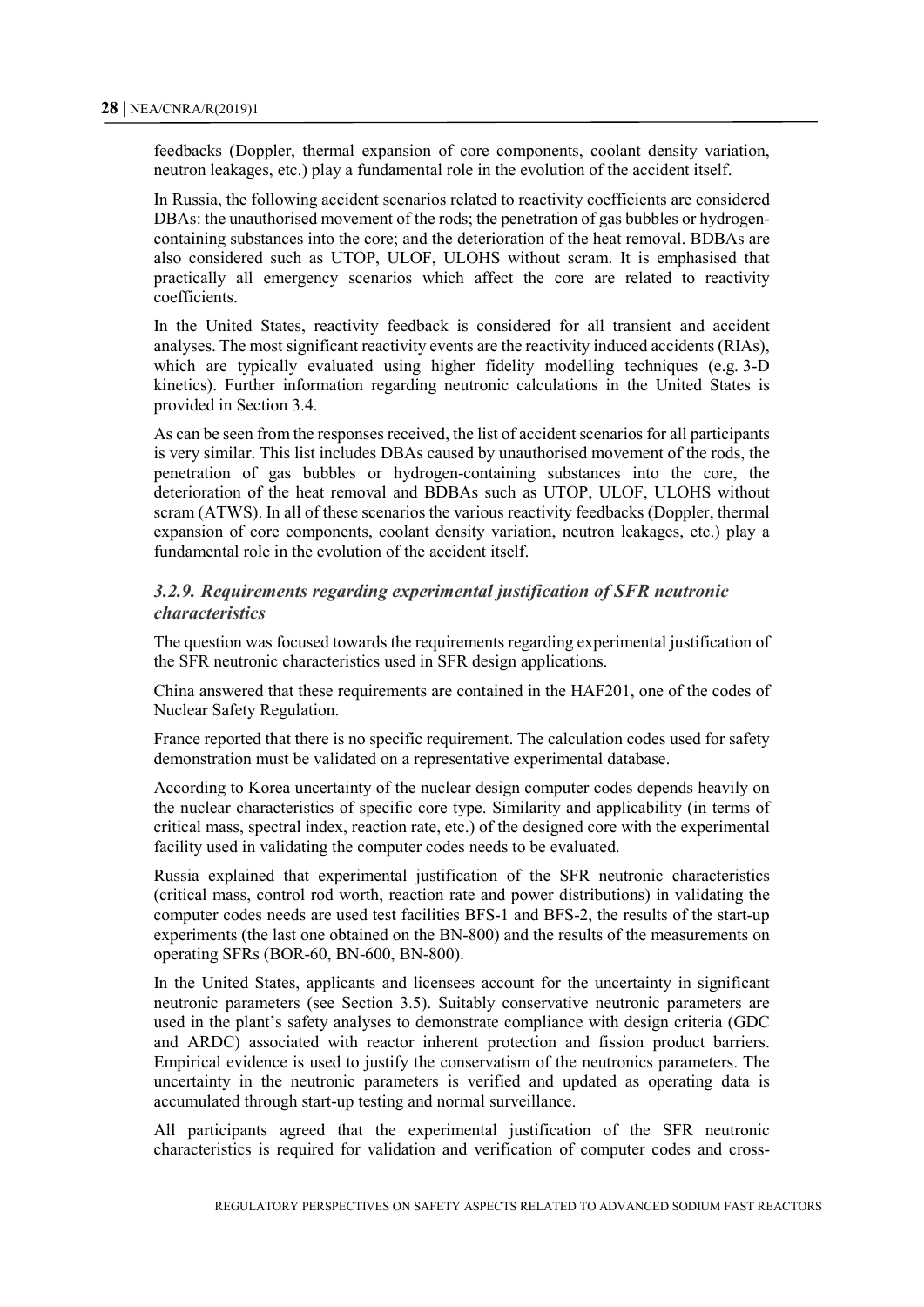sections libraries used in SFR design applications. Empirical evidence is also needed for establishing nuclear reliability factors, which are values placed on calculated neutronic parameters to account for uncertainty.

#### *3.2.10. Requirements regarding accounting and evaluation of calculation parameters uncertainties*

The participants were asked about the requirements regarding accounting and evaluation of calculation parameter uncertainties in their countries.

Canada explained that REGDOC 2.5.2 (CNSC, 2014a) defines the uncertainty analysis as: "The process of identifying and characterising the sources of uncertainty in the safety analysis, evaluating their impact on the analysis results, and developing–to the extent practicable–a quantitative measure of this impact."

The design calculation should cover and be supported by:

- uncertainty analyses for nominal values, including the magnitude of the uncertainty and the justification of the magnitude (by examination of the accuracy of the methods used in calculations), and comparison, where possible, with reactor experiments;
- a combination of nominal values and uncertainties to provide suitably conservative values for use in reactor steady-state analysis (primarily control requirements), stability analyses, and the AOO and accident analyses.

Code uncertainties must be quantified in the analysis. Safety margins are required to cover the uncertainties of the analysis.

REGDOC-2.4.1 "Deterministic safety analysis" (CNSC, 2014b), Section 4.4.2.7: The uncertainties should be accounted for accordingly, either in the conservative analysis or in the best-estimate-plus-evaluation-of-uncertainties methodologies.

In the safety analyses for level two and level four defence in-depth (where a realistic, bestestimate analysis method may be used) it is not necessary to account for uncertainties to the same extent.

China answered that the uncertainty of calculation parameters should be provided for review, but there is no explicit requirement on the value of the uncertainty.

France answered that analysis of code numerical accuracy and impact of nuclear data uncertainties are essential in the safety demonstration when computing the neutronic parameters of the reactor. However, no SFR-specific requirements have been developed in France.

Korea expects the experimental data for which the similarity and applicability are validated to be used in the SFR core design are not sufficient, so the current statistical methodology applied to the PWR design should not be used in SFR design. It hopes that the methodology to evaluate the uncertainty of the nuclear parameters to be developed through international research programme.

Russia stated that according to Section 1.2.9 "General safety provisions for nuclear power plants", NP-001-15 (Rostechnadzor, 2016), deterministic analyses of design-basis accident must be based on a conservative approach, which in particular involves using the most unfavourable values of the calculation parameters. Safety analyses must be accompanied by estimates of errors and uncertainties in the obtained results. All codes used for the safety analysis must be certified. Certificates of the codes contain the evaluated calculation parameters uncertainties that should be taken into account in the safety analysis.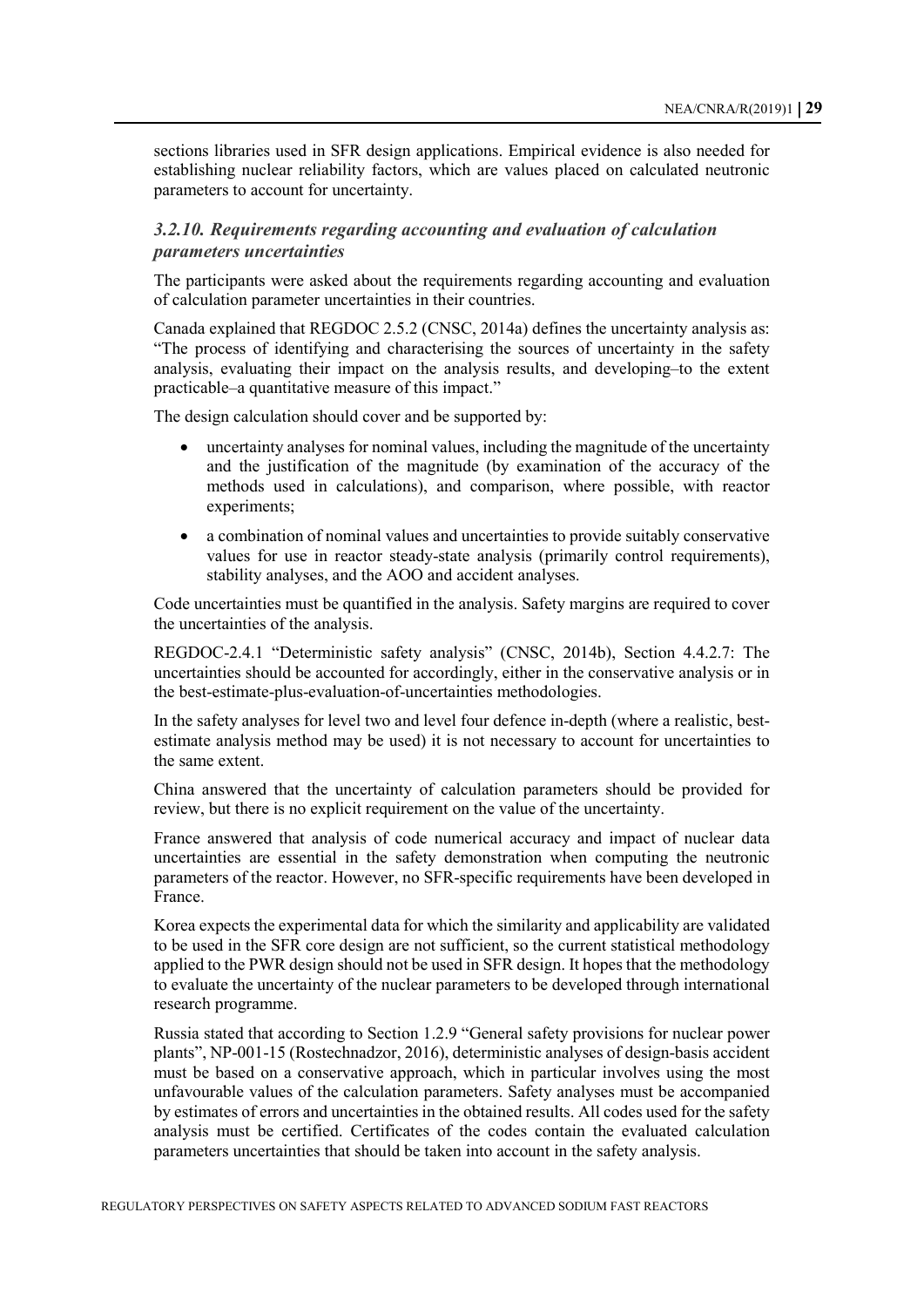According to the United States, the uncertainty analysis associated with safety analyses must address all important sources of code uncertainty, including the mathematical models in the code and user modelling. The major sources of uncertainty must be addressed consistent with their importance to the model and to the figures of merit for the calculation. When the code is used in a licensing calculation, the combined code and application uncertainty must be less than the design margin for the safety parameter of interest. The analysis must include a sample uncertainty evaluation for a typical plant application.

Germany and Italy did not provide answers to this question.

All participants agreed that accounting and evaluation of calculation parameter uncertainties is an important part of safety analysis and the uncertainty analysis must address all important sources of code and input data uncertainty.

#### *3.2.11. Uncertainties in nuclear data*

The participants were asked how their country considers the uncertainties in nuclear data, including:

- nuclear data of MA,  $^{23}$ Na;
- fission data of Pu isotopes;
- $^{238}$ U and Fe inelastic cross section, etc.

China answered that the covariance matrix of nuclear data should be taken into consideration during the design phase of the reactor.

France answered that although no mandatory requirements have been set up, it has been recommended that SFR designers present their methodology for assessing uncertainties on the neutronic parameters of the core as well as the code validation test matrix. Uncertainties in nuclear data should be evaluated based on extensive set of benchmarks and are the result of international work of experts. As an example, the ASTRID designer proposed to submit to the safety authority a document describing the validation of the numerical codes used for neutronic parameters computation, including the evaluation of the uncertainties on the parameters and the neutronic data, and, as necessary, the analysis of benchmarks.

Russia explained that the impact of the uncertainty of nuclear data on the integral parameters such as Keff, the breeding ratio, sodium void reactivity effect is estimated by using the covariance matrix. To assess the impact of these uncertainties on distributed characteristics, such as the FAs power distribution, statistical approach is used, the socalled Total Monte-Carlo (TMC) method or generation random sampled (GRS) method.

In the United States, the code assessment described in Section 3.12 of this report implicitly captures nuclear data uncertainties since the models that use certain nuclear data are compared against experimental benchmarks or operating data.

All participants agreed that taking into account uncertainties in nuclear data plays an important role in safety analysis and use different method for this purpose.

#### *3.2.12. Methodologies used both for validation and for uncertainty evaluation of neutronics code*

The participants were asked about the methodologies used both for validation and for uncertainty evaluation of neutronics code.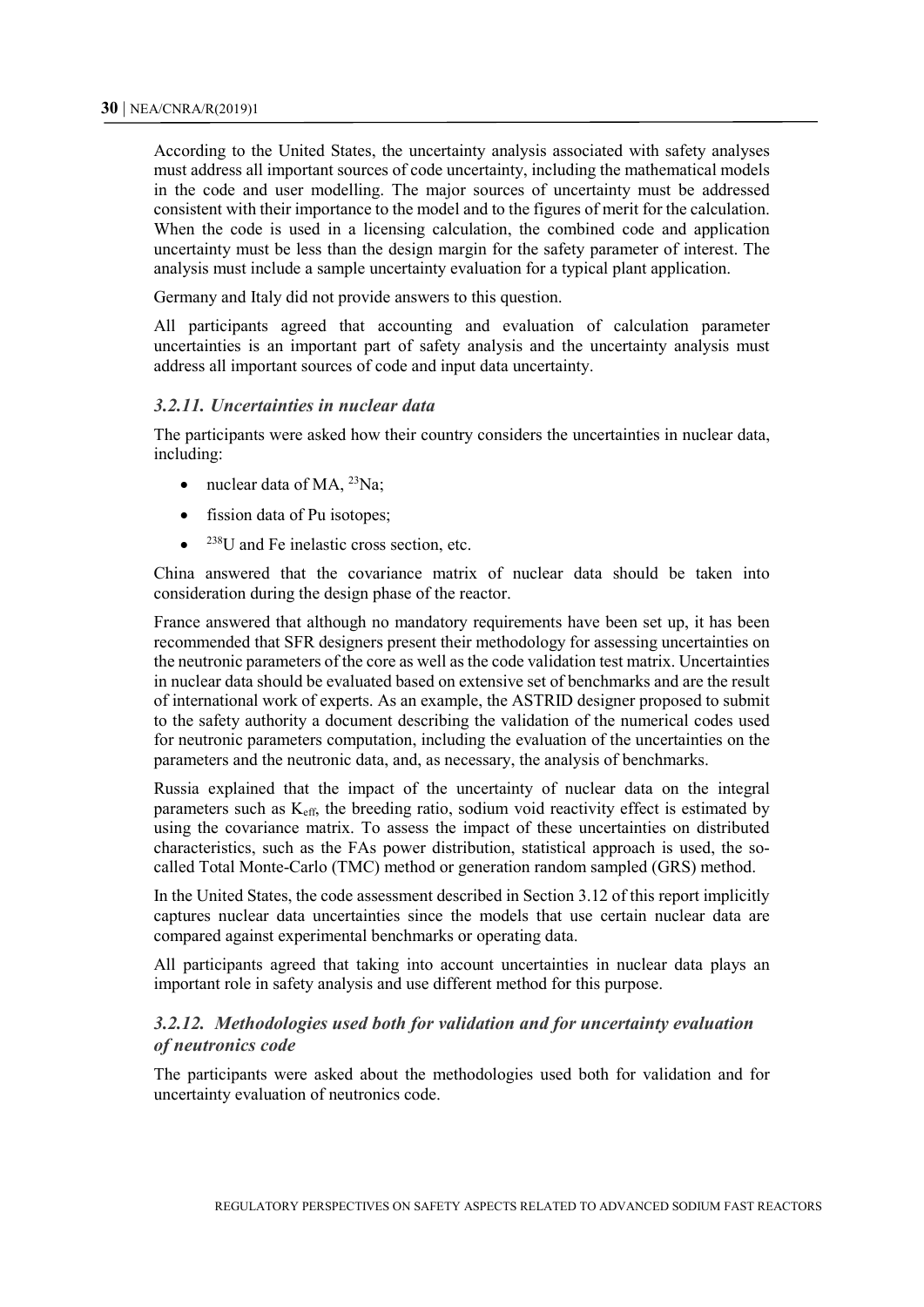China, France and Italy answered that comparisons are used between mock-up experiment and target reactor (critical mass, geometry, spectral index, reaction rate distribution, etc.). China also uses:

- detailed evaluation on uncertainty quantification of sodium void worth with large uncertainty;
- conservative uncertainty in initial design, and re-evaluation of uncertainty using various core physics test in commissioning.

In Italy, some calculations concerning the similarity evaluation between mock-up experiment and target reactor have been performed for fast spectrum systems, the experimental small-scale reference system being the TAPIRO reactor of the Italian National Agency for New Technologies, Energy and Sustainable Economic Development (ENEA). However, these calculations are for now only targeted at the assessment of the method itself.

Korea stated that no methodologies are, as yet, fully established. All the methods mentioned above should be taken into account together. Large uncertainties will be imposed at the initial stage of operation and the values will be re-evaluated through the power ascension and nuclear tests. This requires well established nuclear test plans. It is expected that the measurement of excess reactivity, calibration of control rod worth, measurement of isothermal temperature coefficient, etc., will be performed during the low power nuclear tests.

In Russia, the methodology and regulatory requirements for verification and validation of the neutronics codes are contained in the following documents:

- "Requirements to the structure and content of a report on verification and validation of codes used for safety justification of nuclear energy use enterprises", RD-03-34- 2000 (Gosatomnadzor of Russia, 2000);
- "Guidance on the verification and review of codes for neutronic calculations", RB-061-11 (Rostechnadzor, 2011).

As a measure of the uncertainty of calculation result it is recommended to use the deviation of the calculated parameters from the measured values and values calculated by more precise (e.g. Monte-Carlo code) or certificated code. The value of uncertainty can be characterised as a mean square deviation, confidence coefficient, and confidence interval or as a maximum deviation according to the expert assessment in the case when number of comparisons is not enough. It is important that in the evaluation of calculation parameters uncertainty, the uncertainty value with which a comparison is made should be considered. Evaluation of reliability on predicted uncertainty is performed by the method of mathematical statistics (statistical verification of the hypothesis about the probability distribution is Gaussian), the recommended number of tests for this check  $\sim$ 100 or more.

In the United States code validation and uncertainty evaluation is accomplished primarily through comparisons to benchmark experiments and operating reactor data. Start-up tests and technical specifications surveillance requirements verify the uncertainty in neutronic parameters, and the uncertainty values may be updated as operating data is collected.

In general, the answers show that rules and regulations to increase the inherent and passive safety of advanced SFRs, as well requirements for neutronic calculations, establishing and justification neutron parameter safety limits, requirements related to neutronic calculation methods and computer codes, experimental justification of neutronic characteristics, accounting and evaluation of calculation parameters uncertainties and methodologies used for validation and for uncertainty evaluation of neutronics codes are very similar to the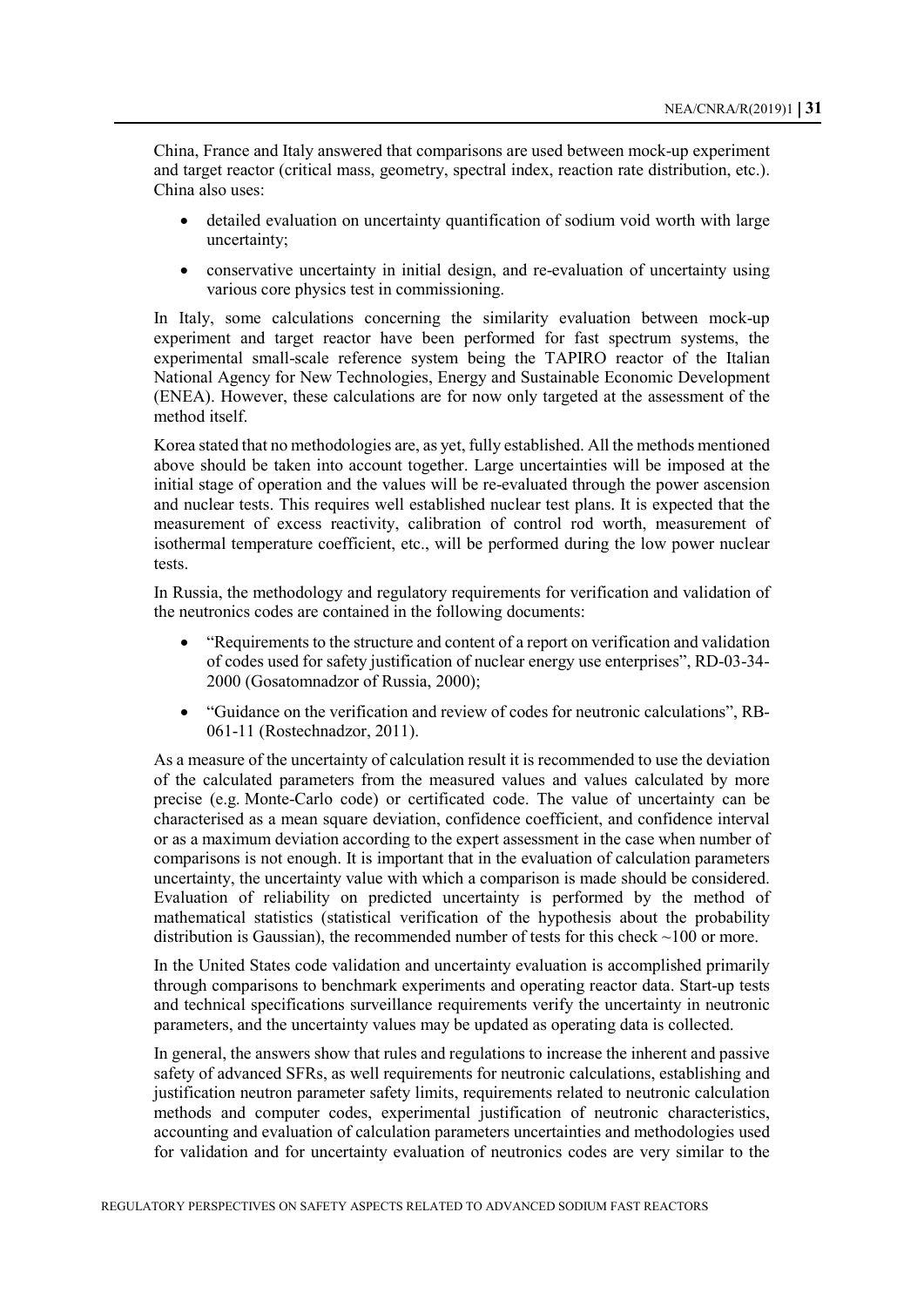requirements for existing reactors. The development of specific requirements for neutronics of advanced SFRs apparently is not necessary. However, regulatory guidance on specific issues may be useful (for example, on coolant void effect and potential reactivity in case of core compaction).

#### <span id="page-33-0"></span>**3.3. Criticality safety**

#### *3.3.1. Safety requirements for storage and transportation of nuclear fuel*

The participants were asked about the regulatory documents which establish nuclear safety requirements for storage and transportation of nuclear fuel.

As follows from the answers in Canada these documents are RD-327 (*Nuclear Criticality Safety)* (CNSC, 2010a), for storage and RD-364 (*Fissile Material Transportation Packages)* (CNSC, 2009), for transportation, as well as Regulations "Packaging and Transport of Nuclear Substances" (CNSC, 2015). Guidance is provided in RD-327.

In China, regulation HAF701 gives the detailed requirements on transportation of nuclear fuel. It does contain special guidance for nuclear criticality safety.

France reported that concerning civil transportation of nuclear materials in general, including spent fuel, French regulations are based on the IAEA SSR-6 specific safety requirements (IAEA, 2018). Three guides have been issued on behalf of the safety authority, dealing with requests for approval, the content of a package design safety report (PDSR) and compliance with European regulations of the packages which are classified as "not submitted to standard approval". The second guide, in particular, provides requirements and guidance on the content of the PDSR regarding criticality safety for nuclear material transportation.

General requirements for interim storage of fuel and radioactive waste are given in the "Basic Nuclear Installation" (order of 7 February 2012) (ASN, 2012). Otherwise, technical guides exist that address waste management and storage but not interim storage of spent fuel.

In Germany there is KTA 3602 "Storage and handling of fuel assemblies and associated items in nuclear power plants with light water reactors" (KTA, 2003) which is applicable to light water reactor concepts only. The regulations describe:

- dry storage and handling of new fuel assemblies;
- wet storage and handling of new and irradiated fuel assemblies.

For the specified normal operation the distance between the fuel assemblies in the storage racks shall be chosen such that the neutron multiplication factor  $k_{\text{cf}}$  shall not exceed 0.95. If a conservative approach is proven, the calculation of  $k_{\infty}$  is sufficient.

For the design-basis accidents the same rules apply, but in well substantiated cases a higher value, the maximum permissible value being  $k_{\text{ef}} = 0.98$ , may be used.

Italy stated that no regulatory documents specifically issued for the safety requirements for the storage and transportation of nuclear fuel are in force in Italy. For the transportation of fissile material in general, IAEA safety requirements TS-R-1 (IAEA, 2009) are usually applied; these contain guidance for criticality safety. Special laws are in force concerning this storage of irradiated or spent nuclear fuel (for instance, Decreto Legislativo 15 Febbraio 2010, n. 31) however these don't contain guidance for nuclear criticality safety. Also, for storing, handling and processing of fissile materials, ISO-1709 (ISO, 2018) is typically used.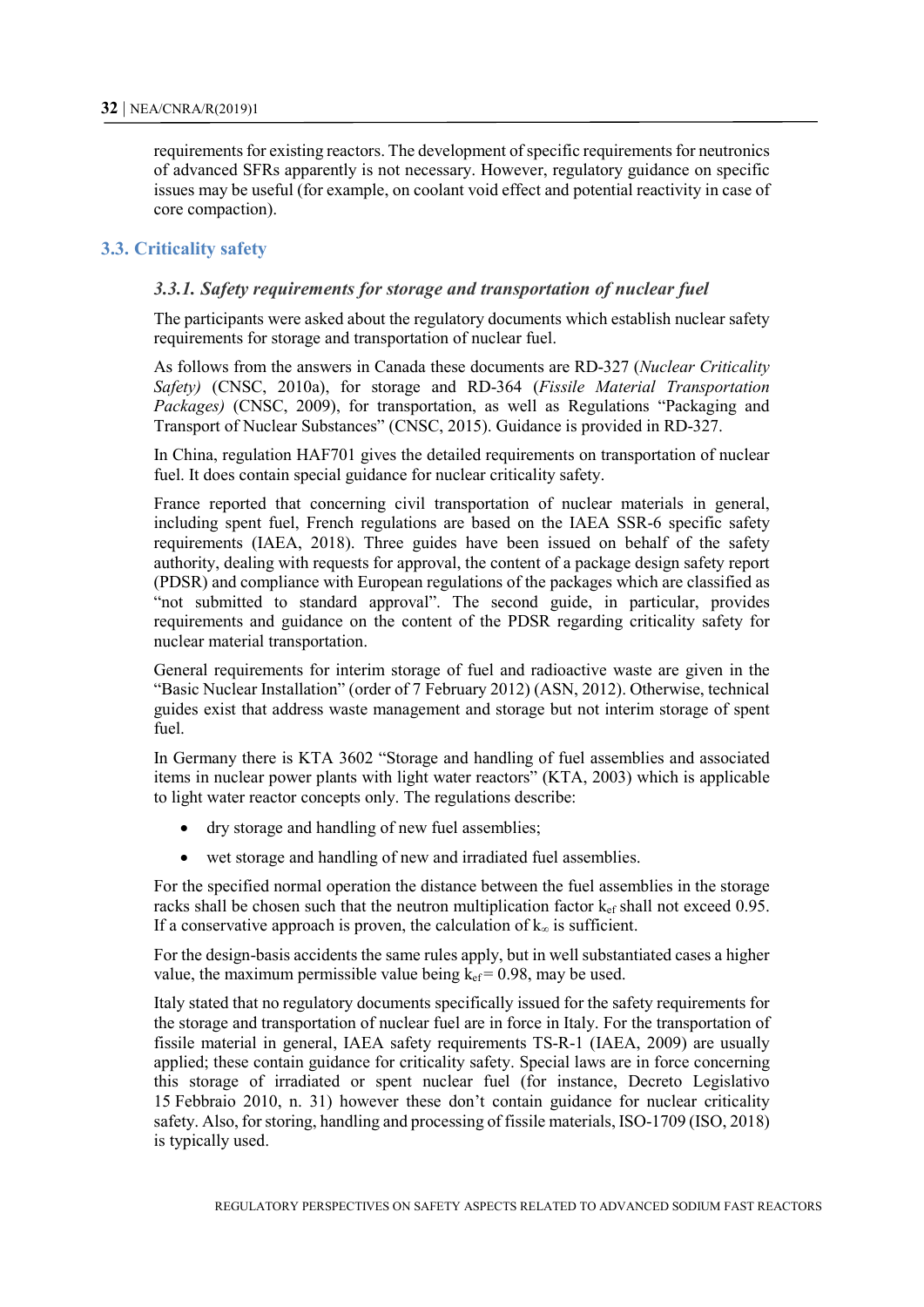Korea answered that the documents used for PWR evaluation will be referenced, but the kind of these documents is not indicated.

In Russia, the requirements for nuclear criticality safety for storage and transportation of nuclear fuel are established in "Safety rules for storage and transportation of nuclear fuel at nuclear facilities", NP-061-05 (Rostechnadzor, 2005a). The special requirements to safety analysis report of storage facilities for nuclear materials are presented in "Requirements to safety analysis report of storage facilities for nuclear materials", NP-066- 05 (Rostechnadzor, 2005b).

The United States indicated that NUREG-1609, "Standard review plan for transportation packages for radioactive material," (USNRC, 1999) and NUREG-1617, "Standard review plan for transportation packages for spent nuclear fuel," (USNRC, 2000) contain guidance for criticality safety of transportation packages. Packages of arrayed spent fuel casks are governed by NUREG-1646, "Criticality analysis of transportation-package arrays" (USNRC, 1999b). SRP Section 9.1.1 provides guidance on criticality safety of new and spent fuel storage and handling in a nuclear power plant outside of the reactor. NUREG/CR-5661, "Recommendations for preparing the criticality safety evaluation of transportation packages" (USNRC, 1997a), NUREG/CR-6361, "Criticality benchmark guide for light-water-reactor fuel in transportation and storage packages" (USNRC, 1997b), and NUREG/CR-6698, "Guide for validation of nuclear criticality safety calculational methodology" (USNRC, 2001) address determination of biases and uncertainty in criticality analyses.

Thus, we can say that most WGSAR member countries have a fairly solid regulatory base for nuclear safety of storage and transportation of nuclear fuel.

#### *3.3.2. Safety requirements for main stages of fuel handling*

This question was focused towards the nuclear criticality safety requirements at the main stages of nuclear handling, including:

- fresh fuel storage and handling;
- core reloading system, especially for frequent reloading without shutdown;
- spent fuel handling (in-core, spent fuel pool, spent fuel cleaning system);
- nuclear fuel transportation at power plant site.

According to Canada there are about 200 pages of requirements and guidance in total in RD-327 (CNSC, 2010a) and GD-327 (CNSC, 2010b) related to the topics mentioned above.

China answered that the code of the regulation, HAF103/01-1994, gives the detailed regulation on transportation of nuclear fuel.

France stated that the requirements for fresh fuel storage and handling as well for nuclear fuel transportation at power plant site were to be completed in the future. With regard to core reloading system it is reported that fuel reloading is authorised only during shutdown states.

Russia stated that the regulatory documents NP-061-05 (Rostechnadzor, 2005a) and NP-066-05 (Rostechnadzor, 2005b) give the detailed regulation on storage and transportation of fresh and spent nuclear fuel. The frequent reloading without shutdown in the Russian SFRs is not available and not planned.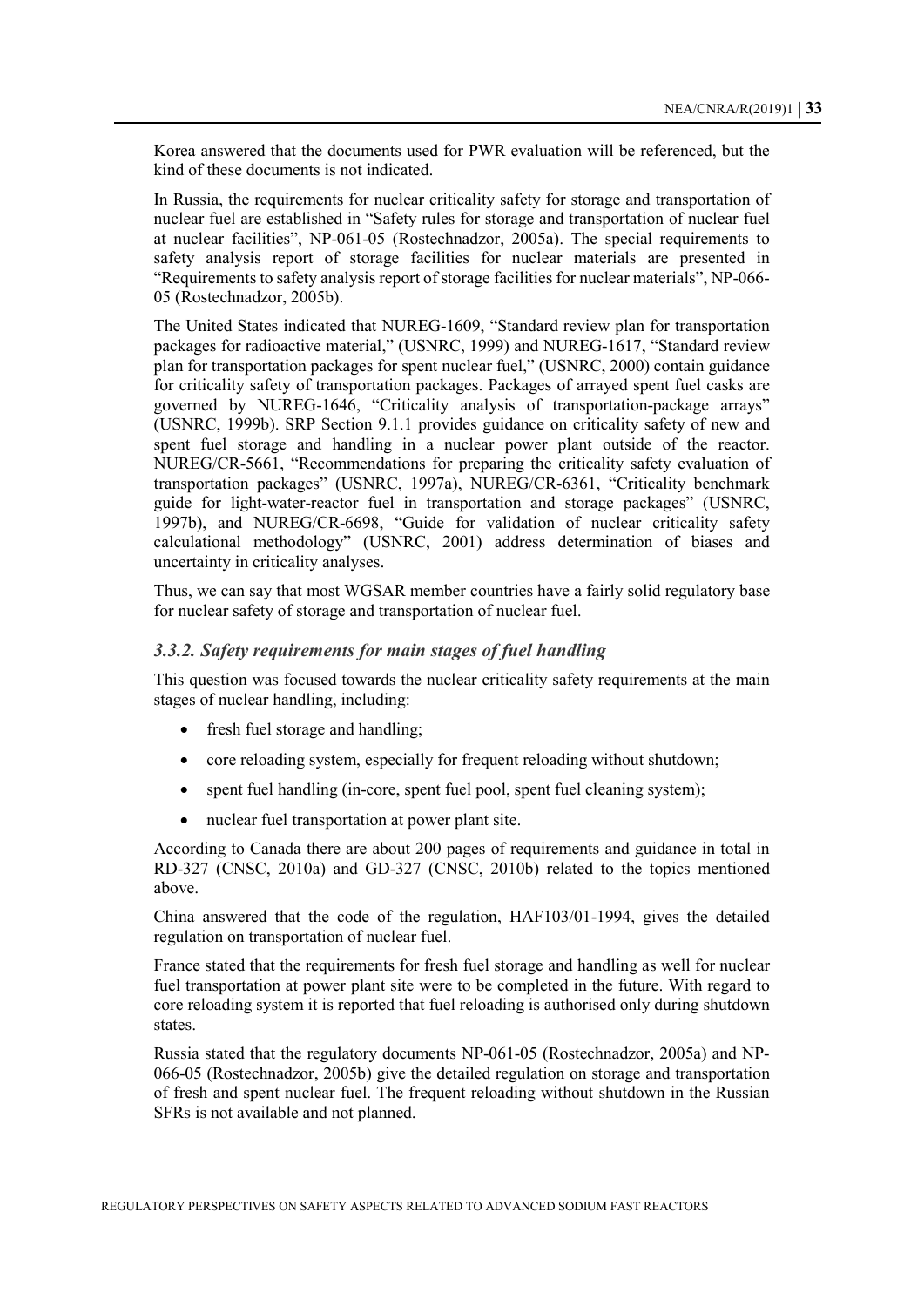Finally, the United States has general criticality requirements for the fuel storage, handling, fuel loading and spent fuel storage. Annex A to ten CFR Part 50 (USNRC, 2007), GDC 61, "Fuel storage and handling and reactivity control," requires, in part, that fuel storage and handling, radioactive waste, and other systems which may contain radioactivity shall be designed to assure adequate safety under normal and postulated accident conditions. GDC 62, "Prevention of criticality in fuel storage and handling," requires the prevention of a criticality accident by physical systems or processes, preferably using geometrically safe configurations. GDC 63, "Monitoring fuel and waste storage," requires, in part, the provision of systems in fuel storage systems and associated handling areas to detect conditions that may result in loss of residual heat removal capability and excessive radiation levels and to initiate appropriate safety actions.

Furthermore, ten CFR 70.24 (USNRC, 2018c) requires a licensee to maintain an alarm system capable of detecting a criticality accident. Ten CFR 50.68 (USNRC, 2018b) aims to prevent a criticality accident or mitigate the consequences of an accident. A nuclear power reactor applicant or licensee may choose to comply with Part (b) of ten CFR 50.68, which provides specific limits on the effective multiplication factor  $(k_{\text{eff}})$  for the new and spent fuel storage racks, in lieu of ten CFR 70.24.

Guidance on complying with the above requirements in the various stages of fuel handling are provided in multiple SRP sections, as follows: new and spent fuel storage and handling – Section 9.1.1; spent fuel pool clean-up system – Section 9.1.3; refuelling – Section 9.1.4.

As shown by the answers, no special nuclear criticality safety requirements for advanced SFRs currently exist. Only France reported on the development of such requirements for SFRs at the stages of fresh fuel storage and nuclear fuel transportation which have to be completed. Other participants use the requirements developed for existing reactors.

#### *3.3.3. Requirements regarding codes and methods*

A question focused on the requirements regarding codes and methods used for nuclear safety justification at all stages of fuel handling.

Canada answered that codes and methods used for nuclear safety are to be compliant with requirements of Section two of RD-327 (CNSC, 2010a).

In China, there are no detailed requirements regarding codes and methods on the fuel handling at all stages at present.

France reported that development of such requirements has yet to be completed.

In Germany, there is standard DIN 25478:2014 "Application of computer codes for the assessment of criticality safety" (German Institute for Standardisation, 2014) according to which:

- The computer code needs to be able to describe the parameters necessary for the neutronics of the arrangement of fissile material in question and the physical effects that characterise the arrangement.
- It further needs to be able to determine the parameters relevant to safety of the arrangement as well as the measured data that is necessary to validate the former.
- The computer code needs to be validated for each application by comparing the results of a calculated benchmark case. The recommended source for the benchmark data is the "International Handbook of Evaluated Criticality Safety Benchmark Experiments" (NEA, 2016).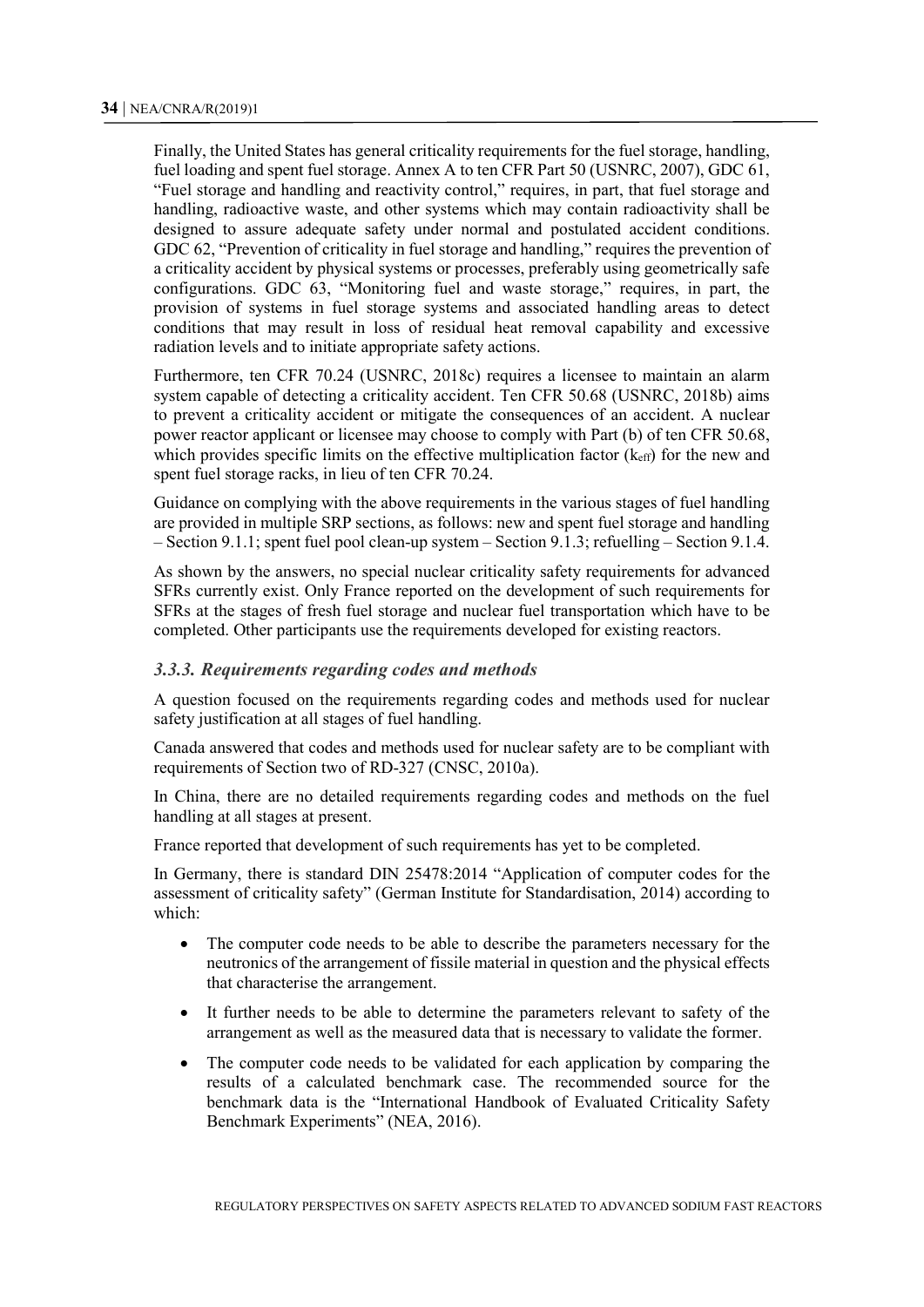Further requirements are made in standard DIN 25471:2009 "Criticality safety taking into account the burn up of fuel elements when handling and storing nuclear fuel elements in fuel pools of nuclear power plants with light water reactors" (German Institute for Standardisation, 2009).

Russia reported that according to the 7.5.1 NP-066-5 (Rostechnadzor, 2005c) the safety report must contain a description of methods and codes used with information about their certification and nuclear data library. In practice the Monte-Carlo codes are used for nuclear safety analysis at all stages of fuel handling.

In the United States, no specific requirements on codes and methods for fuel handling exist. However, guidance on codes and methods is provided in the several documents listed in Section 4.1 of this report.

As in the previous paragraph, no specific requirements for SFRs were noted in the answers of participants.

#### *3.3.4. Initiating events in fuel handling and transportation safety analysis*

The participants were asked about the postulated initiating events considered in fuel handling and transportation safety analysis reviews for advanced SFRs.

Canada answered that the postulated initiating events considered in fuel handling and onsite transportation safety analysis are any events or event sequences which are considered credible, i.e. the frequency of occurrence is once in a million or higher. The text of one of the requirements states that "…before a new operation with fissionable material is begun, or before an existing operation is changed, it shall be determined that the entire process will be subcritical under both normal and credible abnormal conditions" (CNSC, 2019).

China as a source of initiating events indicated the disastrous weather including heavy rain, penetrating by external force, falling from high altitude.

In France, for the safety assessment of handling phase, the following events were considered in the analysis of past reactors:

- fissile sub-assembly drop off in the handling corridor and in the carrying case;
- carrying case drop out of protected zones;
- inadvertent opening of the isolation valve of the fuel pit (making a connection between the primary contaminated argon and some work spaces);
- leak of the carrying case (filled with sodium);
- sub-assembly or carrying case blockage in the handling chain.

It is noted that French SFRs were equipped with an interim storage vessel.

Russia presented the recommended list of initiating events of DBAs and BDBAs during storage and handling of fuel assemblies, include:

#### *Design-basis accidents*

- 1. Internal and external impacts of natural and anthropogenic origin.
- 2. Blackout of the object using atomic energy.
- 3. The fire in the storage of nuclear fuel and/or at the transportation of nuclear material.
- 4. Dropped items, which can change the spacing of fuel assemblies and fuel pins to violation of the integrity of fuel claddings and FA.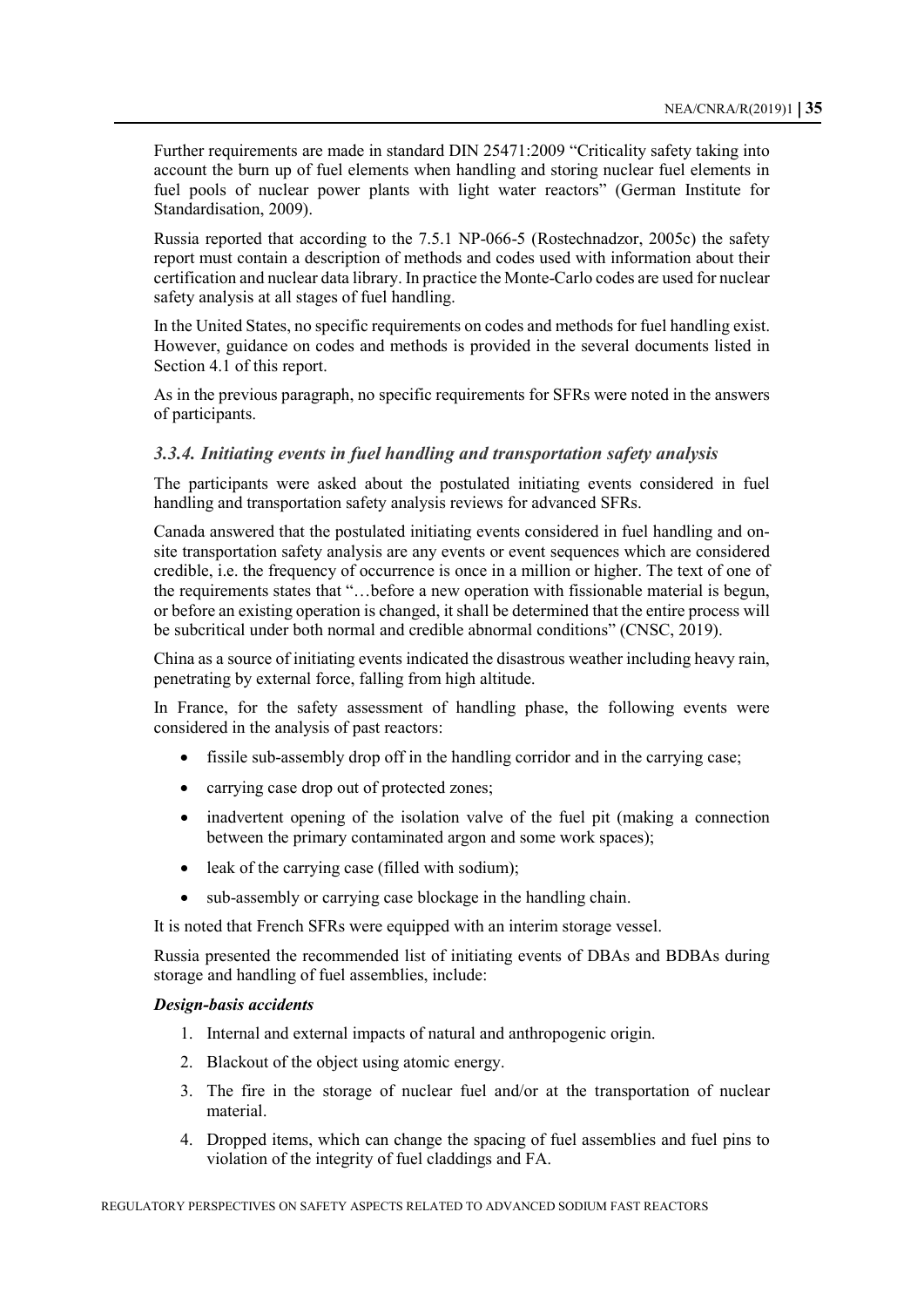- 5. Dropping of individual FA, boxes and covers with spent FA with transporttechnological operations.
- 6. Possible leaks from the spent nuclear fuel pool.
- 7. The impact of flying objects, generated as the result of accidents (for example, as a result of destruction of the systems operating under pressure).
- 8. Failure of ventilation leading to the formation of explosive mixtures in the storage of spent nuclear fuel.
- 9. Violation (Interruption) of heat removal during storage and transportation of nuclear fuel.
- 10. Violation of fastening of packages during transportation of nuclear fuel.

#### *Beyond-design-basis accidents*

- 1. The occurrence of self-sustaining chain reaction at storage and handling of nuclear fuel.
- 2. Complete dehydration of the repository for spent nuclear fuel.
- 3. Accidental dropping of equipment and building structures overlapping the storage compartments or stored nuclear fuel.
- 4. Flooding of nuclear fuel storage.

The United States stated that for the Clinch River Breeder reactor, two fuel handling accidents were proposed and analysed: a non-mechanistic cover gas release accident, and a non-mechanistic EVTM (ex-vessel transfer machine) accident. For both accidents, it was assumed that the refuelling hatch connecting the reactor service building and the reactor containment building remained open. Furthermore, SRP Sections 9.1.1 and 9.1.4 provide guidance on evaluation of fuel handling accidents.

Safety assessment of handling and transportation phases of each participant is based on their own experience in the operation existing reactors, their own regulatory frameworks, taking into account the specific of the sodium-cooled reactor such as leak of the carrying case filled with sodium.

#### *3.3.5. Subcriticality control method and means*

A question focused on the requirements regarding subcriticality control methods and means (e.g. criticality accident alarm system) for advanced SFRs. Only Canada and the United States provided some information about requirements regarding subcriticality control.

Canada reported that full scope requirements regarding criticality safety are listed in Sections two, and four – to 16 of RD-327 (CNSC, 2010a). Requirements on criticality accident alarm system are set by Section three of RD-327: "Subject to the evaluation of the overall risk described above, a criticality alarm system meeting the requirements of this regulatory document shall be installed in areas where: *(i)* inadvertent criticality can occur, and *(ii)* excessive radiation dose to personnel is credible should the inadvertent criticality occur."

In the United States, ARDC 26 addresses reactivity control systems in the reactor. As discussed in Section 4.2 of this report, ten CFR 50.68 (USNRC, 2018b) and ten CFR 70.24 (USNRC, 2018c) prescribe requirements related to alarm systems capable of detecting a criticality accident. RG 1.97 (USNRC, 2006) provides guidance on accident monitoring instrumentation.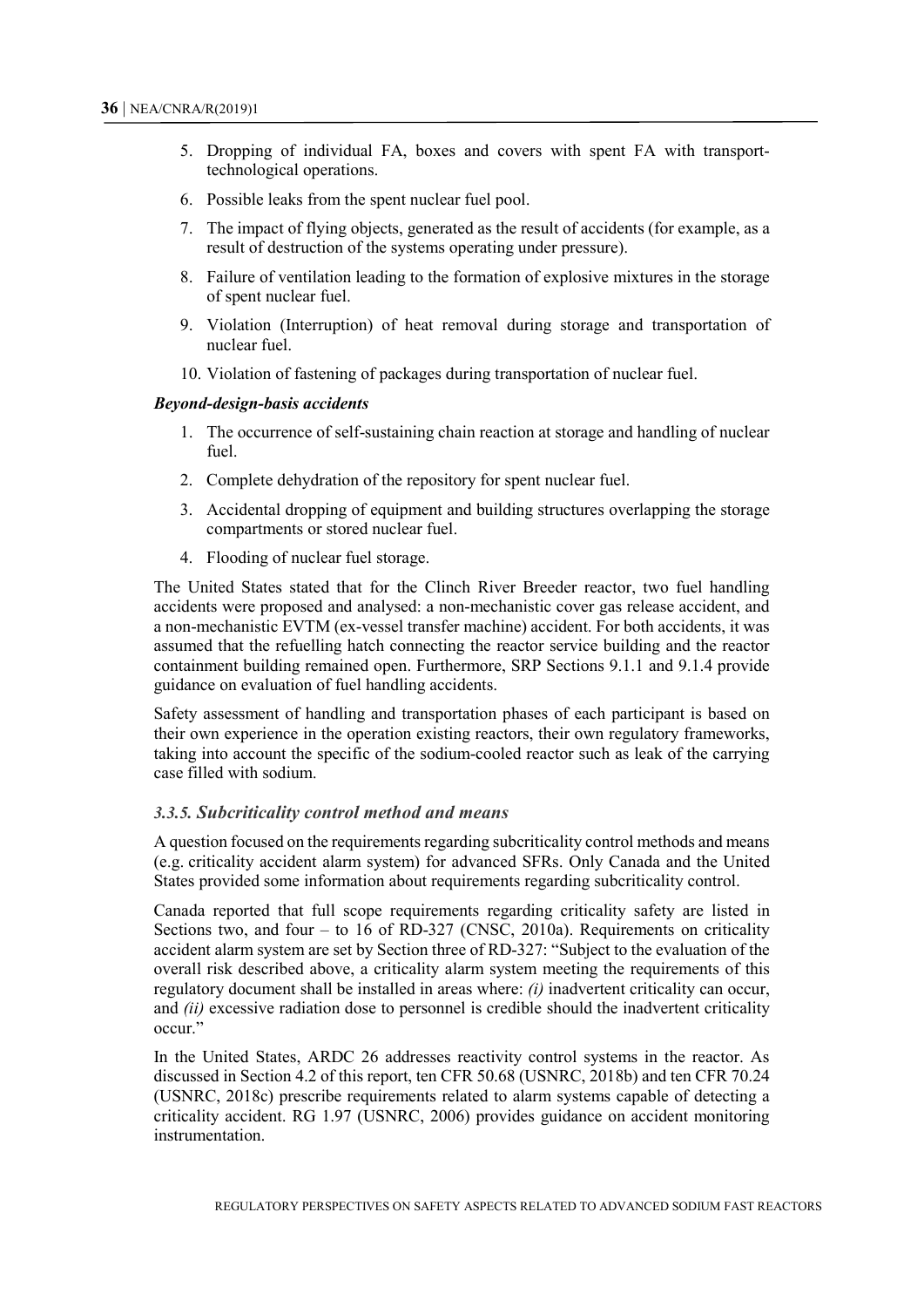Italy declared that nothing specific exists for advanced SFRs; more generally, reference is typically made to ISO-7753 (ISO, 1987) for criticality detection and criticality accident alarm systems.

Other participants reported that there are no specific requirements for advanced SFRs and the reference can be drawn from requirements on conventional power reactors.

#### *3.3.6. Experimental data to validate codes and methods*

This question focused on the requirements regarding the use of experimental data to validate codes and methods used in fuel handling nuclear safety analyses.

Canada reported that requirements regarding the use of experimental data to validate codes and methods used in fuel handling nuclear safety analyses are set in Section 2.3.4 of RD-327 (CNSC, 2010a) and state that "Bias shall be established by correlating the results of critical and exponential experiments with results obtained for these same systems by the calculation method being validated." When no experimental data are available, establishment of the bias for a calculation method is not possible and the requirements of this section cannot be satisfied. Validation of a calculation method by comparing the results with those of another calculation method, for example, is unacceptable.

In China and France, there are no detailed requirements on this point at present. According to these participants the reference can be drawn from requirements on conventional power reactors.

Russia stated that general guidelines on the verification neutronic codes, including using the experimental data, are contained in the regulatory documents NP-061-05 (Rostechnadzor, 2005a) and NP-066-05 (Rostechnadzor, 2005b).

In the United States, no regulations exist for the validation of criticality analysis codes and methods. However, relevant guidance is provided in NUREG/CR-5661 (USNRC, 1997a), NUREG/CR-6361 (USNRC, 1997b), and NUREG/CR-6698 (USNRC, 2001), as discussed in Section 4.1 of this report. In general, criticality codes are validated by comparing benchmark experiment data against calculated results for those experiments. Trending analyses should be performed to determine any dependence of the code bias on model parameters, such as fuel enrichment and poison content. The resulting code bias and bias uncertainty is applied to criticality calculations to ensure conservative results.

As in the previous section on the basis of the received answers we can conclude that the development of specific requirements for criticality safety of advanced SFRs are not required. Specific features of these reactors (for example increased content of fissile isotopes in the fuel) can be taken into account in the regulatory framework.

#### <span id="page-38-0"></span>**3.4. Phenomena**

#### *3.4.1. Negative reactivity shutdown*

The participants were asked about provisions in core designs to prevent "negative reactivity shutdown" (for instance negative reactivity shutdowns which occurred at Phénix in 1989 and 1990, the causes of the decreases in reactivity that occurred at the EBR-II in 1974 and at Rapsodie in 1978). France answered that this issue remains open as negative shutdown incidents have never been explained. At present stage of ASTRID development, several design provisions are deemed favourable by the applicant to master this risk. Analysis of these provisions is yet to be done.

According to Korea this is a serious safety issue for SFR licensing and have reviewed the report issued by Joël Guidez, "PHÉNIX: The Experience Feedback", 2013 (Joël Guidez,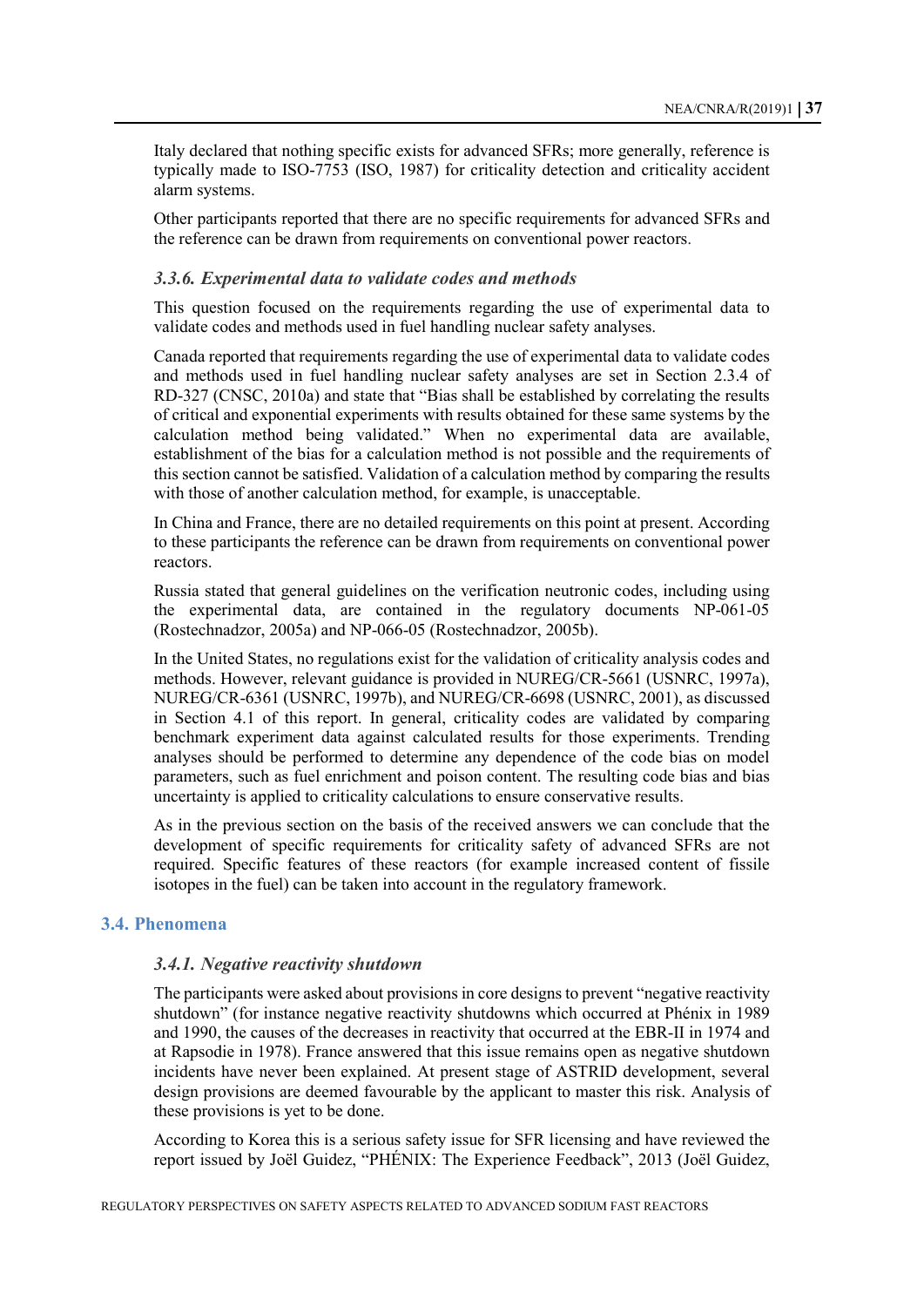2013). The following shows the power history at the time AURN occurred in Phénix. Korea expert understanding is that it is not really a matter of "negative reactivity". If the control rods had not been inserted quickly, the power could have become positive again (power oscillation). Korean experts suppose the failure probability of control rod insertion for SFR might be rather high. The Section 4.3 of the safety review guideline for SFR, under development, requires reviewing the following in detail:

- sensitivity of fast reactors to a reactivity change in the event of sub-assembly movement;
- protection against positive changes using anti-compaction systems;
- better understanding of the phenomena of gas flow in a reactor and related protection;
- better monitoring of core movements;
- care in setting up irradiation devices in areas where the hydraulic, thermal and neutron fluxes are not well known, not well calculated and not well monitored.

Russian experts participated in the international group investigating the causes of the incident at Phénix, but the exact cause of the negative reactivity shutdowns at Phénix have not been established.

#### *3.4.2. Problem of the sodium aerosol deposits in the cold section of the control rod mechanism*

Operating experience feedback shows that the control rod drop times or rod drop failure due to sodium aerosol deposits in the cold sections of the rod mechanism could be a safety issue. The participants were asked how they consider this risk in regulation or in design. Most of the participants did not answer this question.

France states that a priori, the risk of control rod jamming due to aerosols was deemed negligible for the latest French design. Nevertheless, at the stage of the safety report, this issue shall be examined and specific operating procedures might be required to ensure the correct performance of the control rod mechanisms.

Korean experts expect this is also an important safety issue for SFR. As a requirement, it is necessary in a very general way that the design shall minimise the impact of sodium aerosol effect. The experimental data and the computer code analyses should be able to support the design.

Russian experts reported that they have not encountered that problem in existing SFRs.

All participants agreed that it would be useful to get more information and discuss the operating experience related to problem of the sodium aerosol deposits in the cold section of the control rod mechanism and impact of the deposition of sodium aerosols on the operability of small and large rotating plugs.

#### *3.4.3. Initial core physics test plans*

Participants were asked about the initial core physics test plans and how to evaluate the validity of the plans, including:

- control rod worth confirmation;
- excess reactivity measurement;
- reactivity shutdown margin measurement;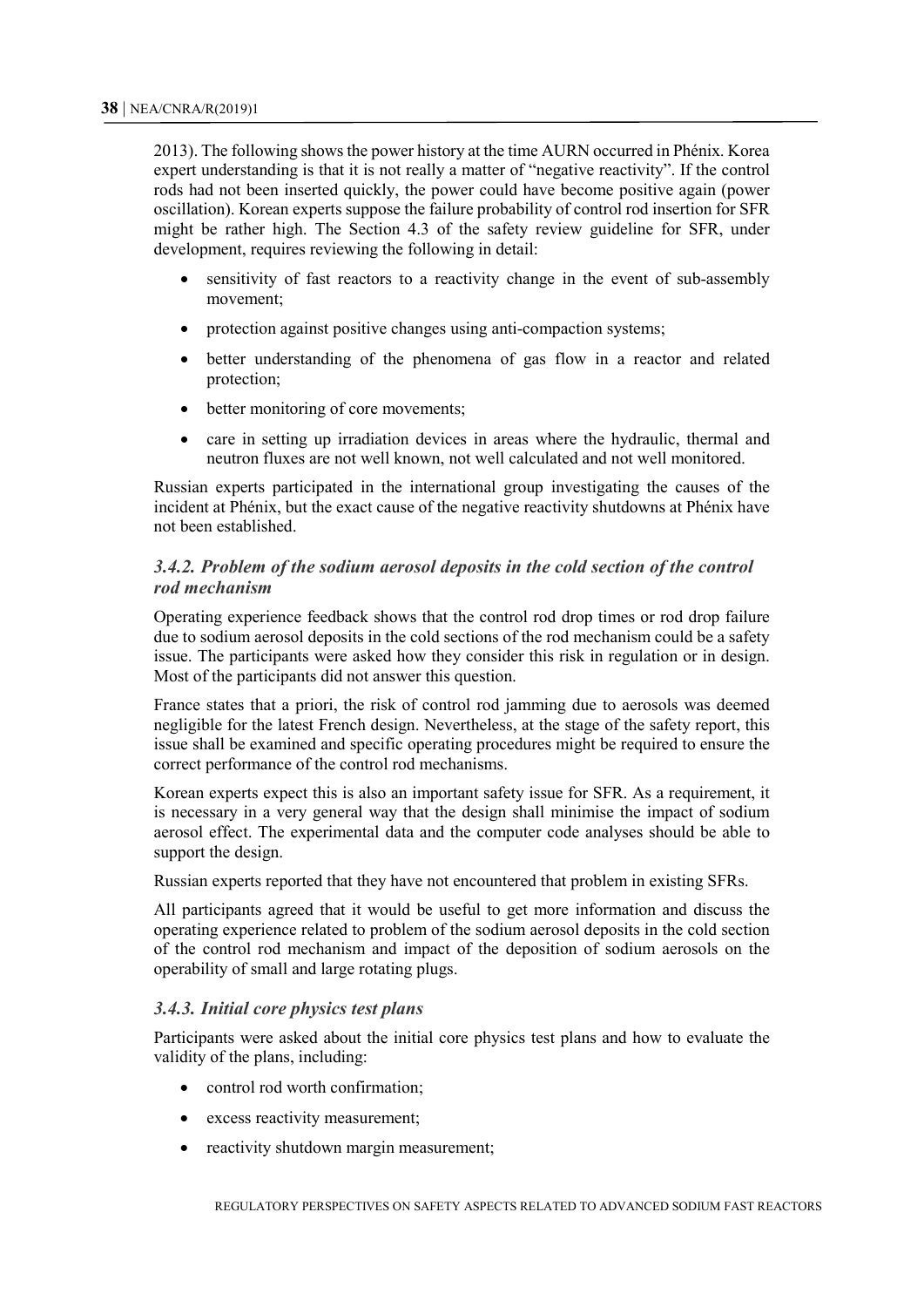- isothermal temperature coefficient evaluation;
- feedback reactivity evaluation:
- applicability evaluation on subcriticality measurement, etc.

From the above physical tests, China and Russia indicated: control rod worth confirmation, isothermal temperature coefficient evaluation, feedback reactivity evaluation and applicability evaluation on subcriticality measurement.

France considered the following tests: measurement of the integral worth and detailed differential curve; measurement of power distribution; reactivity measurement at each subassembly loaded and validation of subcriticality in case of error in sub-assembly loading.

Korea reported that the initial core physics test plans for PGSFR will be submitted in the future when an official licensing review starts. Korea has summarised tests from the Joyo and Monju test plans but are still concerned whether these tests are enough to validate the nuclear design of SFR with large uncertainties.

In the United States, physics testing performed as part of plant startups addresses the above. Guidance in SRP Section 14.2 (USNRC, 2007) provides a framework for reviewing proposed initial start-up tests.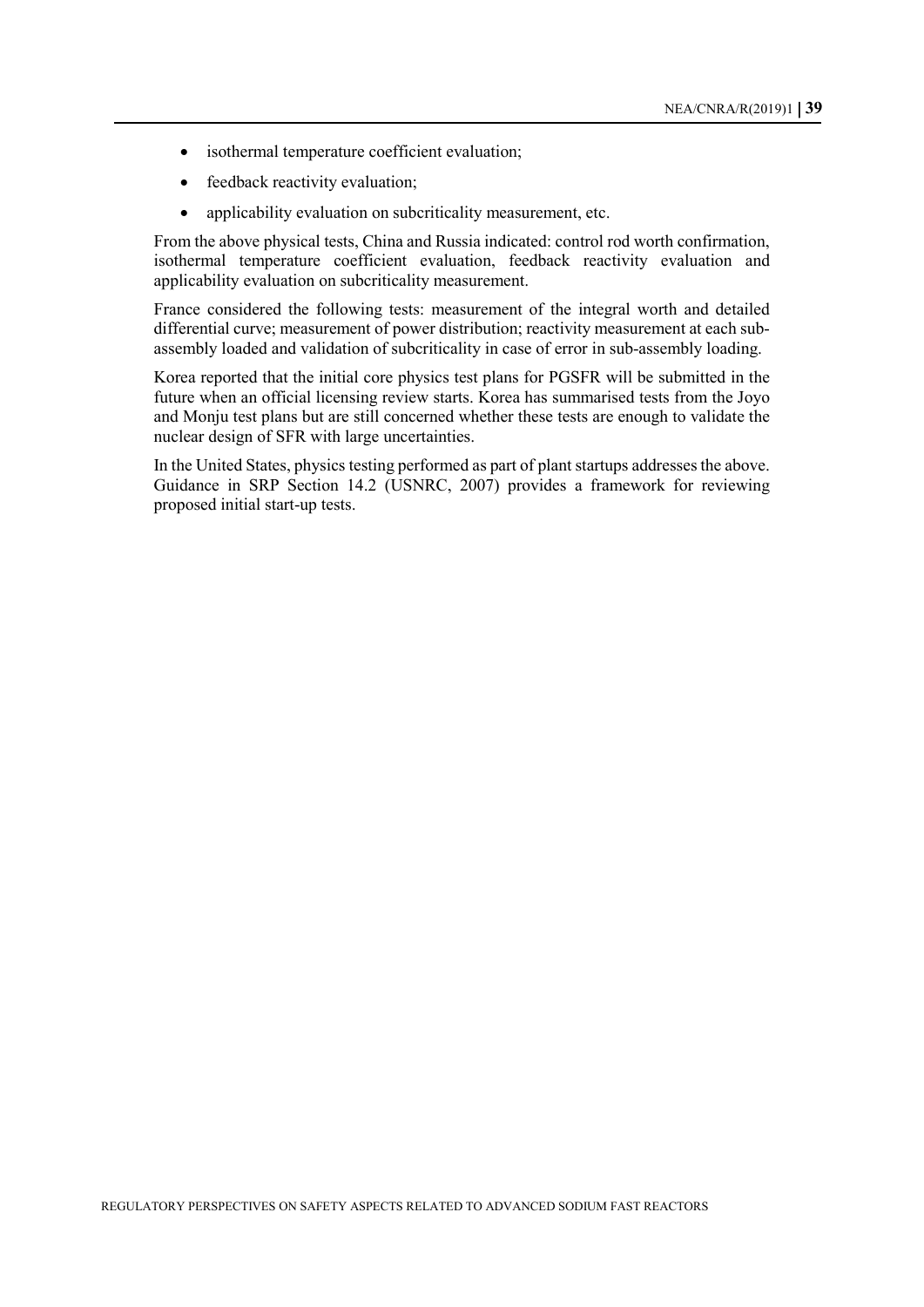#### **4. Conclusions**

<span id="page-41-0"></span>The analyses undertaken by the NEA Working Group on the Safety of Advanced Reactors (WGSAR) and the countries participating in the questionnaire exercise have led to some important conclusions. For example, most participants agreed that, over the past decades, analytical tools have become increasingly sophisticated and more accurate in predicting sodium fast reactor (SFR) behaviour. New technologies that use materials with an appropriate database (i.e. irradiation exposure, energy spectrum and material temperatures) have been proposed to the regulatory bodies. Advanced reactor initiatives and collaboration among the involved parties will also help to achieve goals (reliable and safe SFRs) more efficiently than has been the case in the  $20<sup>th</sup>$  century.

It was noted that countries participating in the WGSAR have many experimental facilities for materials science including irradiation test facilities designed to evaluate reactor fuels and structural materials, test facilities for investigations of liquid metal technologies and thermo-hydraulics relevant for SFR, for sodium-concrete, sodium-water and fuel coolant interaction investigations, modelling the behaviour of fuel under SFR accident conditions. SFR neutronics test installations exist now in China (SEFR), France (MAZURKA) and Russia (BFS-1, BFS-2, BOR-60, BN-600 and BN-800) only. However, a significant amount of experimental data on neutronics of SFRs has been obtained in previous decades during the development of this reactor technology. In particular, the NEA *International Handbook of Evaluated Reactor Physics Benchmark Experiments* (NEA, 2016) contains several fast reactor benchmarks.

The WGSAR members agreed that the international co-operation in neutron experiments for advanced SFRs on the basis of bilateral or multi-lateral agreements between countries is advisable and effective. In Europe, multi-lateral research co-operation is achieved through Euratom projects such as the ESFR-SMART and SESAME projects of the Horizon 2020 EU Framework Programme for Research and Innovation.

The answers to the questionnaire revealed that the existing regulatory framework is general enough to be applicable to SFRs. Many existing neutron characteristic requirements are of sufficiently high level to be applicable universally. However, there are differences, and to capture those differences, specific regulatory documents could be developed, such as RG-1.232 in the United States. Specific features of these reactors can also be taken into account in the regulatory framework.

The answers also showed the similarity in application at the plant's safety analyses of limiting neutronic parameters that bound the best-estimate plus uncertainty values. Limiting neutronic parameters are verified through surveillance as part of a facility's technical specifications. The requirements on these limits are captured by design criteria (e.g. general design criteria [GDC] and advanced reactor design criteria [ARDC]) associated with reactor inherent protection and fission product barriers. The requirements for establishing and justifying neutron parameter safety limits for advanced SFRs are similar to existing water-cooled reactor requirements.

Also, all participants agreed on the need to increase the use of inherent and passive safety with regard to the core design of advanced reactors including SFRs. This requirement is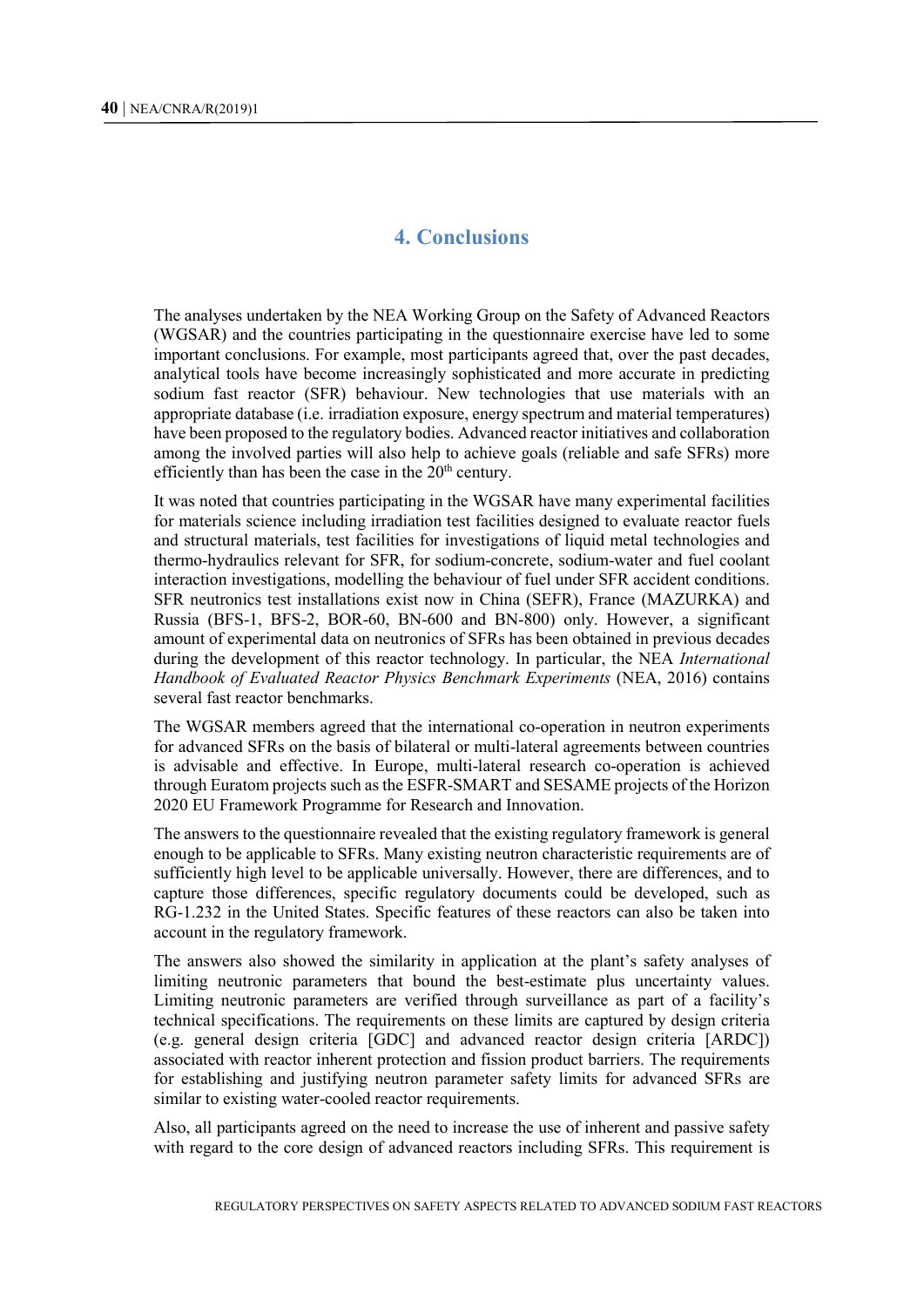contained in the existing regulatory documents of WGSAR participating countries and applies to all types of reactors.

Another similarity between SFRs and existing conventional power reactors requirements is notable for the requirements related to neutronic calculation methods, computer codes and group constants used for advanced SFRs, with the exception of the requirement to use multi-group cross-sections in the calculation of SFRs instead of the few-group (usually two groups) which are commonly used in the Pressurised Water Reactor (PWR) calculations.

The list of accident scenarios related to reactivity coefficients for all participants is approximately the same. This list includes design-basis accident (DBAs) caused by unauthorised movement of the rods, the penetration of gas bubbles or hydrogen-containing substances into the core, the deterioration of the heat removal and beyond-design-basis accidents (BDBAs) such as UTOP, ULOF, ULOHS without scram (ATWS). In all of these scenarios, the various reactivity feedbacks (Doppler, thermal expansion of core components, coolant density variation, neutron leakages) play a fundamental role in the evolution of the accident itself.

All participants agreed that accounting and evaluation of calculation parameter uncertainties are important parts of the safety analysis, and the uncertainty analysis must address all important sources of code, nuclear data and input data uncertainty. The methodology for validating and evaluating neutron code uncertainties for SFRs is the same as the methodology for other reactors. It includes similarity evaluations between the mockup experiment and target reactor (critical mass, spectral index, reaction rate distribution, etc.). Conservative uncertainty should be included in the initial design, based on comparisons to benchmark experiments and operating reactor data, and uncertainty should be re-evaluated using various core physics tests in commissioning. Start-up tests and technical specifications surveillance requirements should be provided to verify the uncertainty in neutronics parameters, and the uncertainty values may be updated as operating data is collected.

There is common understanding, that the requirements regarding experimental justification of the SFR neutronic characteristics apply primarily to validation and verification of computer codes and cross-section libraries used in SFR design applications. Empirical evidence is also needed to establish nuclear reliability factors, which are placed on calculated neutronic parameters (e.g. reactivity balance, power distribution, shutdown margin) to account for uncertainty.

As for the criticality codes, they are validated by comparing benchmark experiment data against calculated results for those experiments. Trending analyses should be performed to determine any dependence of the code bias on model parameters, such as fuel enrichment and poison content. The resulting code bias and bias uncertainty are applied to criticality calculations to ensure conservative results.

The standard list (similar to other types of reactors) for initial start-up tests includes control rod worth confirmation (integral and detailed differential curve), isothermal temperature coefficients evaluation, feedback reactivity evaluation, measurement of power distribution, and reactivity measurements at each sub-assembly loaded.

The questionnaire answers also revealed the areas in which there were significant variations in opinion of WGSAR participants. For example, there is no uniform approach to requirements related to calculated neutronic parameters. In some countries, there are no explicit requirements to neutronic parameters in the regulation levels, except for the overall safety goals. In one case, regulatory requirements are provided on the sign and value of several characteristics identified in the previous paragraph. Some requirements are established as design criteria for SFR projects.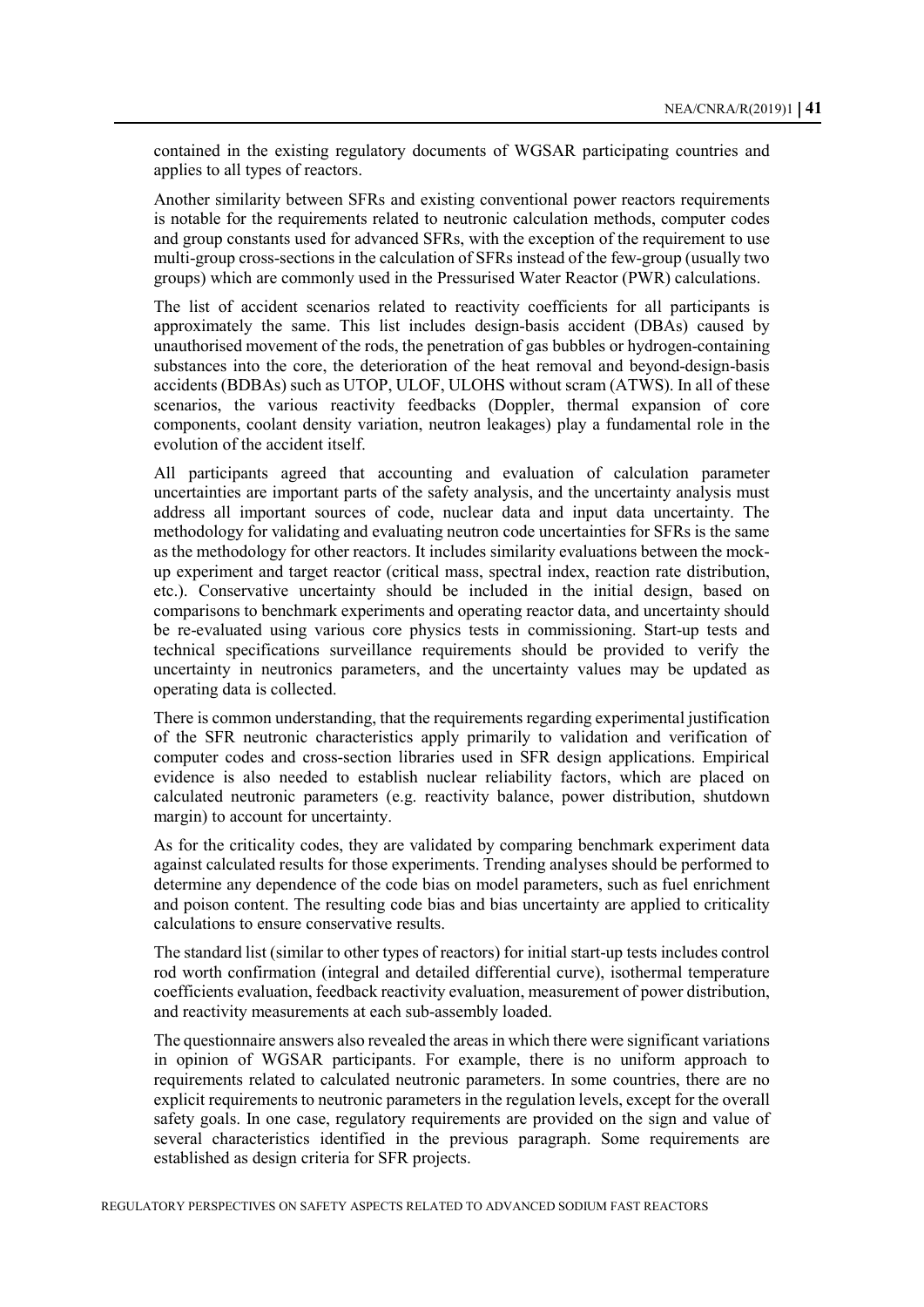Criticality safety assessments in each WGSAR participating country are based on the country's own experience in the operation of existing reactors, and its own regulatory framework. All participants have a fairly solid regulatory base for nuclear safety in terms of the storage and transportation of nuclear fuel, which is also sufficient for SFRs. There are no specific regulatory requirements regarding the codes and methods for the criticality safety assessments of advanced SFRs.

Finally, it was revealed that there are no specific requirements regarding subcriticality control methods and means (e.g. criticality accident alarm systems) for advanced SFRs, and the reference can be drawn from requirements on existing water-cooled power reactors.

Moreover, the answers provided by participants identified the reliability of shutdown mechanisms as one topic worthy of further discussion. This issue is an area where WGSAR members believe that additional work is needed, given the potential for common mode failure. Such work would include understanding the impact of phenomena such as sodium aerosol deposition, tribology issues, which could, for example, prevent control rod insertion.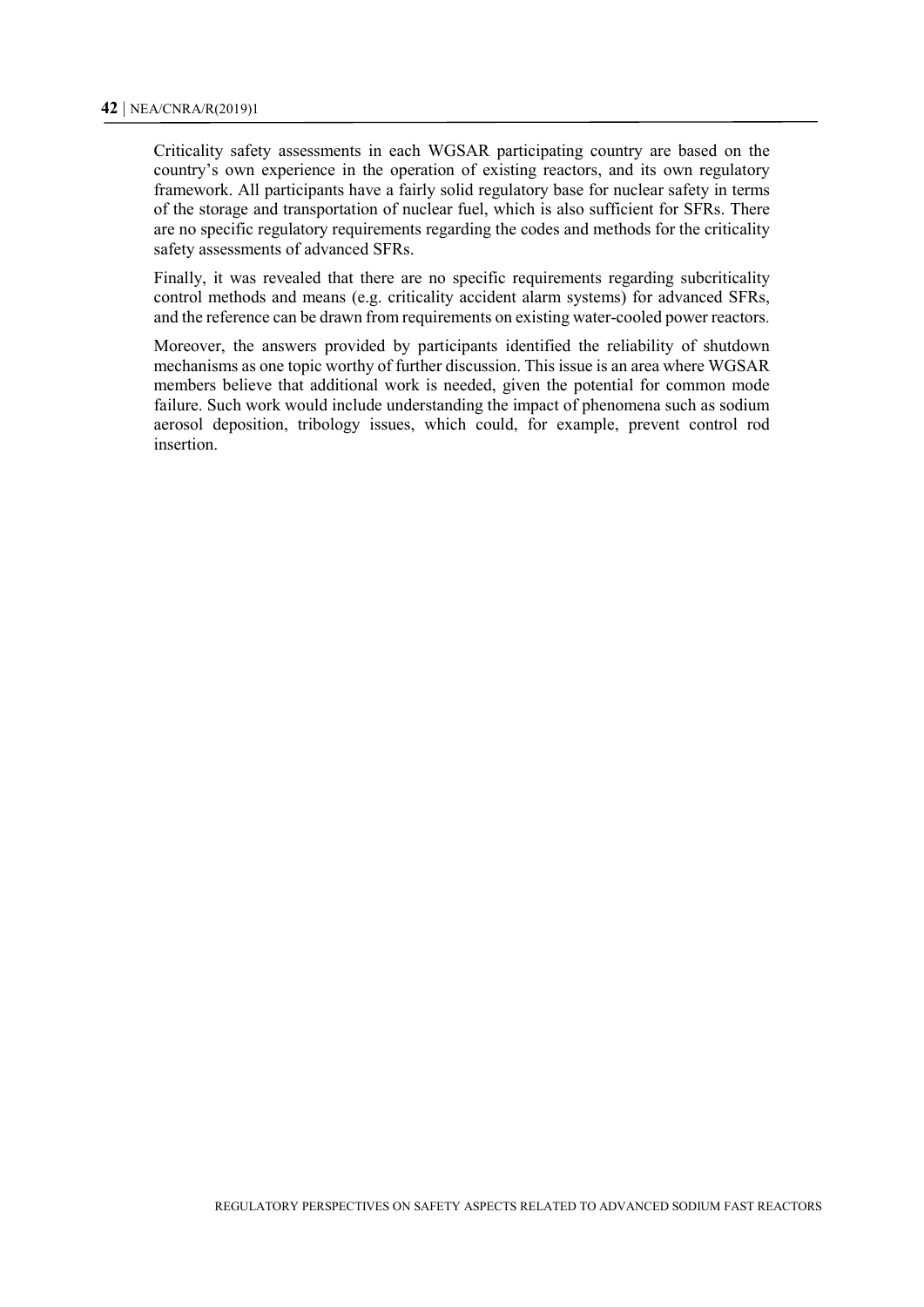### *References*

- <span id="page-44-0"></span>ASN (2012), "The general rules relative to basic nuclear installations", Order of 7 February 2012, JORF (Official Journal of the French Republic) No. 0033 of 8 February 2012, page 2231, Text No. 12, Autorité de sûreté nucléaire, Paris.
- CNSC (2015), "Packaging and Transport of Nuclear Substances Regulations", SOR/2015-145, Canadian Nuclear Safety Commission, Ottawa.
- CNSC (2014a), "Design of Reactor Facilities: Nuclear Power Plants", REGDOC 2.5.2, Canadian Nuclear Safety Commission, Ottawa.
- CNSC (2014b), "Deterministic Safety Analysis", REGDOC 2.4.1, Canadian Nuclear Safety Commission, Ottawa.
- CNSC (2011), "Design of Small Reactor Facilities", RD-367, Canadian Nuclear Safety Commission, Ottawa.
- CNSC (2010a), "Nuclear Criticality Safety", RD-327, Canadian Nuclear Safety Commission, Ottawa.
- CNSC (2010b), "Guidance for Nuclear Criticality Safety", GD-327, Canadian Nuclear Safety Commission, Ottawa.
- CNSC (2009), "Joint Canada United States Guide for Approval of Type B(U) and Fissile Material Transportation Packages", RD-364, Canadian Nuclear Safety Commission, Ottawa.
- German Institute for Standardisation (2014), "Application of computer codes for the assessment of criticality safety", DIN 25478:2014.
- German Institute for Standardisation (2009), "Criticality safety taking into account the burnup of fuel elements when handling and storing nuclear fuel elements in fuel pools of nuclear power plants with light water reactors", DIN 25471:2009.
- Gosatomnadzor of Russia (2000), "Requirements to the structure and content of a report on verification and validation of codes used for safety justification of nuclear energy use enterprises", RD 03-34-2000.
- IAEA (2018), "Regulations for the Safe Transport of Radioactive Material", SSR-6 Rev. 1, International Atomic Energy Agency, Vienna.
- IAEA (2009), "Regulations for the Safe Transport of Radioactive Material", TS-R-1, International Atomic Energy Agency, Vienna.
- ISO (2018), "Principles of criticality safety in storing, handling and processing", ISO 1709:2018, International Organization for Standardization, Geneva.
- ISO (1987), "Performance and testing requirements for criticality detection and alarm systems", ISO-7753, International Organization for Standardization, Geneva.
- Joël Guidez (2013), "PHÉNIX: The experience feedback", EDP sciences.
- KTA (2015), "Design of reactor cores of pressurized water and boiling water reactors, Part 3: Mechanical and thermal design", KTA 3101.3, Kerntechnischer Ausschuss, Salzgitter, Germany.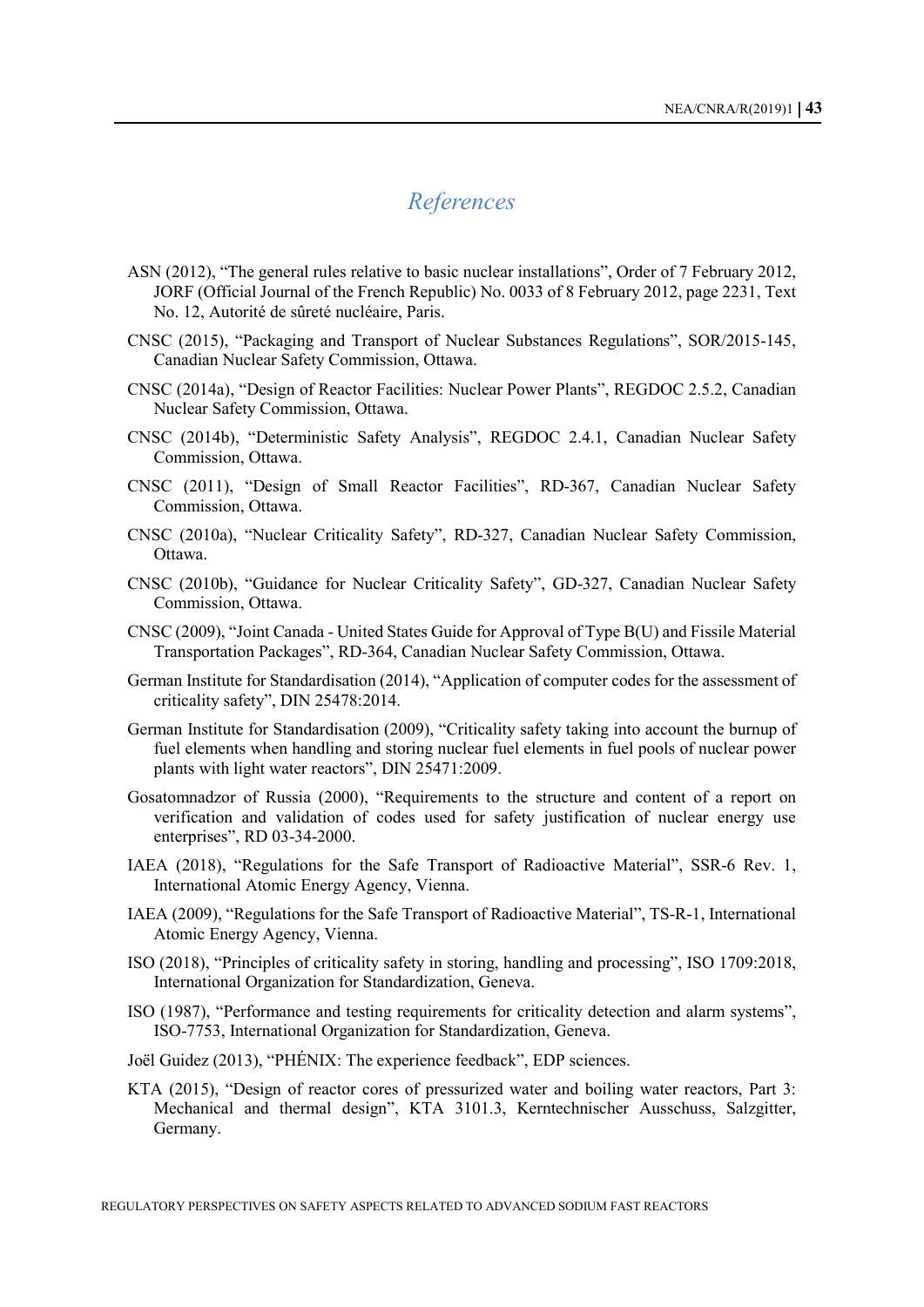- KTA (2003), "Storage and Handling of Fuel Assemblies and Associated Items in Nuclear Power Plants with Light Water Reactors", KTA 3602, Kerntechnischer Ausschuss, Salzgitter, Germany.
- KTA (1998), "Reactor Pressure Vessel Internals", KTA 3204, Kerntechnischer Ausschuss, Salzgitter, Germany.
- KTA (1982), "Shutdown Systems for Light Water Reactors", KTA 3103, Kerntechnischer Ausschuss, Salzgitter, Germany.
- NEA (2016), *International Handbook of Evaluated Criticality Safety Benchmark Experiments*, NEA/NSC/DOC(95)/03, OECD Publishing, Paris.
- NNSA (2016), "Nuclear Power Plant Safety: Design", HAF 102-2016, National Nuclear Safety Administration, Washington, D.C.
- Republic of Korea (1958), "The Atomic Energy Law", 1958.
- Rostechnadzor (2016), "General Safety Provisions for Nuclear Power Plants", NP-001-15, Federal Service for Environmental, Technological and Nuclear Supervision, Russia.
- Rostechnadzor (2011), "Guidance on the verification and review of codes for neutronic calculations", RB-061-11, May 2011, Federal Service for Environmental, Technological and Nuclear Supervision, Russia.
- Rostechnadzor (2007) "Nuclear Safety Rules for Reactor Installations of Nuclear Power Plants", NP-082-07, Federal Service for Environmental, Technological and Nuclear Supervision, Russia.
- Rostechnadzor (2005a), "Requirements for the contents of the safety analysis report of nuclear power plants with fast breeder reactors", NP-018-05, Federal Service for Environmental, Technological and Nuclear Supervision, Russia.
- Rostechnadzor (2005b), "Safety rules for storage and transportation of nuclear fuel at nuclear facilities", NP-061-05, Federal Service for Environmental, Technological and Nuclear Supervision, Russia.
- Rostechnadzor (2005c), "Requirements to Safety Analysis Report of Storage Facilities for Nuclear Materials", NP-066-05, Federal Service for Environmental, Technological and Nuclear Supervision, Russia.
- USNRC (2018a), Regulatory Guide 1.232, "Guidance for Developing Principal Design Criteria for Non-Light-Water Reactors", United States Nuclear Regulatory Commission, Rockville.
- USNRC (2018b), 10 CFR Part 50 "Domestic Licensing of Production and Utilization Facilities", United States Nuclear Regulatory Commission, Rockville.
- USNRC (2018c), 10 CFR Part 70 "Domestic Licensing of Special Nuclear Material", United States Nuclear Regulatory Commission, Rockville.
- USNRC (2017), 10 CFR Part 50 Appendix A "General Design Criteria for Nuclear Power Plants", United States Nuclear Regulatory Commission, Rockville.
- USNRC (2013), NRC Commission Paper SECY-13-0093, "Reprocessing Regulatory Framework – Status and Next Steps", United States Nuclear Regulatory Commission, Rockville.
- USNRC (2008), 73 FR 60612 "Policy Statement on the Regulation of Advanced Reactors", United States Nuclear Regulatory Commission, Rockville.